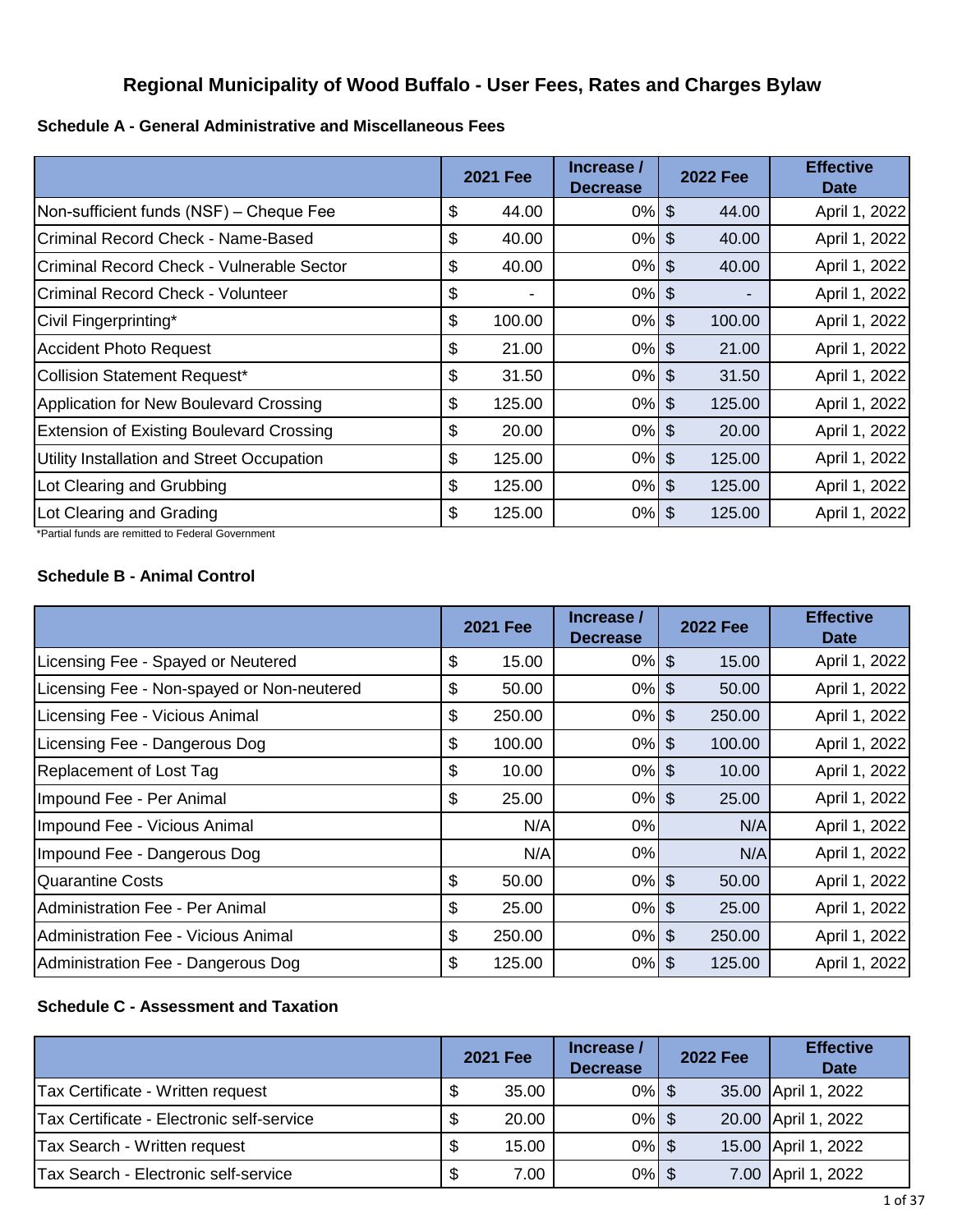| Proof of Ownership Letter                                                                                                                              | \$<br>35.00                    | 0%          | \$<br>35.00                                    | April 1, 2022       |
|--------------------------------------------------------------------------------------------------------------------------------------------------------|--------------------------------|-------------|------------------------------------------------|---------------------|
| Services in response to written or hard copy request<br>from lending institutions for the purpose of enabling<br>payment of taxes on behalf of clients | \$<br>15.00                    | $0%$ \$     |                                                | 15.00 April 1, 2022 |
| Delinquent account transfer                                                                                                                            | \$<br>10.00                    | $0\%$       | $\sqrt[6]{\frac{1}{2}}$<br>10.00               | April 1, 2022       |
| Assessment and Tax Notices - Electronic self-service                                                                                                   | \$<br>5.00                     | $-100\%$ \$ |                                                | April 1, 2022       |
| Assessment and Tax Notices - Printed                                                                                                                   | \$<br>5.00                     | 0%          | \$<br>5.00                                     | April 1, 2022       |
| Property Assessment information provided under<br>Section 299 or 300 of the MGA                                                                        | \$<br>40.00                    | 0%          | -S<br>40.00                                    | April 1, 2022       |
| Other information not covered elsewhere in this<br>schedule                                                                                            | \$<br>40.00                    | $0\%$ \$    |                                                | 40.00 April 1, 2022 |
| Temporary Project Accommodation (less than 365<br>days) - per unit rate (minimum \$1,000)                                                              | \$1.10 / bed/<br>days occupied | 0%          | $$1.10 / bed /$ April 1, 2022<br>days occupied |                     |

# **Schedule D - Emergency Services (Not including Ambulance Service)**

|                                                                                                                                                                                   | <b>2021 Fee</b> | Increase /<br><b>Decrease</b> |                           | <b>2022 Fee</b> | <b>Effective</b><br><b>Date</b> |
|-----------------------------------------------------------------------------------------------------------------------------------------------------------------------------------|-----------------|-------------------------------|---------------------------|-----------------|---------------------------------|
| Fire/Rescue Response to Malfunctioning Fire Safety<br>Installations, Other Monitoring Devices and Nuisance<br>Calls (includes personnel costs) - First response                   | \$              | 0%                            | $\mathfrak{S}$            |                 | April 1, 2022                   |
| Fire/Rescue Response to Malfunctioning Fire Safety<br>Installations, Other Monitoring Devices and Nuisance<br>Calls (includes personnel costs) - Second Response                  | \$              | 0%                            | $\mathfrak{S}$            |                 | April 1, 2022                   |
| Fire/Rescue Response to Malfunctioning Fire Safety<br>Installations, Other Monitoring Devices and Nuisance<br>Calls (includes personnel costs) - Third Response                   | \$<br>550.00    | 0%                            | $\mathcal{L}$             | 550.00          | April 1, 2022                   |
| Fire/Rescue Response to Malfunctioning Fire Safety<br>Installations, Other Monitoring Devices and Nuisance<br>Calls (includes personnel costs) - Fourth Response                  | \$<br>1,100.00  | 0%                            | $\mathfrak{S}$            | 1,100.00        | April 1, 2022                   |
| Fire/Rescue Response to Malfunctioning Fire Safety<br>Installations, Other Monitoring Devices and Nuisance<br>Calls (includes personnel costs) - Fifth and subsequent<br>response | \$<br>1,500.00  | 0%                            | $\mathfrak{S}$            | 1,500.00        | April 1, 2022                   |
| Response to Fires and Alarms involving criminal<br>convictions (includes personnel costs) - Ambulance                                                                             | \$<br>300.00    | 0%                            | $\sqrt[6]{\frac{1}{2}}$   | 300.00          | April 1, 2022                   |
| Response to Fires and Alarms involving criminal<br>convictions (includes personnel costs) - Hazardous<br><b>Materials Unit</b>                                                    | \$<br>708.00    | 0%                            | $\mathcal{L}$             | 708.00          | April 1, 2022                   |
| Response to Fires and Alarms involving criminal<br>convictions (includes personnel costs) - Ladder                                                                                | \$<br>1,250.00  | 0%                            | $\boldsymbol{\mathsf{S}}$ | 1,250.00        | April 1, 2022                   |
| Response to Fires and Alarms involving criminal<br>convictions (includes personnel costs) - Pumper                                                                                | \$<br>775.00    | 0%                            | $\mathfrak{S}$            | 775.00          | April 1, 2022                   |
| Response to Fires and Alarms involving criminal<br>convictions (includes personnel costs) - Rescue                                                                                | \$<br>644.00    | 0%                            | $\boldsymbol{\mathsf{S}}$ | 644.00          | April 1, 2022                   |
| Response to Fires and Alarms involving criminal<br>convictions (includes personnel costs) - Tanker                                                                                | \$<br>580.00    | 0%                            | $\boldsymbol{\mathsf{S}}$ | 580.00          | April 1, 2022                   |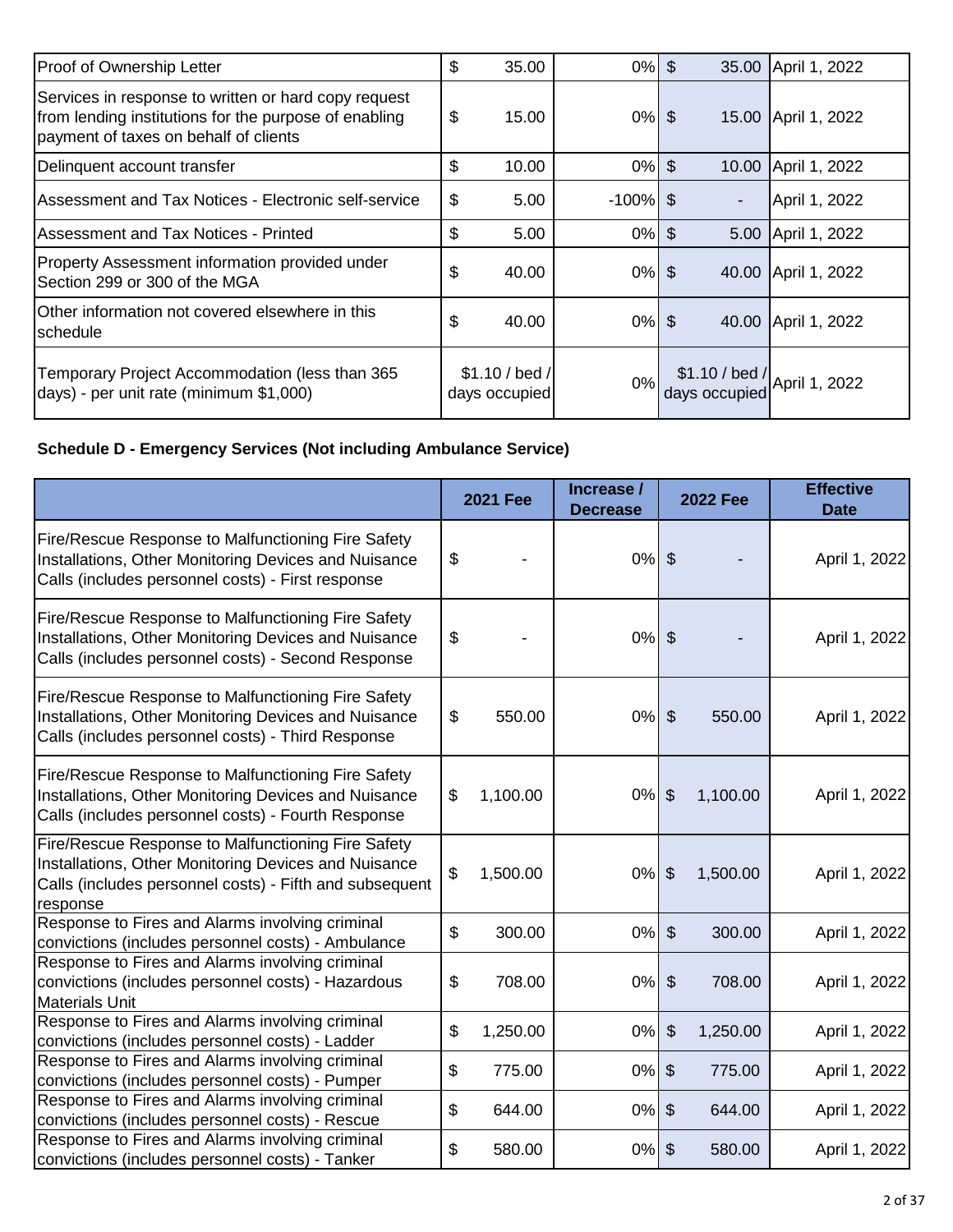| Response to incident involving propane barbeque<br>installed in contravention of the Alberta Safety<br>Codes Act, Fire Code Regulation or Gas Code<br><b>Regulation</b>                                                                                                                                                                               | \$            | 1,500.00                     | $0\%$ | $\boldsymbol{\theta}$        | 1,500.00                     | April 1, 2022 |
|-------------------------------------------------------------------------------------------------------------------------------------------------------------------------------------------------------------------------------------------------------------------------------------------------------------------------------------------------------|---------------|------------------------------|-------|------------------------------|------------------------------|---------------|
| Expert Witness for litigation (actual staff cost, plus<br>travel and expenses - 2 hour minimum)                                                                                                                                                                                                                                                       |               | <b>Full Cost</b><br>Recovery | 0%    |                              | <b>Full Cost</b><br>Recovery | April 1, 2022 |
| Interviews requested by lawyers, insurance<br>companies, adjusters or other agents related to<br>a response by Regional Emergency Services<br>(actual staff cost, plus travel and expenses - 2 hour<br>minimum)                                                                                                                                       |               | <b>Full Cost</b><br>Recovery | 0%    |                              | <b>Full Cost</b><br>Recovery | April 1, 2022 |
| Copies of reports or documentation related to a<br>requested inspection or specific emergency<br>including all services associated with providing the<br>requested documentation which could take up to two<br>hours of research to complete: Fire Inspection Report<br>for licensing, certificates, legal requirement under the<br>Act or Regulation | \$            | 132.00                       | $0\%$ | $\boldsymbol{\mathsf{S}}$    | 132.00                       | April 1, 2022 |
| Copies of reports or documentation related to a<br>requested inspection or specific emergency<br>including all services associated with providing the<br>requested documentation which could take up to two<br>hours of research to complete: Fire<br><b>Investigation Reports</b>                                                                    | $\frac{1}{2}$ | 132.00                       | $0\%$ | $\boldsymbol{\hat{\varphi}}$ | 132.00                       | April 1, 2022 |
| <b>Files Search</b>                                                                                                                                                                                                                                                                                                                                   | \$            | 132.00                       | $0\%$ | $\boldsymbol{\mathsf{S}}$    | 132.00                       | April 1, 2022 |
| Special Requests and Reviews (actual staff cost,<br>plus travel and expenses - 2 hour minimum)                                                                                                                                                                                                                                                        |               | <b>Full Cost</b><br>Recovery | 0%    |                              | <b>Full Cost</b><br>Recovery | April 1, 2022 |
| Incidents on Provincial Highways - Ladder and Pumper<br>trucks                                                                                                                                                                                                                                                                                        | \$            | 615.00                       | $0\%$ | $\frac{1}{2}$                | 615.00                       | April 1, 2022 |
| Incidents on Provincial Highways - Light & Medium<br>rescue vehicles                                                                                                                                                                                                                                                                                  | \$            | 615.00                       | 0%    | \$                           | 615.00                       | April 1, 2022 |
| Incidents on Provincial Highways - Command<br>vehicles                                                                                                                                                                                                                                                                                                | \$            | 185.00                       | $0\%$ | $\boldsymbol{\hat{\varphi}}$ | 185.00                       | April 1, 2022 |
| Certified Fire Extinguisher Training                                                                                                                                                                                                                                                                                                                  | \$            | 50.00                        | 0%    | $\boldsymbol{\mathsf{S}}$    | 50.00                        | April 1, 2022 |
| Inspections - Initial inspection                                                                                                                                                                                                                                                                                                                      | \$            |                              | 0%    | $\boldsymbol{\theta}$        |                              |               |
| Inspections - Non-compliant re-inspection - First<br>Occurrence                                                                                                                                                                                                                                                                                       | \$            | 150.00                       | 0%    | $\boldsymbol{\theta}$        | 150.00                       | April 1, 2022 |
| Inspections - Non-compliant re-inspection - Second and<br>each subsequent occurrence                                                                                                                                                                                                                                                                  | \$            | 300.00                       | 0%    | $\boldsymbol{\theta}$        | 300.00                       | April 1, 2022 |
| Occupant Load Certificate - Original                                                                                                                                                                                                                                                                                                                  | \$            | 110.00                       | 0%    | $\frac{1}{2}$                | 110.00                       | April 1, 2022 |
| Occupant Load Certificate - Not for Profit                                                                                                                                                                                                                                                                                                            | \$            | 55.00                        | 0%    | $\frac{1}{2}$                | 55.00                        | April 1, 2022 |
| Occupant Load Certificate - Reprint of certificate                                                                                                                                                                                                                                                                                                    | \$            | 55.00                        | 0%    | \$                           | 55.00                        | April 1, 2022 |
| Permit - Open Air Burn - Single Event                                                                                                                                                                                                                                                                                                                 | \$            | 44.00                        | $0\%$ | $\boldsymbol{\mathsf{S}}$    | 44.00                        | April 1, 2022 |
| Permit - Fire Pit - Single Event                                                                                                                                                                                                                                                                                                                      | \$            | 39.00                        | 0%    | $\frac{1}{2}$                | 39.00                        | April 1, 2022 |
| Permit - Light open flames in buildings (fire<br>performance/ events) - Single Event                                                                                                                                                                                                                                                                  | \$            | 39.00                        | 0%    | $\boldsymbol{\theta}$        | 39.00                        | April 1, 2022 |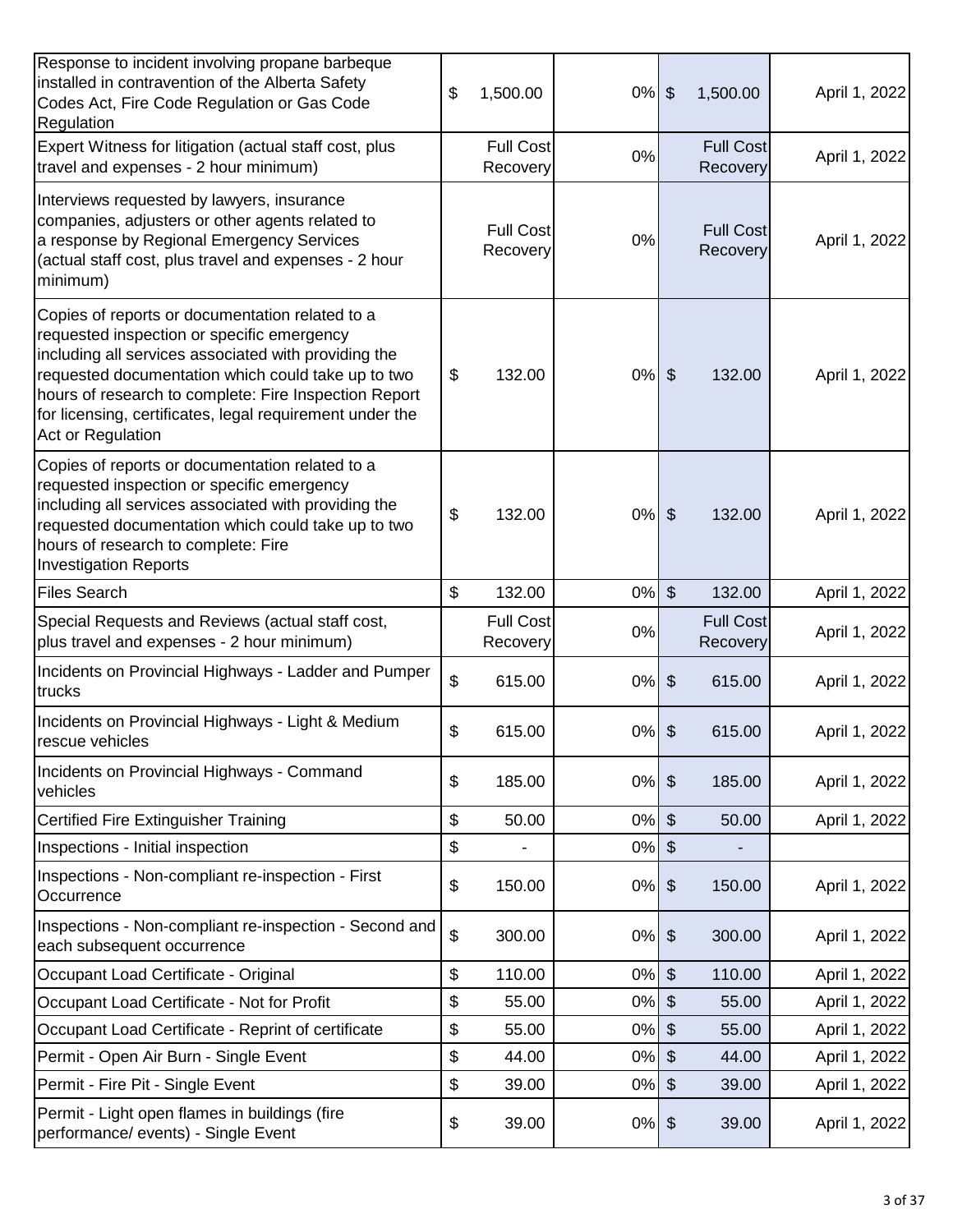| Permit - Light open flames in buildings (fire<br>performance/ events) - One Month (30 days) | \$            | 66.00  | 0%       | $\mathcal{S}$                | 66.00  | April 1, 2022 |
|---------------------------------------------------------------------------------------------|---------------|--------|----------|------------------------------|--------|---------------|
| Permit - Light open flames in buildings (fire<br>performance/ events) - Annual              | \$            | 132.00 | 0%       | $\boldsymbol{\hat{\varphi}}$ | 132.00 | April 1, 2022 |
| Permit - Shut Down Fire Alarm System - Single<br>Event                                      | \$            | 39.00  | 0%       | $\boldsymbol{\mathsf{S}}$    | 39.00  | April 1, 2022 |
| Permit - Shut Down Fire Alarm System - One Month (30<br>days)                               | \$            | 66.00  | 0%       | $\boldsymbol{\mathsf{S}}$    | 66.00  | April 1, 2022 |
| Permit - Shut Down Fire Alarm System - Annual                                               | \$            | 132.00 | 0%       | $\boldsymbol{\mathsf{S}}$    | 132.00 | April 1, 2022 |
| Permit - Shut Down Sprinkler System - Single Event                                          | \$            | 39.00  | 0%       | $\boldsymbol{\mathsf{S}}$    | 39.00  | April 1, 2022 |
| Permit - Shut Down Sprinkler System - One Month (30<br>days)                                | \$            | 66.00  | 0%       | $\boldsymbol{\hat{\varphi}}$ | 66.00  | April 1, 2022 |
| Permit - Shut Down Sprinkler System - Annual                                                | \$            | 132.00 | 0%       | $\boldsymbol{\mathsf{S}}$    | 132.00 | April 1, 2022 |
| Permit - Special Fire Suppression System<br>Shutdown - Single Event                         | \$            | 39.00  | $0\%$    | $\boldsymbol{\hat{\varphi}}$ | 39.00  | April 1, 2022 |
| Permit - Special Fire Suppression System<br>Shutdown - One Month (30 days)                  | \$            | 66.00  | 0%       | $\boldsymbol{\mathsf{\$}}$   | 66.00  | April 1, 2022 |
| Permit - Special Fire Suppression System<br>Shutdown - Annual                               | \$            | 132.00 | 0%       | $\boldsymbol{\hat{\varphi}}$ | 132.00 | April 1, 2022 |
| Permit - Commercial Cooking Exhaust Systems<br>Cleaning - Single Event                      | \$            | 39.00  | 0%       | $\boldsymbol{\hat{\varphi}}$ | 39.00  | April 1, 2022 |
| Permit - Commercial Cooking Exhaust Systems<br>Cleaning - One Month (30 days)               | \$            | 66.00  | 0%       | $\boldsymbol{\mathsf{\$}}$   | 66.00  | April 1, 2022 |
| Permit - Commercial Cooking Exhaust Systems<br>Cleaning - Annual                            | \$            | 132.00 | 0%       | $\boldsymbol{\hat{\varphi}}$ | 132.00 | April 1, 2022 |
| Permit - Hot Works (cutting, welding, soldering) - Single<br>Event                          | \$            | 39.00  | 0%       | $\boldsymbol{\hat{\varphi}}$ | 39.00  | April 1, 2022 |
| Permit - Hot Works (cutting, welding, soldering) - One<br>Month (30 days)                   | \$            | 66.00  | $0%$ \$  |                              | 66.00  | April 1, 2022 |
| Permit - Hot Works (cutting, welding, soldering) -<br>Annual                                | $\frac{1}{2}$ | 132.00 | $0\%$    | $\frac{1}{2}$                | 132.00 | April 1, 2022 |
| Permit - Install or Remove Above-Ground Fuel Storage<br>Tank - Single Event                 | \$            | 220.00 | $0\%$    | $\boldsymbol{\hat{\varphi}}$ | 220.00 | April 1, 2022 |
| Permit - Install or Remove Above-Ground Fuel Storage<br>Tank - Additional Tank (per tank)   | \$            | 110.00 | $0\%$ \$ |                              | 110.00 | April 1, 2022 |
| Permit - Install or Remove Underground Fuel Storage<br>Tank - Single Event                  | \$            | 220.00 | $0\%$    | $\boldsymbol{\theta}$        | 220.00 | April 1, 2022 |
| Permit - Install or Remove Underground Fuel Storage<br>Tank - Additional Tank (per tank)    | \$            | 110.00 | 0%       | $\boldsymbol{\hat{\varphi}}$ | 110.00 | April 1, 2022 |
| Permit - Fireworks Discharge - Low Hazard                                                   | \$            | 44.00  | 0%       | $\boldsymbol{\mathsf{S}}$    | 44.00  | April 1, 2022 |
| Permit - Fireworks Discharge - High Hazard                                                  | \$            | 132.00 | 0%       | $\frac{1}{2}$                | 132.00 | April 1, 2022 |
| Permit - Fireworks Discharge Pyrotechnics (high<br>hazard)                                  | \$            | 132.00 | 0%       | \$                           | 132.00 | April 1, 2022 |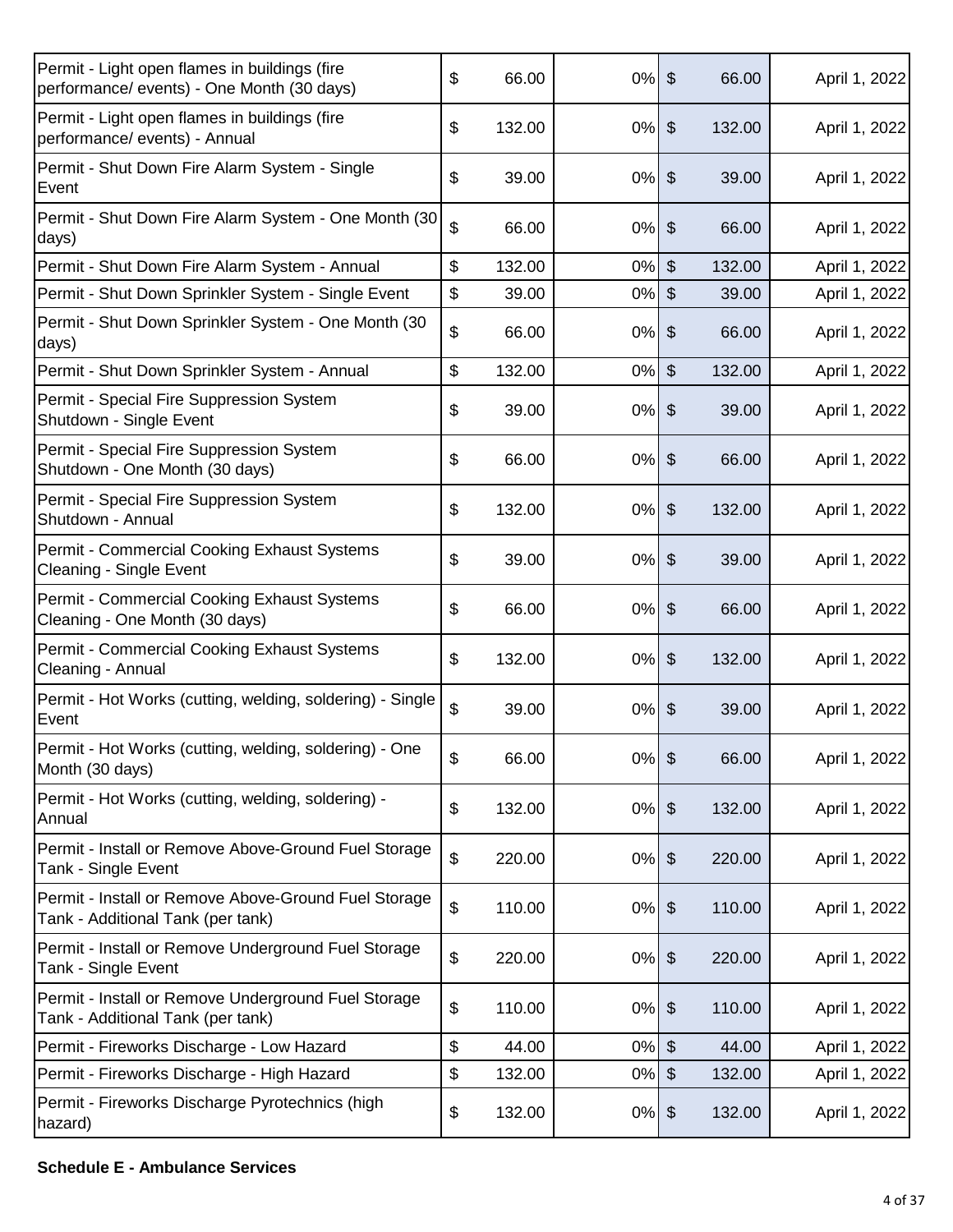|                                                                                                                                                                                  | <b>2021 Fee</b>           | Increase /<br><b>Decrease</b> | <b>2022 Fee</b>                       | <b>Effective</b><br><b>Date</b> |
|----------------------------------------------------------------------------------------------------------------------------------------------------------------------------------|---------------------------|-------------------------------|---------------------------------------|---------------------------------|
| Ambulance - Ground ambulance - Individuals and<br>Alberta Blue Cross clients - Under 65 (transport)                                                                              | \$<br>385.00              | 0%                            | $\frac{1}{2}$<br>385.00               | April 1, 2022                   |
| Ambulance - Ground ambulance - Individuals and<br>Alberta Blue Cross clients - Under 65 (no transport)                                                                           | \$<br>250.00              | $0\%$                         | $\boldsymbol{\mathsf{S}}$<br>250.00   | April 1, 2022                   |
| Ambulance - Basic Life Support - Alberta Blue Cross<br>clients(aged 65+), Assisted Income for Severely<br>Handicapped (AISH), Social Services and Immigration<br>(transport)     | $$146.00 +$<br>\$2.29/km  | 0%                            | $$146.00 +$<br>\$2.29/km              | April 1, 2022                   |
| Ambulance - Advanced Life Support - Alberta Blue<br>Cross clients (aged 65+), Assisted Income for Severely<br>Handicapped (AISH), Social Services and Immigration<br>(transport) | $$191.00 +$<br>\$2.29/km  | 0%                            | $$191.00 +$<br>\$2.29/km              | April 1, 2022                   |
| Ambulance - Response - Alberta Blue Cross clients<br>(aged 65+), Assisted Income for Severely Handicapped<br>(AISH), Social Services and Immigration (no transport)              | \$<br>98.00               | $0%$ \$                       | 98.00                                 | April 1, 2022                   |
| Ambulance - Standby - Alberta Blue Cross clients<br>(aged 65+), Assisted Income for Severely Handicapped<br>(AISH), Social Services and Immigration                              | \$<br>300.00              | $0\%$                         | $\boldsymbol{\mathsf{S}}$<br>300.00   | April 1, 2022                   |
| Ambulance - Interfacility transfers for out-of-province<br>residents                                                                                                             | \$<br>385.00              | $0\%$                         | $\boldsymbol{\theta}$<br>385.00       | April 1, 2022                   |
| Ambulance - Interfacility transfers from non-AHS owned<br>or operated facilities, including facilities owned or<br>operated by Third Party Operators                             | \$<br>385.00              | $0%$ \$                       | 385.00                                | April 1, 2022                   |
| Ambulance - Individual Account Surcharge (non-Alberta<br>resident)                                                                                                               | \$<br>200.00              | 0%                            | $\boldsymbol{\hat{\theta}}$<br>200.00 | April 1, 2022                   |
| Ambulance - Service for Treaty and Bigstone Cree<br>Nation - Basic Life Support                                                                                                  | \$218.71<br>+ \$2.67/km   | 0%                            | \$218.71<br>$+$ \$2.67/km             | April 1, 2022                   |
| Ambulance - Service for Treaty and Bigstone Cree<br>Nation - Advanced Life Support                                                                                               | $$238.60 +$<br>\$2.67/km  | 0%                            | $$238.60 +$<br>\$2.67/km              | April 1, 2022                   |
| Ambulance - Service for Treaty and Bigstone Cree<br>Nation - Advanced Life Support with 12-2 (one of which<br>must be intra osseous infusion)                                    | \$262.46<br>$+$ \$2.67/km | 0%                            | \$262.46<br>$+$ \$2.67/km             | April 1, 2022                   |
| Ambulance - Service for Treaty and Bigstone Cree<br>Nation - Response (no transport)                                                                                             | \$<br>129.24              | $0\%$                         | $\boldsymbol{\hat{\theta}}$<br>129.24 | April 1, 2022                   |
| Ambulance - Service for Treaty and Bigstone Cree<br>Nation - Standby (3-hour maximum)                                                                                            | \$129.24<br>/hour         | 0%                            | \$129.24<br>/hour                     | April 1, 2022                   |
| Ambulance - Service for Treaty and Bigstone Cree<br>Nation - Surcharge (incident on Reserve or Crown land)                                                                       | \$<br>150.00              | $0\%$ \$                      | 150.00                                | April 1, 2022                   |

#### **Schedule F - Parks and Roads**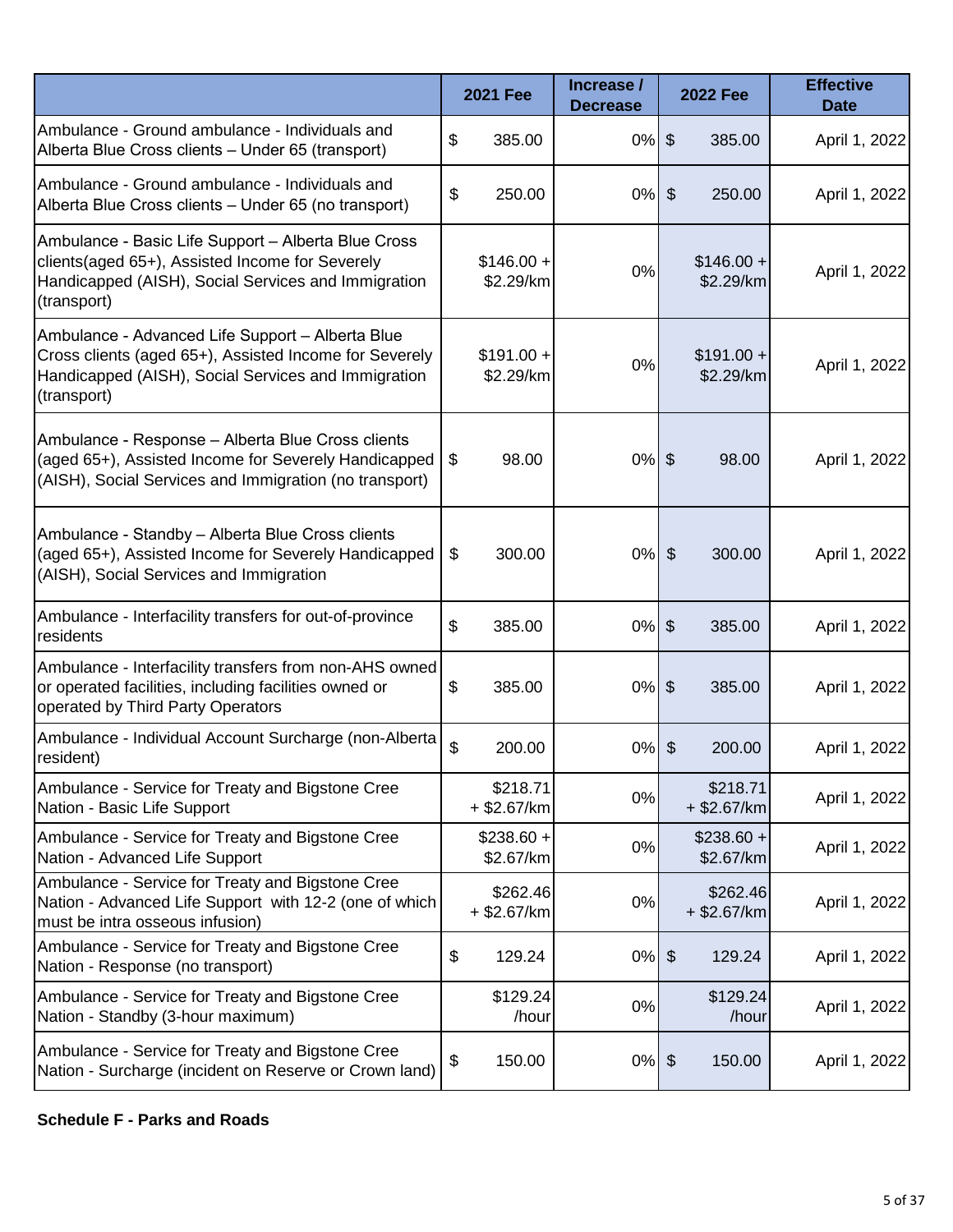|                                                                                                                                                                                                                                                                                                                                                               |    | <b>2021 Fee</b>  | Increase /<br><b>Decrease</b> |                           | <b>2022 Fee</b> | <b>Effective</b><br><b>Date</b> |
|---------------------------------------------------------------------------------------------------------------------------------------------------------------------------------------------------------------------------------------------------------------------------------------------------------------------------------------------------------------|----|------------------|-------------------------------|---------------------------|-----------------|---------------------------------|
| Dead Fall collection (permit)                                                                                                                                                                                                                                                                                                                                 | \$ | 10.00            | 0%                            | $\boldsymbol{\theta}$     | 10.00           | April 1, 2022                   |
| Cemetery and Columbarium - Traditional Burial - Adult -<br>17 years and over                                                                                                                                                                                                                                                                                  | \$ | 1,593.00         | 0%                            | \$                        | 1,593.00        | April 1, 2022                   |
| Cemetery and Columbarium - Traditional Burial - Child ·<br>16 years and under                                                                                                                                                                                                                                                                                 | \$ | 864.00           | $0%$ \$                       |                           | 864.00          | April 1, 2022                   |
| Cemetery and Columbarium - Cremation - in-ground<br>plot - Adult and Child                                                                                                                                                                                                                                                                                    | \$ | 565.00           | $0\%$                         | \$                        | 565.00          | April 1, 2022                   |
| Cemetery and Columbarium - Outdoor Columbarium<br>Niche                                                                                                                                                                                                                                                                                                       | \$ | 1,100.00         | 0%                            | $\boldsymbol{\theta}$     | 1,100.00        | April 1, 2022                   |
| Cemetery and Columbarium - Disinterment                                                                                                                                                                                                                                                                                                                       | \$ | 1,593.00         | 0%                            | \$                        | 1,593.00        | April 1, 2022                   |
| Cemetery and Columbarium - Scatter Garden                                                                                                                                                                                                                                                                                                                     | \$ | 123.00           | 0%                            | \$                        | 123.00          | April 1, 2022                   |
| Cemetery and Columbarium - Memorial Wall                                                                                                                                                                                                                                                                                                                      | \$ | 250.00           | 0%                            | $\boldsymbol{\mathsf{S}}$ | 250.00          | April 1, 2022                   |
| Cemetery and Columbarium - Community Ossuary<br>Entombment                                                                                                                                                                                                                                                                                                    | \$ | 130.00           | $0\%$ \$                      |                           | 130.00          | April 1, 2022                   |
| Cemetery and Columbarium - Grave Liners - Adult Liner<br>and Base                                                                                                                                                                                                                                                                                             | \$ | 255.00           | $0\%$                         | $\frac{1}{2}$             | 255.00          | April 1, 2022                   |
| Cemetery and Columbarium - Grave Liners - Oversized<br><b>Liner and Base</b>                                                                                                                                                                                                                                                                                  | \$ | 260.00           | 0%                            | $\boldsymbol{\theta}$     | 260.00          | April 1, 2022                   |
| Cemetery and Columbarium - Grave Liners - Child Liner<br>and Base                                                                                                                                                                                                                                                                                             | \$ | 250.00           | $0\%$ \$                      |                           | 250.00          | April 1, 2022                   |
| Cemetery and Columbarium - Grave Liners - Large Urn<br>Vault                                                                                                                                                                                                                                                                                                  | \$ | 130.00           | $0\%$                         | $\boldsymbol{\theta}$     | 130.00          | April 1, 2022                   |
| Cemetery and Columbarium - Grave Liners - Small Urn<br>Vault                                                                                                                                                                                                                                                                                                  | \$ | 130.00           | 0%                            | $\boldsymbol{\theta}$     | 130.00          | April 1, 2022                   |
| Turning Streetlights for wide loads (permit)                                                                                                                                                                                                                                                                                                                  | \$ | 1,554.80         | 0%                            | \$                        | 1,554.80        | April 1, 2022                   |
| Snow Dump Permit - Commercial                                                                                                                                                                                                                                                                                                                                 | \$ | 100.00           | $0%$ \$                       |                           | 100.00          | April 1, 2022                   |
| Snow Dump Permit - Residential                                                                                                                                                                                                                                                                                                                                | \$ | 100.00           | $0\%$                         | $\boldsymbol{\mathsf{S}}$ | 100.00          | April 1, 2022                   |
| Snow Dump Permit - Pick-up Truck                                                                                                                                                                                                                                                                                                                              | \$ | 20.00            | $0\%$                         | $\boldsymbol{\mathsf{S}}$ | 20.00           | April 1, 2022                   |
| Snow Dump Permit - Tandem                                                                                                                                                                                                                                                                                                                                     | \$ | 20.00            | 0%                            | $\boldsymbol{\mathsf{S}}$ | 20.00           | April 1, 2022                   |
| Snow Dump Permit - Tandem & trailer                                                                                                                                                                                                                                                                                                                           | \$ | 30.00            | $0\%$                         | $\sqrt[6]{\frac{1}{2}}$   | 30.00           | April 1, 2022                   |
| Over-Dimensional Load Permits are issued by Alberta Transportation through the Transportation Routing and Vehicle<br>Information System program. Fees are established and collected in accordance with Schedule 9 of the Commercial<br>Vehicle Dimension and Weight Regulation, AR 315/2002, as may be amended or repealed and replaced from time to<br>time. |    |                  |                               |                           |                 |                                 |
| Fort Chipewyan - Aggregate Sales (includes 15%                                                                                                                                                                                                                                                                                                                |    | \$54.80 $v1^{3}$ | 0%                            |                           | \$54.80 $vd^3$  | April 1, 2022                   |

| Fort Chipewyan - Aggregate Sales (includes 15%<br>Administrative Fee) - 12.5 mm gravel       | $$54.80 yd^3$           | 0% | \$54.80 yd <sup>3</sup> | April 1, 2022 |
|----------------------------------------------------------------------------------------------|-------------------------|----|-------------------------|---------------|
| Fort Chipewyan - Aggregate Sales (includes 15%<br>Administrative Fee) - 20 mm crushed gravel | \$28.40 yd <sup>3</sup> | 0% | \$28.40 yd <sup>3</sup> | April 1, 2022 |
| Fort Chipewyan - Aggregate Sales (includes 15%<br>Administrative Fee) - 20 mm washed gravel  | $$72.40 yd^3$           | 0% | \$72.40 yd <sup>3</sup> | April 1, 2022 |
| Fort Chipewyan - Aggregate Sales (includes 15%<br>Administrative Fee) - 38 mm crushed gravel | \$26.20 yd <sup>3</sup> |    | \$26.20 yd <sup>3</sup> | April 1, 2022 |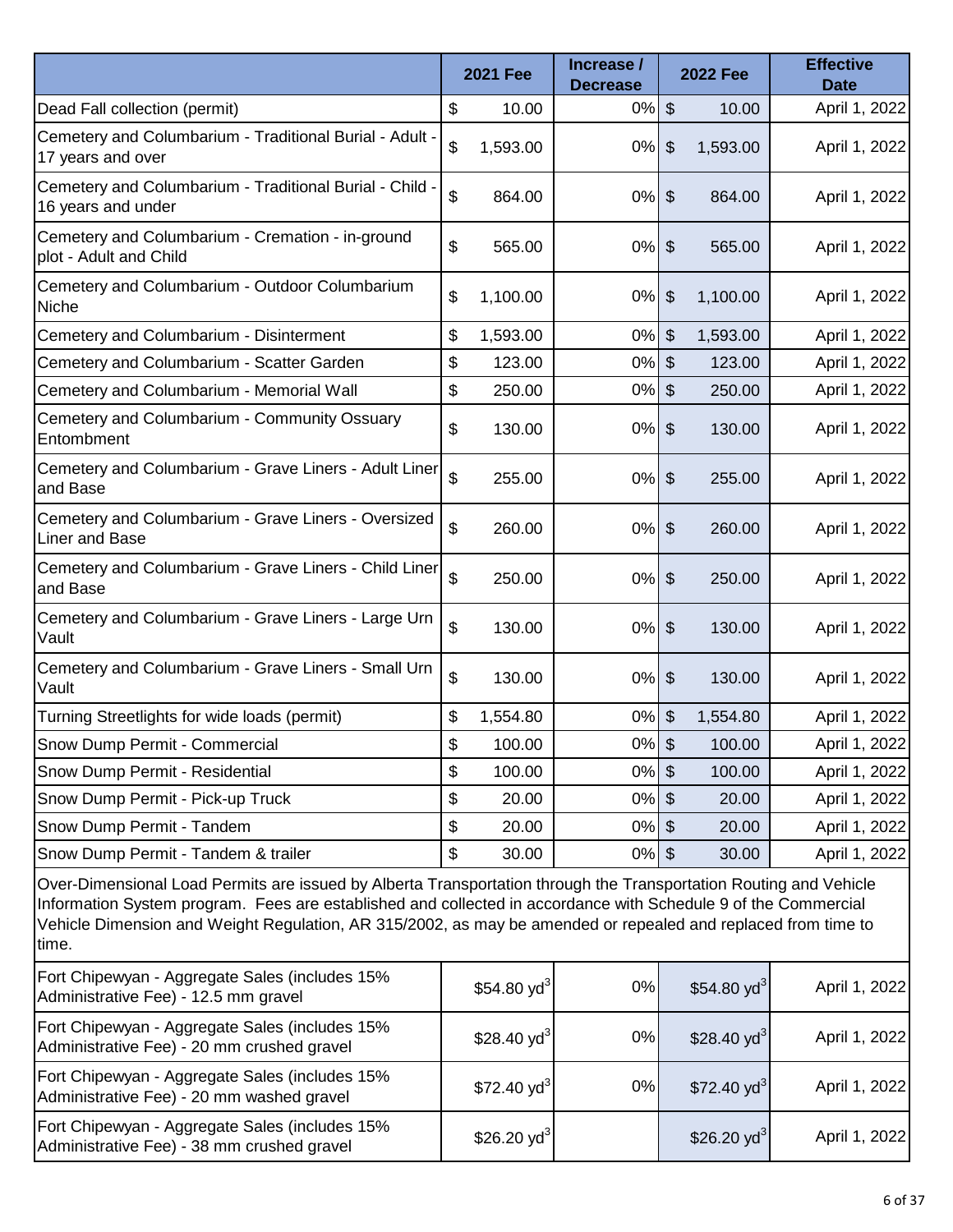| Fort Chipewyan - Aggregate Sales (includes 15%<br>Administrative Fee) - 80 mm gravel  | \$24.05 yd <sup>3</sup>  | 0%    | \$24.05 $yd^3$ | April 1, 2022 |
|---------------------------------------------------------------------------------------|--------------------------|-------|----------------|---------------|
| Fort Chipewyan - Aggregate Sales (includes 15%<br>Administrative Fee) - 160 mm gravel | $$21.39$ yd <sup>3</sup> | $0\%$ | \$21.39 $yd^3$ | April 1, 2022 |

### **Schedule G - Recreation and Culture**

|                                                                                                   | <b>2021 Fee</b> | Increase /<br><b>Decrease</b> | <b>2022 Fee</b>                      | <b>Effective</b><br><b>Date</b> |
|---------------------------------------------------------------------------------------------------|-----------------|-------------------------------|--------------------------------------|---------------------------------|
| Syncrude Athletic Park (SAP) Clubhouse Rental - 1<br>room (Kitchen, Atrium, Meeting Room A or B)  | \$<br>40.00     | $0%$ \$                       | 40.00                                | April 1, 2022                   |
| Syncrude Athletic Park (SAP) Clubhouse Rental - 2<br>rooms (Kitchen, Atrium, Meeting Room A or B) | \$<br>60.00     | 0%                            | $\boldsymbol{\mathsf{S}}$<br>60.00   | April 1, 2022                   |
| Syncrude Athletic Park (SAP) Clubhouse Rental - Full<br>Clubhouse - Hourly                        | \$<br>100.00    | $0\%$                         | $\frac{1}{2}$<br>100.00              | April 1, 2022                   |
| Syncrude Athletic Park (SAP) Clubhouse Rental - Full<br>Clubhouse - Daily                         | \$<br>430.00    | $0\%$                         | $\boldsymbol{\mathsf{S}}$<br>430.00  | April 1, 2022                   |
| WinterPLAY Shootout on the Snye - Early Bird<br>Registration                                      | \$<br>30.00     | $0\%$ \$                      | 30.00                                | April 1, 2022                   |
| WinterPLAY Shootout on the Snye - Registration                                                    | \$<br>40.00     | 0%                            | $\boldsymbol{\mathsf{S}}$<br>40.00   | April 1, 2022                   |
| Urban Market - Vendor Fee                                                                         | \$<br>35.00     | 0%                            | \$<br>35.00                          | April 1, 2022                   |
| Urban Market - Tent Rental                                                                        | \$<br>50.00     | 0%                            | $\mathfrak{S}$<br>50.00              | April 1, 2022                   |
| Urban Market - Daily Market Insurance                                                             | \$<br>23.00     | 0%                            | $\mathfrak{S}$<br>23.00              | April 1, 2022                   |
| Urban Market - Cancellation Fee                                                                   | \$<br>25.00     | 0%                            | $\mathfrak{S}$<br>25.00              | April 1, 2022                   |
| Sports Field Rental - Adults - Class 1 Field                                                      | \$<br>40.00     | 0%                            | $\mathcal{S}$<br>40.00               | April 1, 2022                   |
| Sports Field Rental - Adults - Class 2 Field                                                      | \$<br>40.00     | 0%                            | $\mathcal{S}$<br>40.00               | April 1, 2022                   |
| Sports Field Rental - Adults - Class 3 Field                                                      | \$<br>25.00     | 0%                            | $\boldsymbol{\mathsf{S}}$<br>25.00   | April 1, 2022                   |
| Sports Field Rental - Adults - Class 4 Field                                                      | \$<br>17.00     | 0%                            | $\boldsymbol{\mathsf{S}}$<br>17.00   | April 1, 2022                   |
| Sports Field Rental - Youth - Class 1 Field                                                       | \$<br>24.40     | 0%                            | $\boldsymbol{\mathsf{S}}$<br>24.40   | April 1, 2022                   |
| Sports Field Rental - Youth - Class 2 Field                                                       | \$<br>24.40     | 0%                            | $\sqrt[6]{\frac{1}{2}}$<br>24.40     | April 1, 2022                   |
| Sports Field Rental - Youth - Class 3 Field                                                       | \$<br>14.50     | 0%                            | $\mathcal{S}$<br>14.50               | April 1, 2022                   |
| Sports Field Rental - Youth - Class 4 Field                                                       | \$<br>11.00     | 0%                            | $\frac{1}{2}$<br>11.00               | April 1, 2022                   |
| School Rental - Parks Administration - Adult -<br>Gymnasium                                       | \$<br>35.00     | 0%                            | $\boldsymbol{\mathsf{S}}$<br>35.00   | April 1, 2022                   |
| School Rental - Parks Administration - Adult -<br>Classroom                                       | \$<br>12.00     | 0%                            | 12.00<br>$\boldsymbol{\hat{\theta}}$ | April 1, 2022                   |
| School Rental - Parks Administration - Youth Sport -<br>Gymnasium                                 | \$<br>13.00     | $0\%$                         | $\boldsymbol{\hat{\theta}}$<br>13.00 | April 1, 2022                   |
| School Rental - Parks Administration - Youth<br>Development - Gymnasium                           | \$<br>7.00      | $0%$ \$                       | 7.00                                 | April 1, 2022                   |
| Ice Surface Rental - Adult - Regular ice                                                          | \$<br>185.00    | 0%                            | $\frac{1}{2}$<br>185.00              | April 1, 2022                   |
| Ice Surface Rental - Youth - Regular ice                                                          | \$<br>95.24     | 0%                            | $\frac{1}{2}$<br>95.24               | April 1, 2022                   |
| Ice Surface Rental - Mini-Ice                                                                     | \$<br>41.90     | 0%                            | $\frac{1}{2}$<br>41.90               | April 1, 2022                   |
| Fort Chipewyan Municipal Office Boardroom - Hourly                                                | \$<br>25.00     | 0%                            | 25.00<br>\$                          | April 1, 2022                   |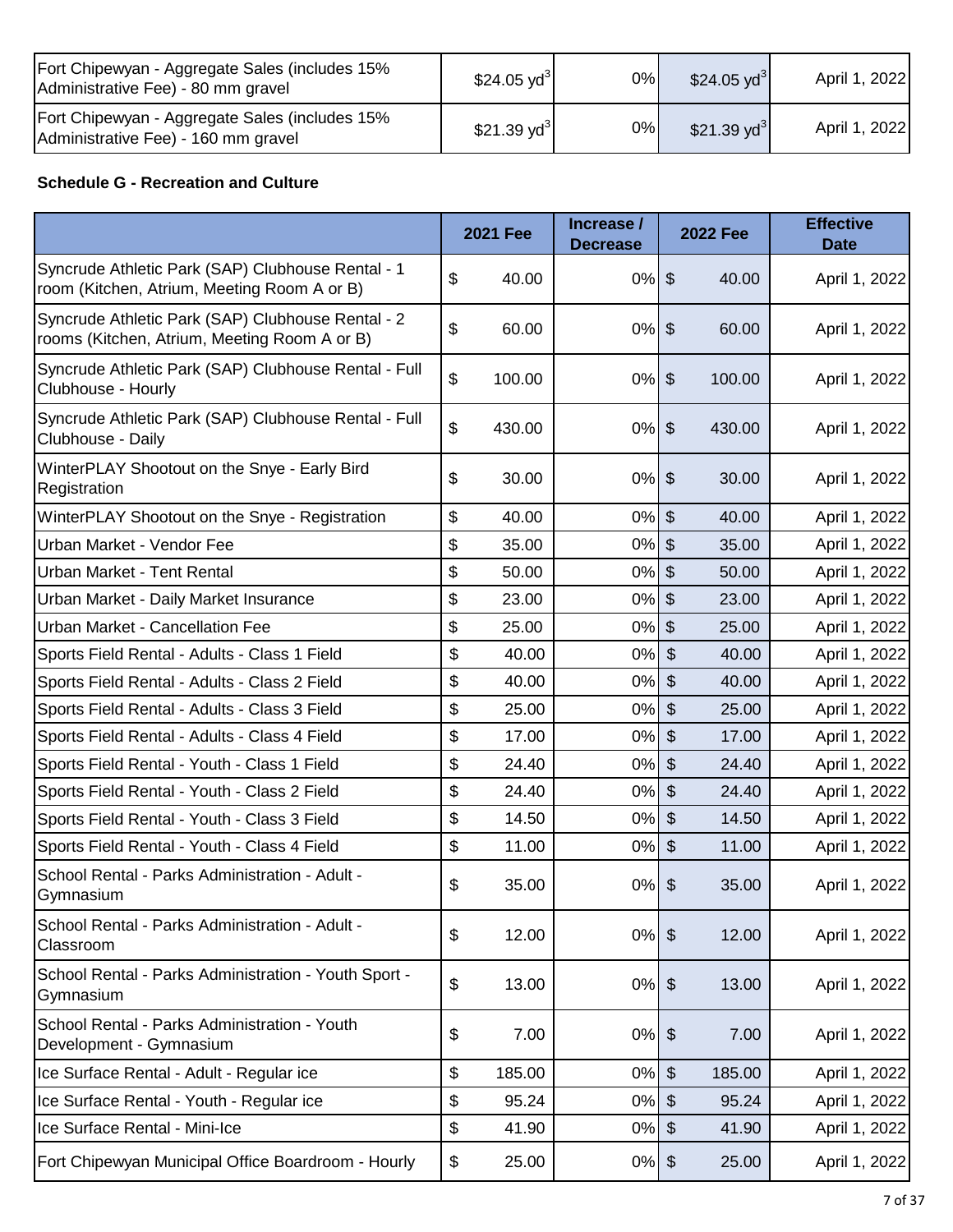| Fort Chipewyan Municipal Office Boardroom - Half Day                                            | \$<br>75.00    | 0%    | $\boldsymbol{\mathsf{S}}$   | 75.00    | April 1, 2022 |
|-------------------------------------------------------------------------------------------------|----------------|-------|-----------------------------|----------|---------------|
| Fort Chipewyan Municipal Office Boardroom - Full Day                                            | \$<br>150.00   | 0%    | $\frac{1}{2}$               | 150.00   | April 1, 2022 |
| Archie Simpson Recreation Centre - Boardroom -<br>Hourly                                        | \$<br>25.00    | 0%    | $\boldsymbol{\mathsf{S}}$   | 25.00    | April 1, 2022 |
| Archie Simpson Recreation Centre - Boardroom - Half<br>Day                                      | \$<br>75.00    | 0%    | $\boldsymbol{\mathsf{S}}$   | 75.00    | April 1, 2022 |
| Archie Simpson Recreation Centre - Boardroom - Full<br>Day                                      | \$<br>150.00   | 0%    | $\boldsymbol{\hat{\theta}}$ | 150.00   | April 1, 2022 |
| Archie Simpson Recreation Centre - Conference Room<br>(incl. audio-visual equipment) - Hourly   | \$<br>30.00    | 0%    | $\boldsymbol{\mathsf{S}}$   | 30.00    | April 1, 2022 |
| Archie Simpson Recreation Centre - Conference Room<br>(incl. audio-visual equipment) - Half Day | \$<br>100.00   | 0%    | $\boldsymbol{\mathsf{S}}$   | 100.00   | April 1, 2022 |
| Archie Simpson Recreation Centre - Conference Room<br>(incl. audio-visual equipment) - Full Day | \$<br>200.00   | 0%    | $\boldsymbol{\hat{\theta}}$ | 200.00   | April 1, 2022 |
| Archie Simpson Recreation Centre - Ice Surface<br>(Special Events with Alcohol)                 | \$<br>1,000.00 | 0%    | \$                          | 1,000.00 | April 1, 2022 |
| Mamawi Community Hall - Hall Rental - Half Day                                                  | \$<br>100.00   | 0%    | $\mathcal{S}$               | 100.00   | April 1, 2022 |
| Mamawi Community Hall - Hall Rental - Full Day                                                  | \$<br>200.00   | 0%    | $\boldsymbol{\mathsf{S}}$   | 200.00   | April 1, 2022 |
| Mamawi Community Hall - Banquet                                                                 | \$<br>300.00   | 0%    | $\mathcal{S}$               | 300.00   | April 1, 2022 |
| Mamawi Community Hall - Dance, without alcohol                                                  | \$<br>300.00   | 0%    | $\boldsymbol{\mathsf{S}}$   | 300.00   | April 1, 2022 |
| Mamawi Community Hall - Dance, with alcohol                                                     | \$<br>400.00   | 0%    | $\boldsymbol{\mathsf{S}}$   | 400.00   | April 1, 2022 |
| Mamawi Community Hall - Clean-up fee (large<br>functions)                                       | \$<br>400.00   | 0%    | $\boldsymbol{\mathsf{S}}$   | 400.00   | April 1, 2022 |
| Mamawi Community Hall - Kitchen (with appliances)                                               | \$<br>50.00    | 0%    | $\boldsymbol{\mathsf{S}}$   | 50.00    | April 1, 2022 |
| Mamawi Community Hall - Kitchen (without<br>appliances)                                         | \$<br>25.00    | $0\%$ | $\boldsymbol{\mathsf{S}}$   | 25.00    | April 1, 2022 |
| Janvier Municipal Office Community Room - Hourly                                                | \$<br>25.00    | 0%    | $\boldsymbol{\mathsf{S}}$   | 25.00    | April 1, 2022 |
| Janvier Municipal Office Community Room - Half Day                                              | \$<br>75.00    | $0\%$ | $\boldsymbol{\theta}$       | 75.00    | April 1, 2022 |
| Janvier Municipal Office Community Room - Full Day                                              | \$<br>150.00   | $0\%$ | $\boldsymbol{\theta}$       | 150.00   | April 1, 2022 |

#### **Schedule H - Licenses**

|                                                                                                                             | <b>2021 Fee</b> | Increase /<br><b>Decrease</b> | <b>2022 Fee</b> |        | <b>Effective</b><br><b>Date</b> |
|-----------------------------------------------------------------------------------------------------------------------------|-----------------|-------------------------------|-----------------|--------|---------------------------------|
| <b>Resident Business Licence</b>                                                                                            | 60.00           | $0\%$ \$                      |                 | 60.00  | April 1, 2022                   |
| Non-Resident Business Licence - Sales - tangible<br>products offered for sale - Goods selling at $$1,000 + per$ \$<br>litem | 525.00          | $0\%$ \$                      |                 | 525.00 | April 1, 2022                   |
| Non-Resident Business Licence - Sales - tangible<br>products offered for sale - Goods selling under \$1,000<br>per item     | \$<br>225.00    | $0\%$ \$                      |                 | 225.00 | April 1, 2022                   |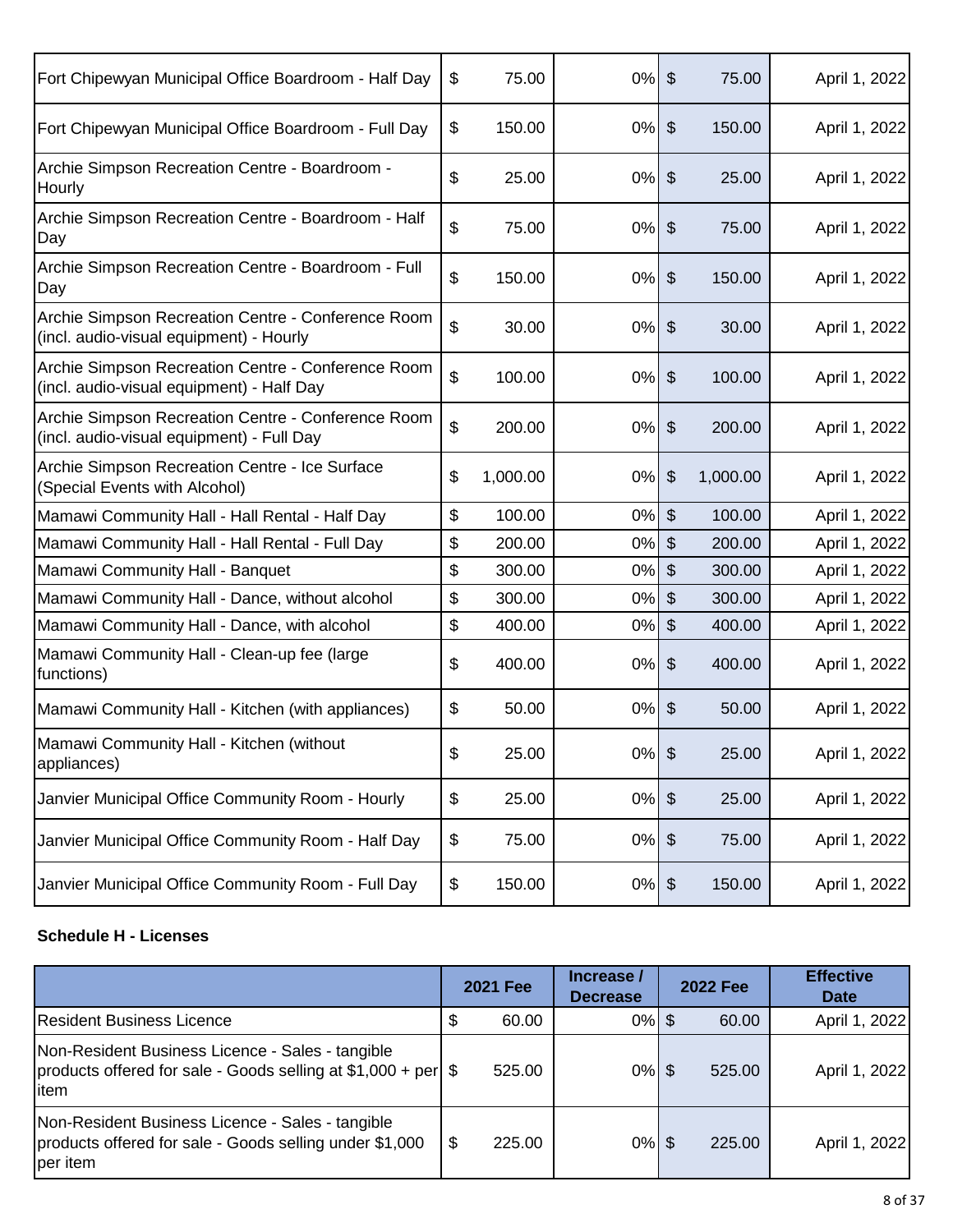| Non-Resident Business Licence - Services     | 525.00   | $0\%$ \$ | 525.00   | April 1, 2022 |
|----------------------------------------------|----------|----------|----------|---------------|
| Handicraft License                           | 10.00    | $0\%$ \$ | 10.00    | April 1, 2022 |
| Trade Show Organizer - Resident business     | 525.00   | $0\%$ \$ | 525.00   | April 1, 2022 |
| Trade Show Organizer - Non-resident business | 2,100.00 | $0\%$    | 2,100.00 | April 1, 2022 |
| Cannabis Related License                     | 350.00   | $0\%$ \$ | 350.00   | April 1, 2022 |

### **Schedule I - Transit Services**

|                                                                                |                    | <b>2021 Fee</b> | Increase /<br><b>Decrease</b> |                | <b>2022 Fee</b> | <b>Effective</b><br><b>Date</b> |
|--------------------------------------------------------------------------------|--------------------|-----------------|-------------------------------|----------------|-----------------|---------------------------------|
| Transit Fees - Urban - Cash Fare (one way)                                     | \$                 | 1.50            | 0%                            | $\mathcal{S}$  | 1.50            | April 1, 2022                   |
| Transit Fees - Urban - 18-ride Booklet (one way)                               | \$                 | 25.50           | $0\%$ \$                      |                | 25.50           | April 1, 2022                   |
| Transit Fees - Urban - Monthly Pass (student)                                  | \$                 | 41.00           | $0\%$ \$                      |                | 41.00           | April 1, 2022                   |
| Transit Fees - Urban - Monthly Pass (adult)                                    | \$                 | 54.00           | $0\%$ \$                      |                | 54.00           | April 1, 2022                   |
| Transit Fees - Urban - Cash Fare (one way) - Child<br>(Under 5) & Senior (65+) | \$                 |                 | $0%$ \$                       |                |                 | April 1, 2022                   |
| Transit Fees - Rural - Cash Fare - Adult (13 - 64)                             | \$                 | 10.00           | $0\%$ \$                      |                | 10.00           | April 1, 2022                   |
| Transit Fees - Rural - Cash Fare - Child (5 - 12)                              | \$                 | 5.00            | $0\%$ \$                      |                | 5.00            | April 1, 2022                   |
| Transit Fees - Rural - Cash Fare - Child (Under 5) &<br>Senior (65+)           | \$                 |                 | $0\%$ \$                      |                |                 | April 1, 2022                   |
| Transit Fees - Rural - 5 Rides - Adult (13 - 64)                               | \$                 | 40.00           | $0\%$                         | $\mathfrak{S}$ | 40.00           | April 1, 2022                   |
| Transit Fees - Rural - 5 Rides - Child (5 - 12)                                | \$                 | 20.00           | $0\%$ \$                      |                | 20.00           | April 1, 2022                   |
| Transit Fees - Rural - 10 Rides - Adult (13 - 64)                              | \$                 | 80.00           | $0\%$ \$                      |                | 80.00           | April 1, 2022                   |
| Transit Fees - Rural - 10 Rides - Child (5 -12)                                | \$                 | 40.00           | $0\%$                         | $\mathfrak{S}$ | 40.00           | April 1, 2022                   |
| Transit Fees - SMART Bus (Specialized Transportation)<br>Cash Fare             | \$                 | 1.50            | $0\%$ \$                      |                | 1.50            | April 1, 2022                   |
| Transit Fees - SMART Bus (Specialized Transportation)<br>10 Rides              | $\mathbf{\hat{z}}$ | 15.00           | $0%$ \$                       |                | 15.00           | April 1, 2022                   |
| Transit Fees - SMART Bus (Specialized Transportation)<br>20 Rides              | \$                 | 30.00           | $0\%$ \$                      |                | 30.00           | April 1, 2022                   |
| Transit Fees - SMART Bus (Specialized Transportation)<br>- Anzac or Janvier    | \$                 | 10.00           | $0%$ \$                       |                | 10.00           | April 1, 2022                   |
| <b>Charters - Municipal Use Only</b>                                           | \$                 | 115.00          | $0\%$ \$                      |                | 115.00          | April 1, 2022                   |
| Charters - External and Non-municipal Use                                      | \$                 | 130.00          | $0\%$                         | $\mathcal{S}$  | 130.00          | April 1, 2022                   |
| Charters - SMART rate - specialized transit                                    | \$                 | 35.00           | $0\%$                         | $\mathfrak{F}$ | 35.00           | April 1, 2022                   |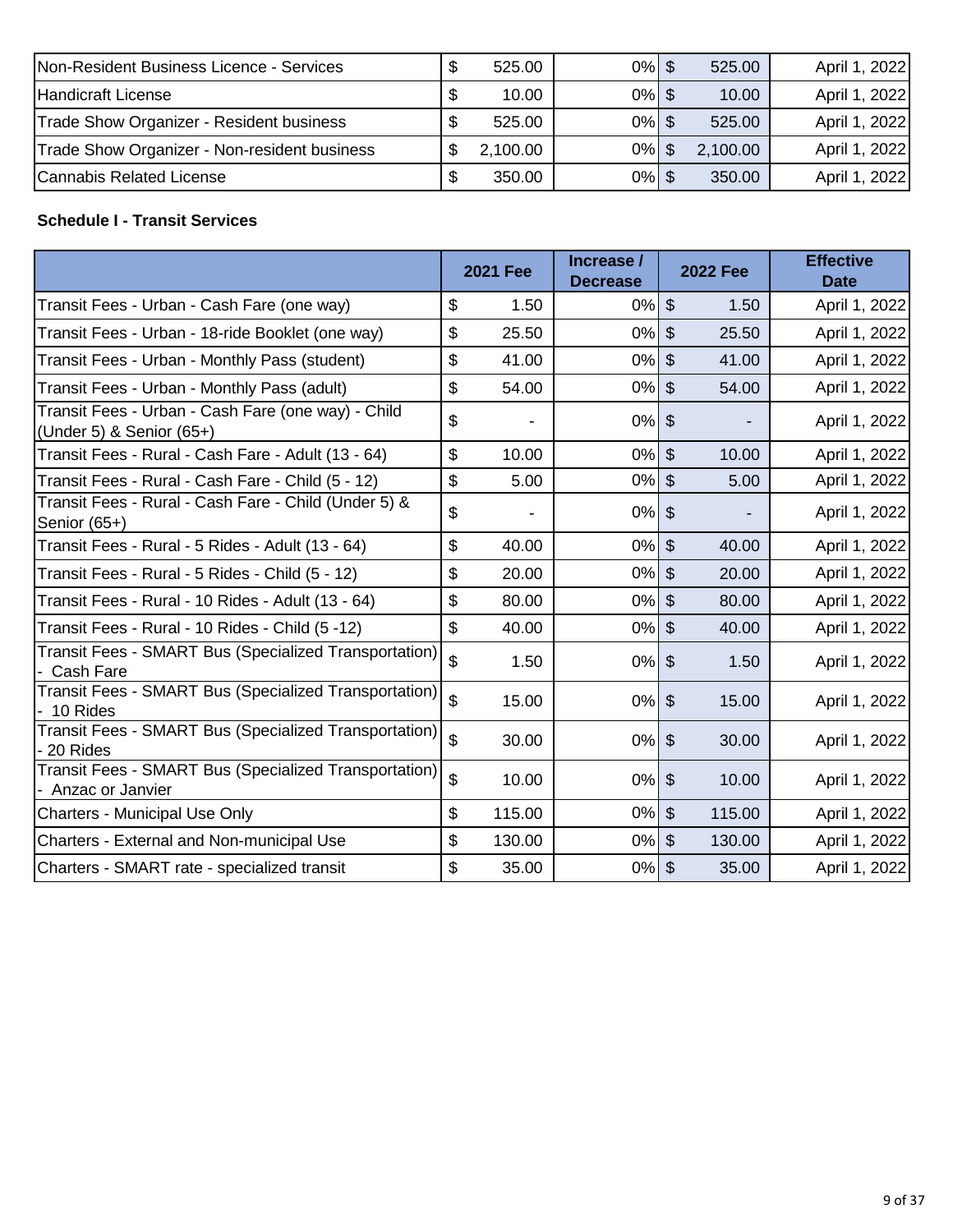#### **Schedule J - Vehicle for Hire**

|                                                                                                                              | <b>2021 Fee</b> | Increase /<br><b>Decrease</b> |                             | <b>2022 Fee</b> | <b>Effective</b><br><b>Date</b> |
|------------------------------------------------------------------------------------------------------------------------------|-----------------|-------------------------------|-----------------------------|-----------------|---------------------------------|
| Application for Chauffeur's Permit - Municipal<br>resident                                                                   | \$<br>85.00     | $0\%$                         | $\boldsymbol{\mathsf{S}}$   | 85.00           | April 1, 2022                   |
| Application for Chauffeur's Permit - Non-Municipal<br>resident                                                               | \$<br>170.00    | 0%                            | $\frac{1}{2}$               | 170.00          | April 1, 2022                   |
| Application for Chauffeur's Permit - Operating<br>exclusively in Fort Chipewyan                                              | \$<br>50.00     | $0\%$                         | \$                          | 50.00           | April 1, 2022                   |
| Replacement of damaged Chauffeur's Permit                                                                                    | \$<br>25.00     | $0\%$                         | $\frac{1}{2}$               | 25.00           | April 1, 2022                   |
| Replacement of lost or stolen Chauffeur's Permit - With<br>filed police report                                               | \$<br>25.00     | $0\%$                         | $\boldsymbol{\theta}$       | 25.00           | April 1, 2022                   |
| Replacement of lost or stolen Chauffeur's Permit -<br>Without filed police report                                            | \$<br>500.00    | 0%                            | \$                          | 500.00          | April 1, 2022                   |
| Application for Vehicle for Hire Licence - General                                                                           | \$<br>500.00    | 0%                            | \$                          | 500.00          | April 1, 2022                   |
| Application for Vehicle for Hire Licence - Operating<br>exclusively in Fort Chipewyan                                        | \$<br>150.00    | 0%                            | \$                          | 150.00          | April 1, 2022                   |
| Replacement of damaged Vehicle for Hire Licence                                                                              | \$<br>25.00     | 0%                            | $\boldsymbol{\mathsf{S}}$   | 25.00           | April 1, 2022                   |
| Replacement of lost or stolen Vehicle for Hire Licence -<br>With filed police report                                         | \$<br>25.00     | 0%                            | \$                          | 25.00           | April 1, 2022                   |
| Replacement of lost or stolen Vehicle for Hire Licence -<br>Without filed police report                                      | \$<br>500.00    | $0\%$                         | $\boldsymbol{\mathsf{S}}$   | 500.00          | April 1, 2022                   |
| Application for Brokerage Licence                                                                                            | \$<br>50.00     | $0\%$                         | $\frac{1}{2}$               | 50.00           | April 1, 2022                   |
| Application for Independent Driver Owner Licence -<br>Municipal resident                                                     | \$<br>50.00     | 0%                            | \$                          | 50.00           | April 1, 2022                   |
| Application for Independent Driver Owner Licence - Non-<br>Municipal resident                                                | \$<br>100.00    | 0%                            | $\boldsymbol{\theta}$       | 100.00          | April 1, 2022                   |
| Replacement of damaged Independent Driver Owner<br>Licence - Municipal resident                                              | \$<br>25.00     | $0%$ \$                       |                             | 25.00           | April 1, 2022                   |
| Replacement of damaged Independent Driver Owner<br>Licence - Non-Municipal resident                                          | \$<br>50.00     | $0\%$                         | $\boldsymbol{\mathsf{S}}$   | 50.00           | April 1, 2022                   |
| Replacement of lost or stolen Independent Driver<br>Owner Licence - With filed police report - Municipal<br>resident         | \$<br>25.00     | $0\%$                         | $\boldsymbol{\hat{\theta}}$ | 25.00           | April 1, 2022                   |
| Replacement of lost or stolen Independent Driver<br>Owner Licence - With filed police report - Non-Municipal<br>resident     | \$<br>50.00     | $0\%$                         | $\boldsymbol{\theta}$       | 50.00           | April 1, 2022                   |
| Replacement of lost or stolen Independent Driver<br>Owner Licence - Without filed police report - Municipal<br>resident      | \$<br>500.00    | $0\%$                         | $\boldsymbol{\mathsf{S}}$   | 500.00          | April 1, 2022                   |
| Replacement of lost or stolen Independent Driver<br>Owner Licence - Without filed police report - Non-<br>Municipal resident | \$<br>500.00    | $0%$ \$                       |                             | 500.00          | April 1, 2022                   |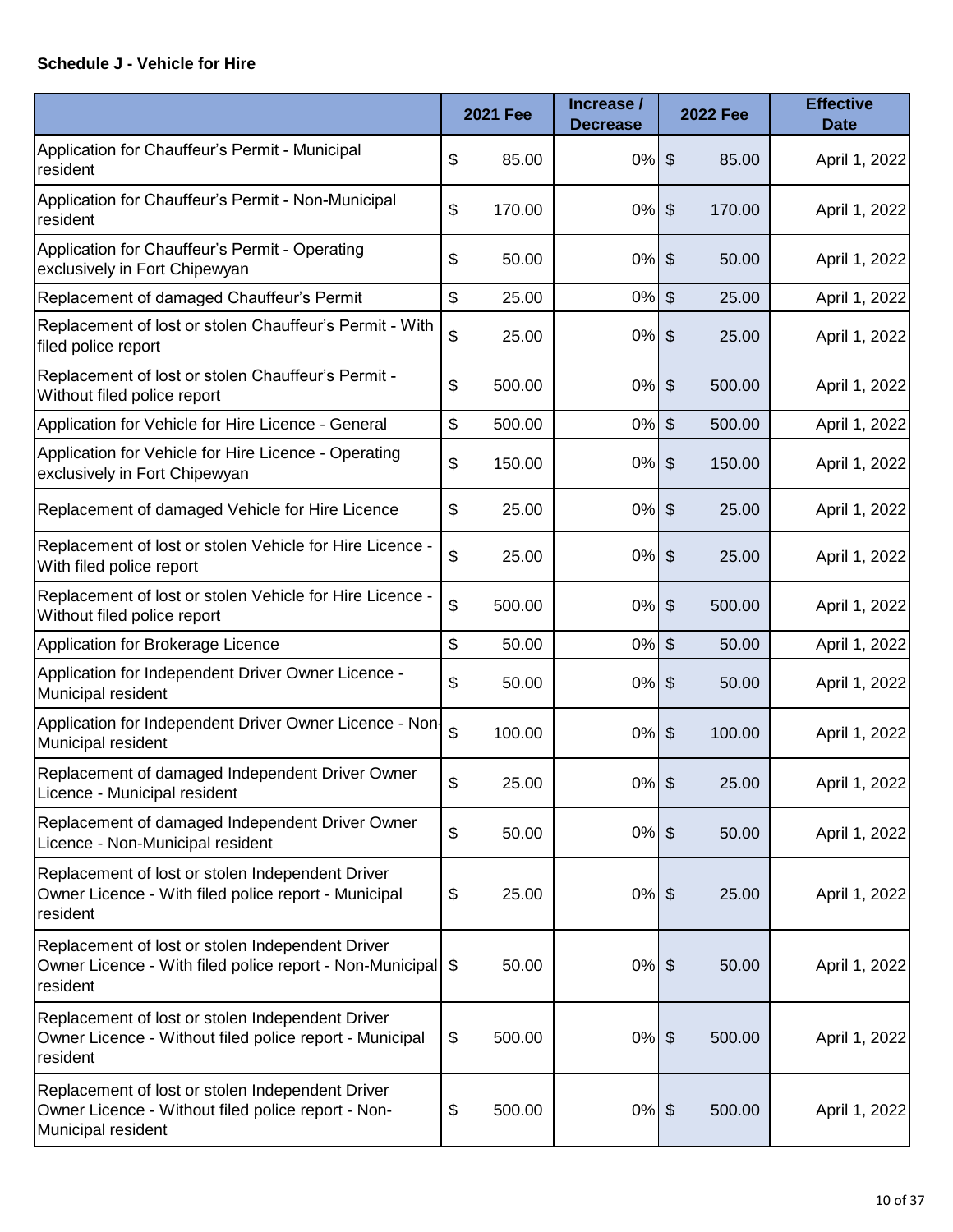# **Schedule K - Planning and Development Services**

|                                                                                                                                                                                                                                                            | <b>2021 Fee</b>              | Increase /<br><b>Decrease</b> |                            | <b>2022 Fee</b>                      | <b>Effective</b><br><b>Date</b> |
|------------------------------------------------------------------------------------------------------------------------------------------------------------------------------------------------------------------------------------------------------------|------------------------------|-------------------------------|----------------------------|--------------------------------------|---------------------------------|
| Permit Applications - Residential Development - Single<br>detached dwelling                                                                                                                                                                                | \$<br>100.00                 | 0%                            | $\boldsymbol{\theta}$      | 100.00                               | April 1, 2022                   |
| Permit Applications - Residential Development - Semi-<br>detached and Duplex Dwellings                                                                                                                                                                     | \$<br>100.00                 | 0%                            | \$                         | 100.00                               | April 1, 2022                   |
| Permit Applications - Residential Development - Triplex<br><b>Dwellings</b>                                                                                                                                                                                | \$<br>100.00                 | $0\%$                         | $\boldsymbol{\theta}$      | 100.00                               | April 1, 2022                   |
| Permit Applications - Residential Development -<br><b>Fourplex Dwellings</b>                                                                                                                                                                               | \$<br>100.00                 | 0%                            | $\boldsymbol{\mathsf{S}}$  | 100.00                               | April 1, 2022                   |
| Permit Applications - Residential Development -<br><b>Townhouses</b>                                                                                                                                                                                       | \$<br>100.00                 | $0\%$                         | $\boldsymbol{\theta}$      | 100.00                               | April 1, 2022                   |
| Permit Applications - Residential Development -<br><b>Apartment Buildings</b>                                                                                                                                                                              | $$300.00 +$<br>\$37.50/unit  | 0%                            |                            | $$300.00 +$<br>\$37.50/unit          | April 1, 2022                   |
| Permit Applications - Residential Development -<br><b>Manufactured Homes</b>                                                                                                                                                                               | \$<br>100.00                 | $0\%$                         | $\boldsymbol{\mathsf{S}}$  | 100.00                               | April 1, 2022                   |
| Permit Applications - Residential Development -<br><b>Demolitions</b>                                                                                                                                                                                      | \$<br>250.00                 | 0%                            | $\boldsymbol{\theta}$      | 250.00                               | April 1, 2022                   |
| Permit Applications - Residential Development - Home<br>Occupations                                                                                                                                                                                        | \$<br>60.00                  | $0\%$                         | $\boldsymbol{\mathsf{S}}$  | 60.00                                | April 1, 2022                   |
| Permit Applications - Residential Development - Home<br><b>Businesses</b>                                                                                                                                                                                  | \$<br>100.00                 | 0%                            | $\boldsymbol{\mathsf{S}}$  | 100.00                               | April 1, 2022                   |
| Permit Applications - Residential Development -<br><b>Basement Suites</b>                                                                                                                                                                                  | \$<br>125.00                 | $0\%$                         | $\boldsymbol{\theta}$      | 125.00                               | April 1, 2022                   |
| Permit Applications - Residential Development - Family<br>Care Dwellings                                                                                                                                                                                   | \$<br>125.00                 | 0%                            | $\boldsymbol{\theta}$      | 125.00                               | April 1, 2022                   |
| Permit Applications - Residential Development -<br><b>Accessory Structure</b>                                                                                                                                                                              | \$<br>100.00                 | 0%                            | $\boldsymbol{\mathsf{\$}}$ | 100.00                               | April 1, 2022                   |
| Permit Applications - Residential Development -<br><b>Additions to Residential</b>                                                                                                                                                                         | \$<br>100.00                 | $0\%$ \$                      |                            | 100.00                               | April 1, 2022                   |
| Permit Applications - Commercial, Industrial and<br>Institutional Development - New commercial,<br>industrial and Institutional developments (Maximum<br>\$10,000) - for first 500 $m^2$ of gross floor area                                               | $$300.00 +$<br>\$3.00/ $m^2$ | 0%                            |                            | $$300.00 +$<br>\$3.00/m <sup>2</sup> | April 1, 2022                   |
| Permit Applications - Commercial, Industrial and<br>Institutional Development - New commercial,<br>industrial and Institutional developments (Maximum<br>\$10,000) - for area over 500 $m^2$ gross floor area                                              | $+$ \$1.50/m <sup>2</sup>    | 0%                            |                            | $+$ \$1.50/m <sup>2</sup>            | April 1, 2022                   |
| Permit Applications - Commercial, Industrial and<br>Institutional Development - Additions to commercial,<br>industrial and institutional developments (based on<br>addition only) (maximum \$10,000) - for first 500 m <sup>2</sup> of<br>gross floor area | $$300.00 +$<br>\$3.00/ $m^2$ | 0%                            |                            | $$300.00 +$<br>\$3.00/m <sup>2</sup> | April 1, 2022                   |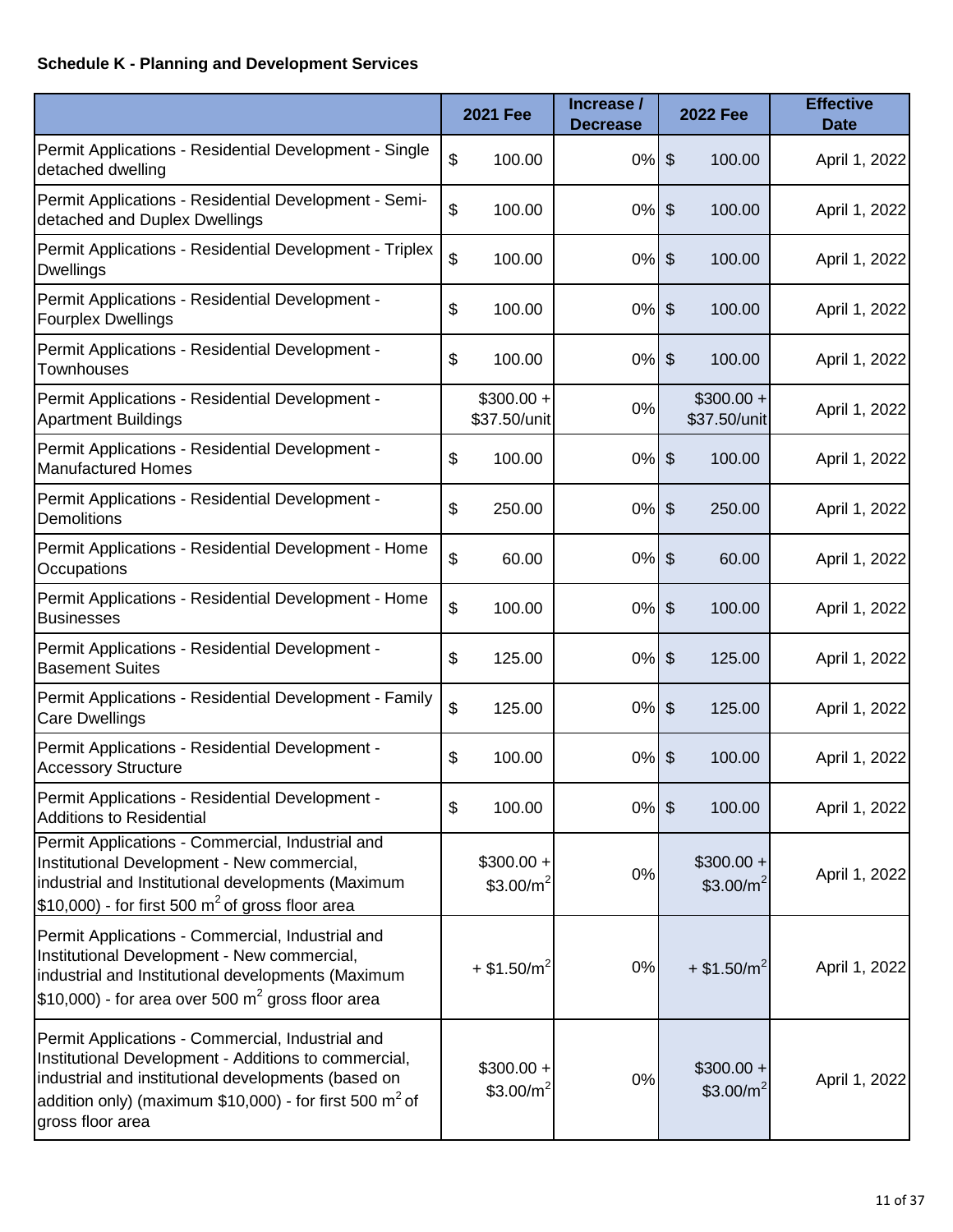| Permit Applications - Commercial, Industrial and<br>Institutional Development - Additions to commercial,<br>industrial and institutional developments (based on<br>addition only) (maximum \$10,000) - for area over 500<br>$m2$ gross floor area                       | $+$ \$1.50/m <sup>2</sup>                             | 0%       | $+$ \$1.50/m <sup>2</sup>                             | April 1, 2022 |
|-------------------------------------------------------------------------------------------------------------------------------------------------------------------------------------------------------------------------------------------------------------------------|-------------------------------------------------------|----------|-------------------------------------------------------|---------------|
| Permit Applications - Commercial, Industrial and<br>Institutional Development - Accessory Structure                                                                                                                                                                     | \$<br>100.00                                          | 0%       | $\frac{1}{2}$<br>100.00                               | April 1, 2022 |
| Permit Applications - Commercial, Industrial and<br>Institutional Development - Religious Assembly,<br>Educational Service Facility, Daycare Centre (maximum<br>\$10,000) - for first 500 $m^2$ of gross floor area                                                     | $$300.00 +$<br>\$3.00/m <sup>2</sup>                  | 0%       | $$300.00 +$<br>\$3.00/m <sup>2</sup>                  | April 1, 2022 |
| Permit Applications - Commercial, Industrial and<br>Institutional Development - Religious Assembly,<br>Educational Service Facility, Daycare Centre (maximum<br>$$10,000$ ) - for area over 500 m <sup>2</sup> gross floor area                                         | $+$ \$1.50/m <sup>2</sup>                             | 0%       | $+$ \$1.50/m <sup>2</sup>                             | April 1, 2022 |
| Permit Applications - Commercial, Industrial and<br>Institutional Development - Oil sands mining, extraction<br>and upgrading projects and oil sands pilot projects<br>(based on \$10/\$100,000 of construction value)                                                  | \$10/<br>\$100,000 of<br>constr.value<br>(Min. \$10K) | $0\%$    | \$10/<br>\$100,000 of<br>constr.value<br>(Min. \$10K) | April 1, 2022 |
| Permit Applications - Commercial, Industrial and<br>Institutional Development - Additions and/or revisions to<br>oil sands mining, extraction and upgrading projects and<br>oil sands pilot projects (addition only) (based on<br>\$10/\$100,000 of construction value) | \$10/<br>\$100,000 of<br>constr.value<br>(Min. \$1K)  | 0%       | \$10/<br>\$100,000 of<br>constr.value<br>(Min. \$1K)  | April 1, 2022 |
| Permit Applications - Commercial, Industrial and<br>Institutional Development - Change of use or change of<br>occupancy within existing commercial, industrial and<br>institutional buildings                                                                           | \$<br>300.00                                          | $0%$ \$  | 300.00                                                | April 1, 2022 |
| Permit Applications - Commercial, Industrial and<br>Institutional Development - First use within new<br>commercial, industrial and institutional building, if not<br>approved with the development permit                                                               | \$<br>300.00                                          | $0\%$ \$ | 300.00                                                | April 1, 2022 |
| Permit Applications - Commercial, Industrial and<br>Institutional Development - Shared occupancy with an<br>existing business, if a discretionary use in the land use<br>district                                                                                       | \$<br>300.00                                          | $0%$ \$  | 300.00                                                | April 1, 2022 |
| Permit Applications - Commercial, Industrial and<br><b>Institutional Development - Demolitions</b>                                                                                                                                                                      | \$<br>250.00                                          | $0\%$ \$ | 250.00                                                | April 1, 2022 |
| Permit Applications - Commercial, Industrial and<br>Institutional Development - Special Events - Private<br>Land                                                                                                                                                        | \$<br>275.00                                          | $0%$ \$  | 275.00                                                | April 1, 2022 |
| Permit Applications - Commercial, Industrial and<br>Institutional Development - Special Events - Municipal<br>Land                                                                                                                                                      | \$<br>100.00                                          | $0\%$ \$ | 100.00                                                | April 1, 2022 |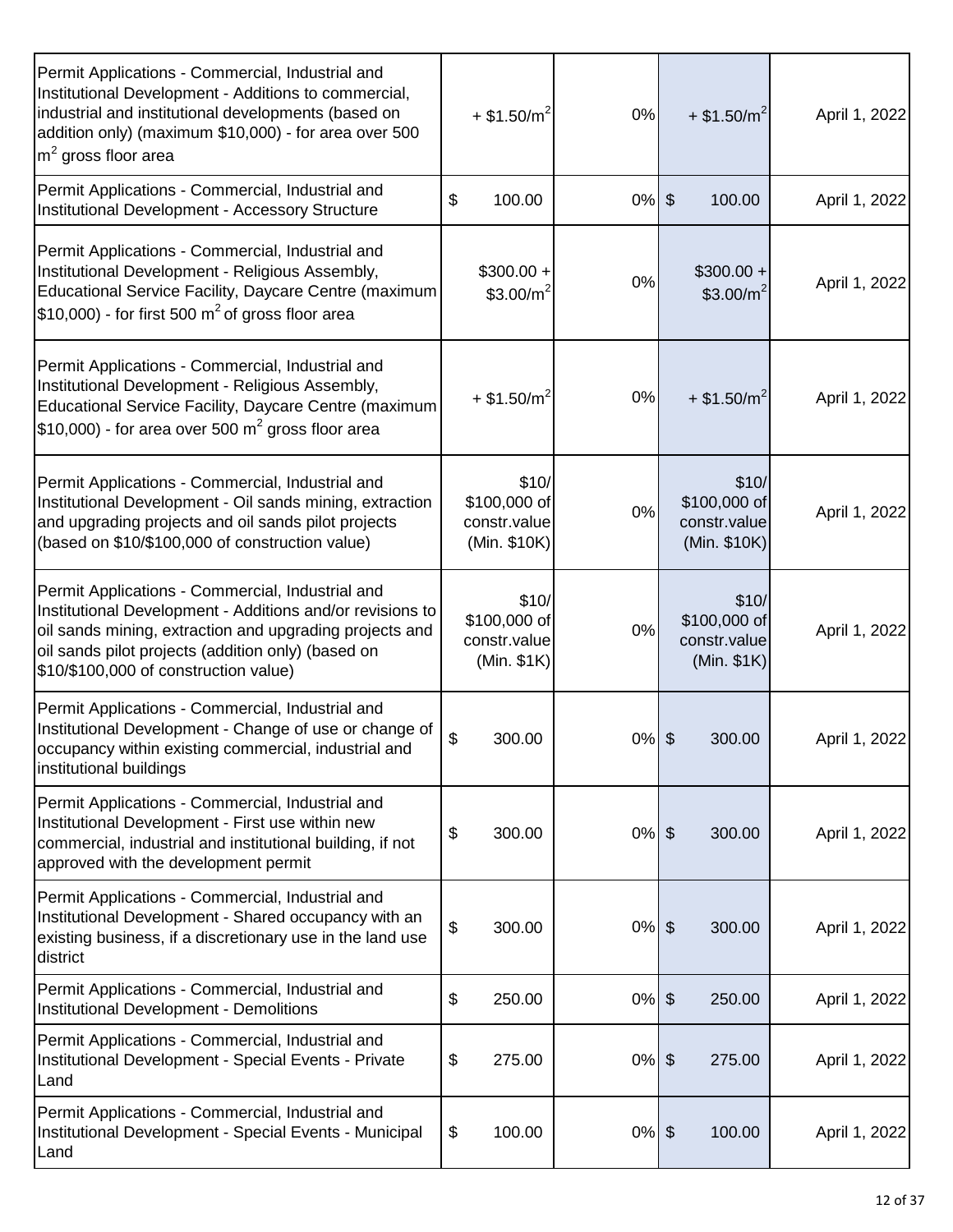| Permit Applications - Commercial, Industrial and<br>Institutional Development - Special Events - Municipal<br>Land - Not for Profit                                                              | \$<br>25.00                   | $0%$ \$  | 25.00                                | April 1, 2022 |
|--------------------------------------------------------------------------------------------------------------------------------------------------------------------------------------------------|-------------------------------|----------|--------------------------------------|---------------|
| Permit Applications - Commercial, Industrial and<br>Institutional Development - Temporary Uses or Building<br>(less than 180 days)                                                               | \$<br>250.00                  | $0%$ \$  | 250.00                               | April 1, 2022 |
| Permit Applications - Commercial, Industrial and<br>Institutional Development - Temporary Uses or Building<br>(180 days or more) (maximum \$10,000) - for first 500<br>$m2$ of gross floor area  | $$275.00 +$<br>\$3.00/ $m2$   | 0%       | $$275.00 +$<br>\$3.00/m <sup>2</sup> | April 1, 2022 |
| Permit Applications - Commercial, Industrial and<br>Institutional Development - Temporary Uses or Building<br>(180 days or more) (maximum \$10,000) - for area over<br>500 $m2$ gross floor area | $+$ \$1.50/m <sup>2</sup>     | 0%       | $+$ \$1.50/m <sup>2</sup>            | April 1, 2022 |
| Permit Applications - Commercial, Industrial and<br>Institutional Development - Work Camps                                                                                                       | $$2,000.00 +$<br>\$1.50/bed   | 0%       | $$2,000.00 +$<br>\$1.50/bed          | April 1, 2022 |
| Permit Applications - Commercial, Industrial and<br>Institutional Development - Outdoor Storage or Use (no<br>buildings or structures) - Lot area less than 0.4 ha                               | $\$\$<br>275.00               | $0%$ \$  | 275.00                               | April 1, 2022 |
| Permit Applications - Commercial, Industrial and<br>Institutional Development - Outdoor Storage or<br>Use (no buildings or structures) - Lot area of 0.4 ha or<br>greater                        | \$<br>550.00                  | $0%$ \$  | 550.00                               | April 1, 2022 |
| Permit Applications - Commercial, Industrial and<br>Institutional Development - RV Parking Permit                                                                                                | \$<br>50.00                   | $0%$ \$  | 50.00                                | April 1, 2022 |
| Permit Applications - Commercial, Industrial and<br>Institutional Development - Residential Sales Centre                                                                                         | \$<br>225.00                  | $0\%$    | $\frac{1}{2}$<br>225.00              | April 1, 2022 |
| Permit Applications - Commercial, Industrial and<br>Institutional Development - Golf Course                                                                                                      | \$<br>1,500.00                | $0\%$ \$ | 1,500.00                             | April 1, 2022 |
| Permit Applications - Commercial, Industrial and<br>Institutional Development - RV Park                                                                                                          | $$275.00 +$<br>\$10.00/ stall | 0%       | $$275.00 +$<br>\$10.00/ stall        | April 1, 2022 |
| Permit Applications - Commercial, Industrial and<br>Institutional Development - Request for Landscaping<br>Inspection - First request                                                            | \$                            | $0%$ \$  |                                      | April 1, 2022 |
| Permit Applications - Commercial, Industrial and<br>Institutional Development - Request for Landscaping<br>Inspection - Second request                                                           | \$<br>100.00                  | $0%$ \$  | 100.00                               | April 1, 2022 |
| Permit Applications - Commercial, Industrial and<br>Institutional Development - Request for Landscaping<br>Inspection - Third request                                                            | \$<br>250.00                  | $0%$ \$  | 250.00                               | April 1, 2022 |
| Permit Applications - Commercial, Industrial and<br>Institutional Development - Request for Landscaping<br>Inspection - Every subsequent request                                                 | \$<br>500.00                  | $0%$ \$  | 500.00                               | April 1, 2022 |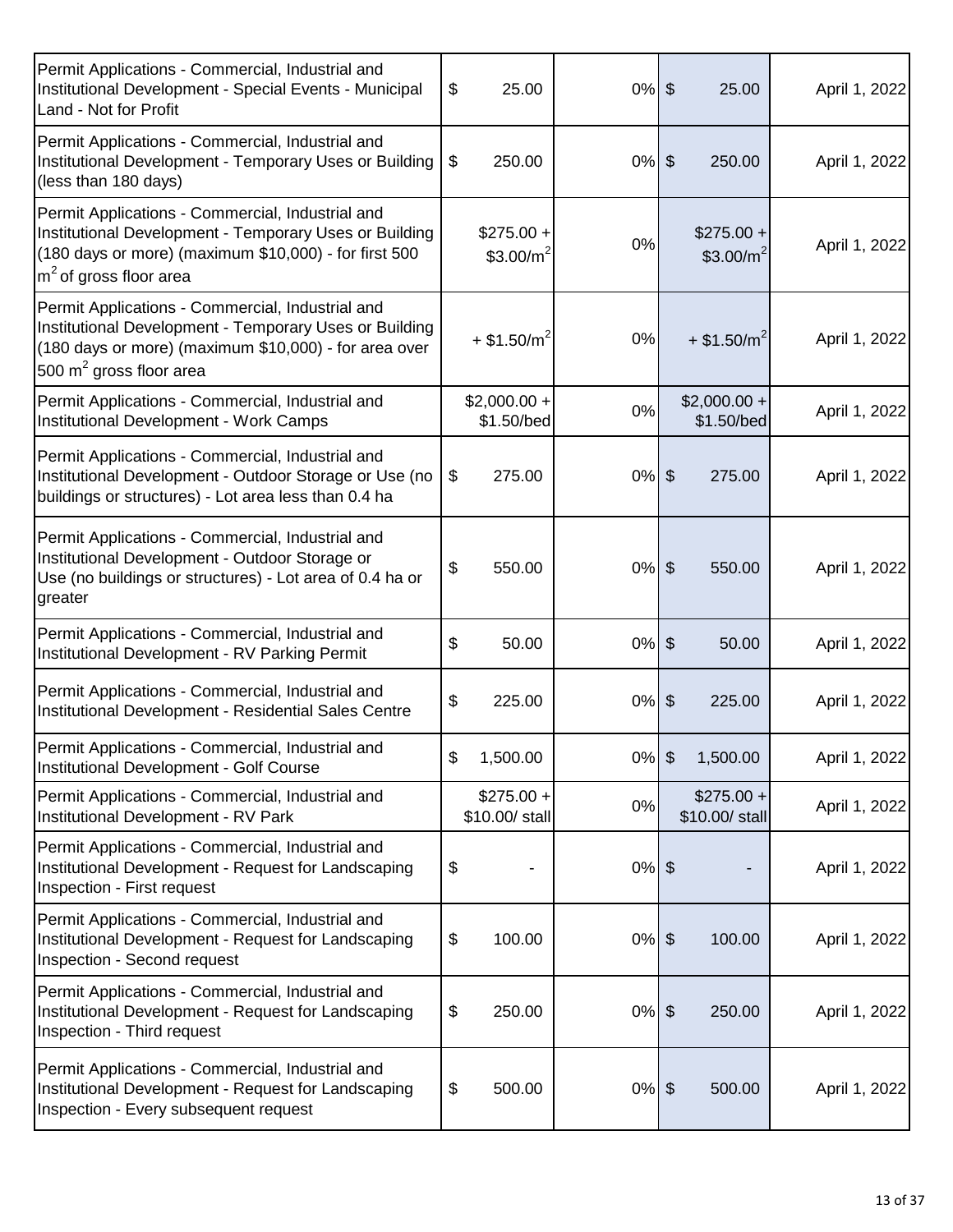| Permits - General - Return of Incomplete Commercial,<br>Institutional or Industrial Development Permit<br>Application                                                                 | \$<br>375.00                  | $0%$ \$  | 375.00                        | April 1, 2022 |
|---------------------------------------------------------------------------------------------------------------------------------------------------------------------------------------|-------------------------------|----------|-------------------------------|---------------|
| Permits - General - Commencement of development<br>prior to issuance of development permit (development<br>fee is two times fee listed in this Schedule)                              | 2 x Regular<br>Fee            | 0%       | 2 x Regular<br>Fee            | April 1, 2022 |
| Permits - General - Notification Fee for applications or<br>decisions on applications require notification to adjacent \$<br>property owners (in addition to other fees specified)    | 50.00                         | $0%$ \$  | 50.00                         | April 1, 2022 |
| Permits - General - Advertising fee for decisions on<br>development matters                                                                                                           | \$<br>50.00                   | $0\%$    | \$<br>50.00                   | April 1, 2022 |
| Permits - General - Short Form of Development<br>Agreement required as a condition of development<br>permit (required to be submitted with composite<br>engineering drawings)         | \$<br>750.00                  | $0\%$ \$ | 750.00                        | April 1, 2022 |
| Permits - General - Long Form Development<br>Agreement required as a condition of development<br>permit (required to be submitted with composite<br>engineering drawings)             | \$<br>2,750.00                | $0%$ \$  | 2,750.00                      | April 1, 2022 |
| Permits - General - Developer-requested changes to<br>the Municipality's standard development agreement                                                                               | <b>Full Legal</b><br>Costs    | 0%       | <b>Full Legal</b><br>Costs    | April 1, 2022 |
| Permits - General - Developer-initiated change to a<br>development application after submission (in addition to<br>original application fee)                                          | 25% of<br><b>Original Fee</b> | 0%       | 25% of<br><b>Original Fee</b> | April 1, 2022 |
| Subdivision Application - Plan of subdivision Application<br>Fee including Bareland Condominium Plans -<br>Residential (Single Detached, Semi detached,<br>Manufactured Home)         | $$1,000.00+$<br>\$150.00/lot  | $0\%$    | $$1,000.00+$<br>\$150.00/lot  | April 1, 2022 |
| Subdivision Application - Plan of subdivision Application<br>Fee including Bareland Condominium Plans - Multi-<br>family (apartments, townhouses), (per lot)                          | \$<br>850.00                  | $0%$ \$  | 850.00                        | April 1, 2022 |
| Subdivision Application - Plan of subdivision Application<br>Fee including Bareland Condominium Plans -<br>Commercial and Industrial (per lot)                                        | \$<br>850.00                  | $0%$ \$  | 850.00                        | April 1, 2022 |
| Subdivision Application - Plan of subdivision Application<br>Fee including Bareland Condominium Plans - Direct<br>Control (per lot)                                                   | \$<br>850.00                  | $0%$ \$  | 850.00                        | April 1, 2022 |
| Subdivision Application - Plan of subdivision Application<br>Fee including Bareland Condominium Plans - Strata<br>Lots (per lot)                                                      | \$<br>850.00                  | $0%$ \$  | 850.00                        | April 1, 2022 |
| Subdivision Application - Plan of subdivision<br>Application Fee including Bareland Condominium<br>Plans - Municipal Reserve, Environmental Reserve and<br><b>Public Utility Lots</b> | \$                            | $0%$ \$  |                               | April 1, 2022 |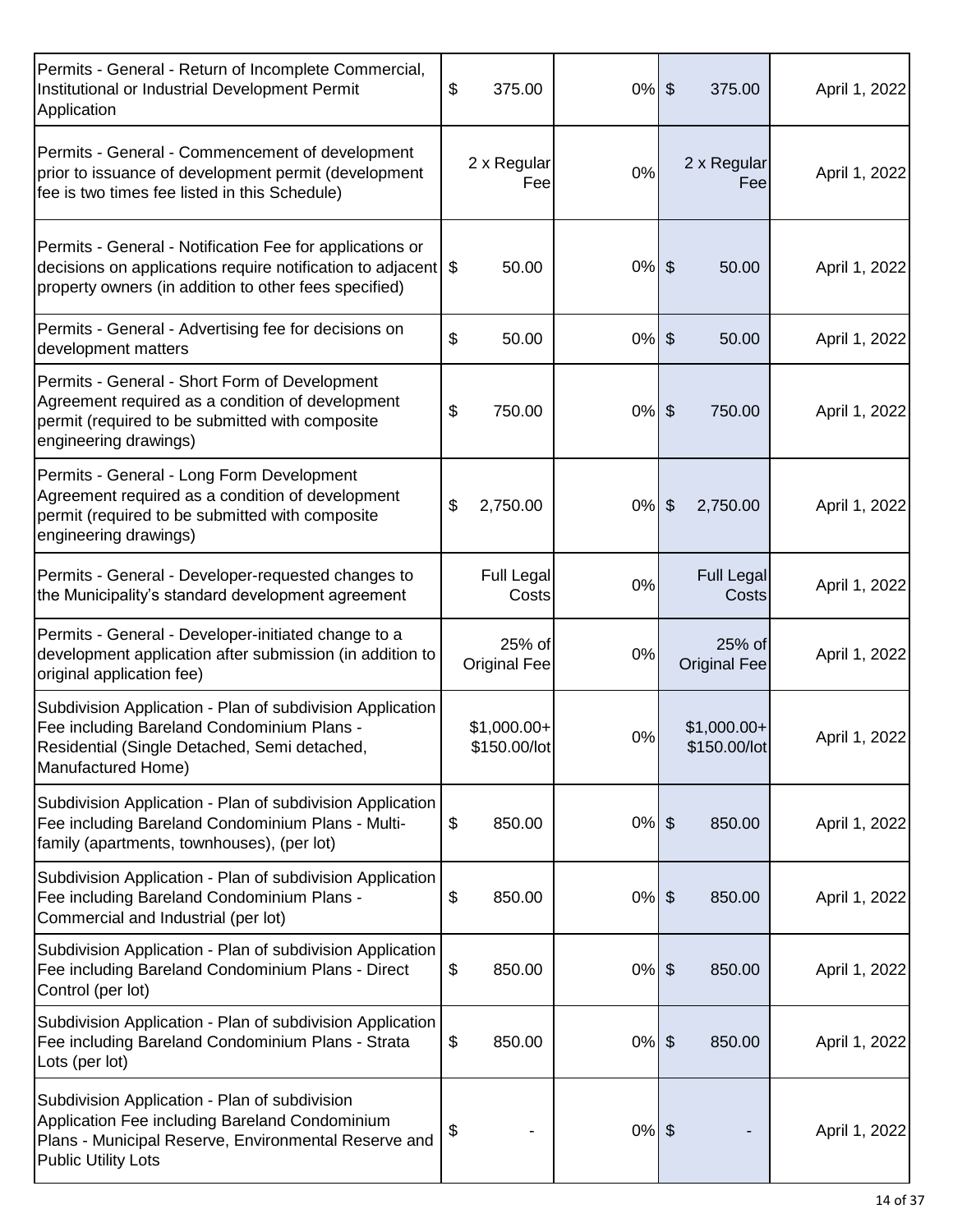| Subdivision Application - Endorsement Fees                                                                                                                                                                                              | 1 x application<br>fee | 0%       | 1 x application<br>tee                | April 1, 2022 |
|-----------------------------------------------------------------------------------------------------------------------------------------------------------------------------------------------------------------------------------------|------------------------|----------|---------------------------------------|---------------|
| Subdivision Application - Condominium Application and<br><b>Endorsement Fee</b>                                                                                                                                                         | \$<br>50.00            | $0%$ \$  | 50.00                                 | April 1, 2022 |
| Subdivision Application - Phased Registration of an<br>Approved Subdivision (per phase)                                                                                                                                                 | \$<br>550.00           | 0%       | $\boldsymbol{\hat{\theta}}$<br>550.00 | April 1, 2022 |
| Subdivision Application - Subdivision Approval Time<br><b>Extension - First Extension Request</b>                                                                                                                                       | \$<br>275.00           | $0%$ \$  | 275.00                                | April 1, 2022 |
| Subdivision Application - Subdivision Approval Time<br><b>Extension - Second Extension Request</b>                                                                                                                                      | \$<br>525.00           | $0\%$    | $\sqrt[6]{\frac{1}{2}}$<br>525.00     | April 1, 2022 |
| Subdivision Application - Subdivision Approval Time<br><b>Extension - Third Extension Request</b>                                                                                                                                       | \$<br>775.00           | 0%       | $\sqrt[6]{\frac{1}{2}}$<br>775.00     | April 1, 2022 |
| Subdivision Application - Subdivision Application Fee<br>Refunds - Before review                                                                                                                                                        | 85%                    | 0%       | 85%                                   | April 1, 2022 |
| Subdivision Application - Subdivision Application Fee<br>Refunds - After review                                                                                                                                                         | 25%                    | 0%       | 25%                                   | April 1, 2022 |
| Subdivision Application - Modification of Tentative Plan<br>of Subdivision - Before review                                                                                                                                              | \$<br>275.00           | 0%       | $\sqrt[6]{\frac{1}{2}}$<br>275.00     | April 1, 2022 |
| Subdivision Application - Modification of Tentative Plan<br>of Subdivision - After review                                                                                                                                               | 50% of<br>original fee | 0%       | 50% of<br>original fee                | April 1, 2022 |
| Subdivision Application - Discharge of Caveat                                                                                                                                                                                           | \$<br>75.00            | 0%       | $\sqrt[6]{3}$<br>75.00                | April 1, 2022 |
| Subdivision Application - Address Change request                                                                                                                                                                                        | \$<br>100.00           | $0\%$    | $\sqrt[6]{\frac{1}{2}}$<br>100.00     | April 1, 2022 |
| Subdivision Application - Development Agreements -<br>Short form of Development Agreement required as a<br>condition of subdivision approval                                                                                            | \$<br>750.00           | $0%$ \$  | 750.00                                | April 1, 2022 |
| Subdivision Application - Development Agreements -<br>Long form Development Agreement required as a<br>condition of subdivision approval                                                                                                | \$<br>2,750.00         | $0\%$    | $\sqrt[6]{\frac{1}{2}}$<br>2,750.00   | April 1, 2022 |
| Subdivision Application - Development Agreements -<br>Developer-requested variation to the Development<br><b>Agreement Standard Template</b>                                                                                            | All Legal<br>Costs     | 0%       | All Legal<br>Costs                    | April 1, 2022 |
| Subdivision Application - Re-application for Subdivision<br>within 6 to 12 months of a decision (including appeal<br>decisions) for same site with<br>similar or identical design                                                       | 3 x original<br>fee    | 0%       | 3 x original<br>fee                   | April 1, 2022 |
| Subdivision Application - For the purpose of calculating fees set out in section 4 of this schedule: Remnant lots are to be<br>included in the count of lots created                                                                    |                        |          |                                       |               |
| Subdivision Application - For the purpose of calculating fees set out in section 4 of this schedule: Municipal Reserve,<br>Environmental Reserve, School Reserve and Public Utility Lots are not included in the count of lots created. |                        |          |                                       |               |
| Compliance Certificate Application Fees - Single<br>Detached, Semi-detached, Manufactured home (per<br>dwelling unit)                                                                                                                   | \$<br>100.00           | $0\%$ \$ | 100.00                                | April 1, 2022 |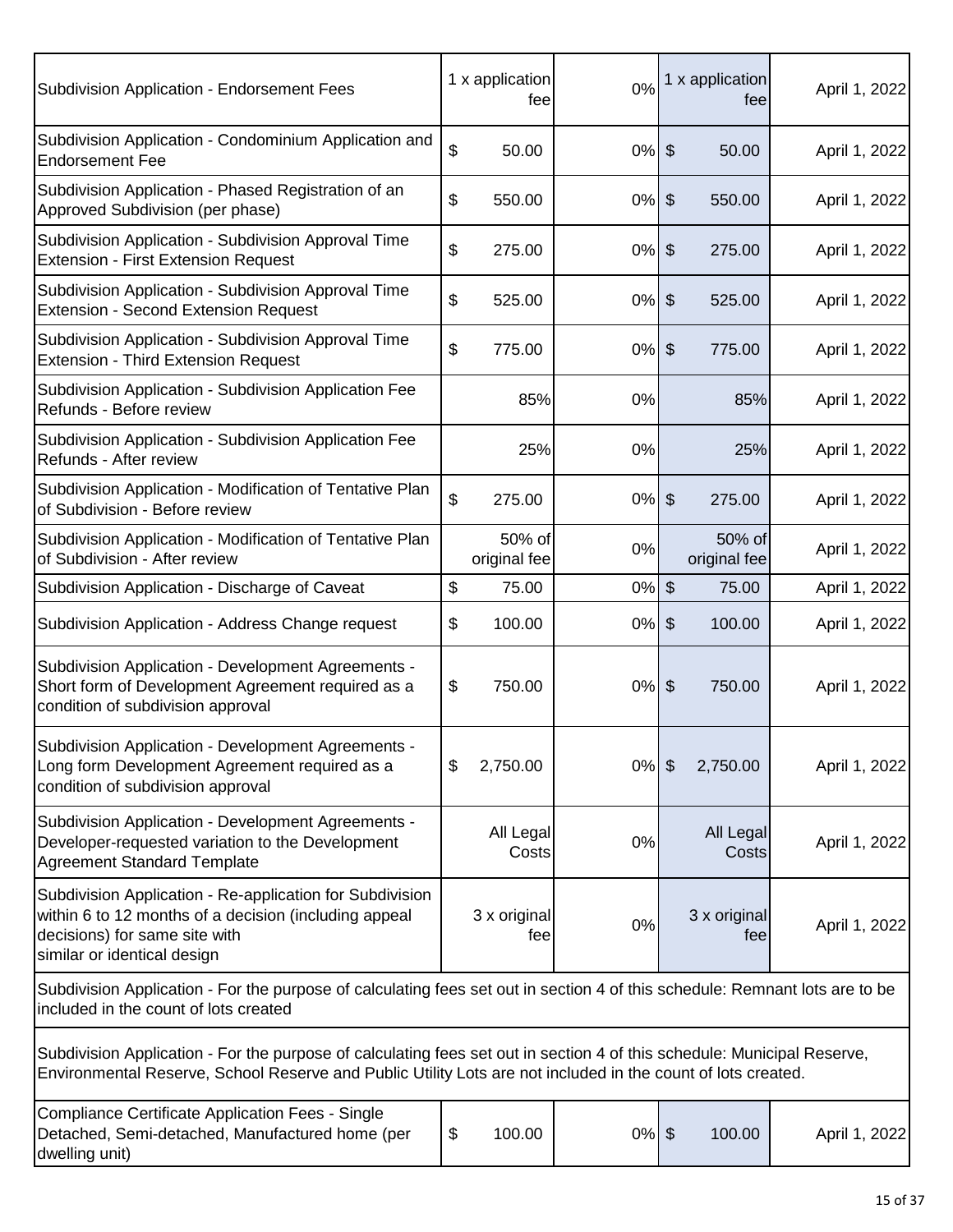| <b>Compliance Certificate Application Fees - Apartment</b><br>Building (per principal building)                                                             | \$<br>175.00                                                                                          | $0%$ \$     | 175.00                    | April 1, 2022                                             |  |  |  |
|-------------------------------------------------------------------------------------------------------------------------------------------------------------|-------------------------------------------------------------------------------------------------------|-------------|---------------------------|-----------------------------------------------------------|--|--|--|
| Compliance Certificate Application Fees - Commercial,<br>Industrial, Institutional Buildings (per principal building)                                       | \$<br>175.00                                                                                          | $0\%$ \$    | 175.00                    | April 1, 2022                                             |  |  |  |
| Compliance Certificate Application Fees - Townhouses<br><b>Individual Units</b>                                                                             | $\mathfrak{S}$<br>100.00                                                                              | $0\%$ \$    | 100.00                    | April 1, 2022                                             |  |  |  |
| <b>Compliance Certificate Application Fees - Townhouse</b><br>Cluster - 6 units or less (per occurrence)                                                    | \$<br>175.00                                                                                          | $0\%$ \$    | 175.00                    | April 1, 2022                                             |  |  |  |
| <b>Compliance Certificate Application Fees - Townhouse</b><br>Cluster - More than 6 units (per dwelling unit)                                               | \$<br>40.00                                                                                           | $0%$ \$     | 40.00                     | April 1, 2022                                             |  |  |  |
| Compliance Certificate Application Fees - Fees will be doubled for all compliance certificate requests on a<br>RUSH (48 hours of receiving a request) basis |                                                                                                       |             |                           |                                                           |  |  |  |
| Application for Variance                                                                                                                                    | 100.00<br>\$                                                                                          | $0%$ \$     | 100.00                    | April 1, 2022                                             |  |  |  |
| Letter of Zoning Confirmation                                                                                                                               | \$<br>100.00                                                                                          | $0\%$ \$    | 100.00                    | April 1, 2022                                             |  |  |  |
| <b>File Search</b>                                                                                                                                          | \$<br>50.00                                                                                           | $-100\%$ \$ |                           | April 1, 2022                                             |  |  |  |
| Bylaws and Bylaw Amendments - Land Use Bylaw -<br><b>Text Amendment</b>                                                                                     | \$<br>2,250.00                                                                                        | $0\%$ \$    | 2,250.00                  | April 1, 2022                                             |  |  |  |
| Bylaws and Bylaw Amendments - Land Use Bylaw - Map District Amendment                                                                                       |                                                                                                       |             |                           |                                                           |  |  |  |
|                                                                                                                                                             | <b>Zoning of Property</b>                                                                             |             |                           |                                                           |  |  |  |
|                                                                                                                                                             | R1, R1E, R1M, R1S, R1P, RMH, RMH-1, RMH-2, R2, R2-1,<br>CR, HR, SE, SH, ND, SCL1                      |             |                           |                                                           |  |  |  |
|                                                                                                                                                             | LBL, LBL-R4, LBL-C, R3, R3-1, R3-2, R4, R5, R5-MU, MFD,<br>SCL2, SR1                                  |             |                           |                                                           |  |  |  |
|                                                                                                                                                             |                                                                                                       |             |                           |                                                           |  |  |  |
|                                                                                                                                                             | A, BOR-1, CD, C1, C2, C3, C3-A, C4, C4-A, C5, CBD1,<br>FRA1, HC, HG, GD, MDD, MD, PRA1, PRA2, TCD, WD |             |                           |                                                           |  |  |  |
|                                                                                                                                                             | BI, BIU, SI                                                                                           |             |                           |                                                           |  |  |  |
|                                                                                                                                                             | EP, PS, PS-CC, PR, PR-CC, R1VF, UE, RD                                                                |             |                           |                                                           |  |  |  |
|                                                                                                                                                             | <b>RZ</b>                                                                                             |             |                           | All DC Districts and City Center Zones DMRZ, NSZ, FRZ and |  |  |  |
| Bylaws and Bylaw Amendments - Land Use Bylaw -<br>Map District Amendment - From Class 1 to: Class 1, 2,<br>4 or 5                                           | \$<br>2,250.00                                                                                        | 0%          | $\frac{1}{2}$<br>2,250.00 |                                                           |  |  |  |
| Bylaws and Bylaw Amendments - Land Use Bylaw -<br>Map District Amendment - From Class 1 to: Class 3                                                         | \$<br>3,250.00                                                                                        | 0%          | $\frac{1}{2}$<br>3,250.00 | April 1, 2022<br>April 1, 2022                            |  |  |  |
| Bylaws and Bylaw Amendments - Land Use Bylaw -<br>Map District Amendment - From Class 1 to: Class 6                                                         | \$<br>4,250.00                                                                                        | $0\%$ \$    | 4,250.00                  | April 1, 2022                                             |  |  |  |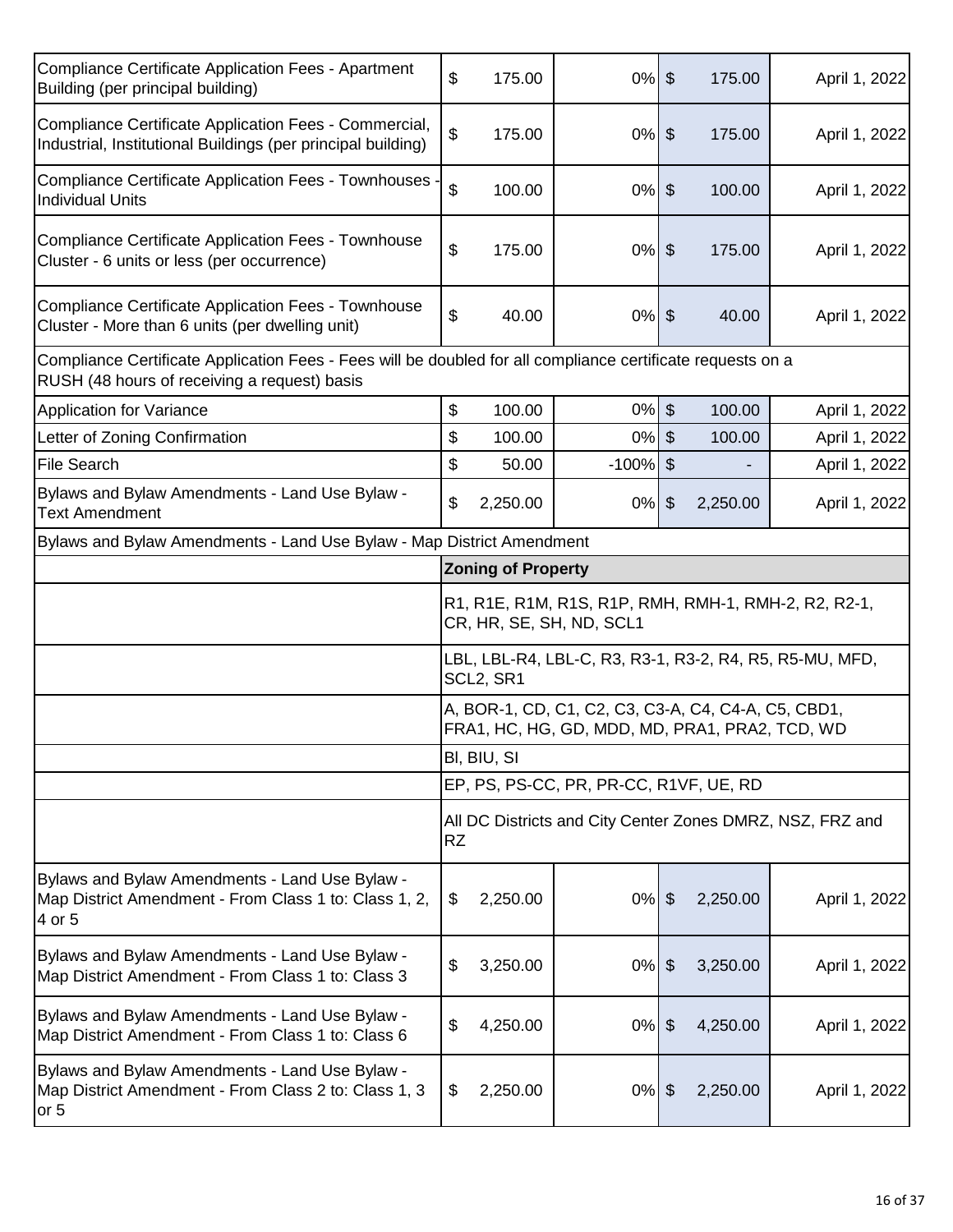| Bylaws and Bylaw Amendments - Land Use Bylaw -<br>Map District Amendment - From Class 2 to: Class 2 or<br>4                                                                                                                                                                                          | 3,250.00<br>\$ | $0%$ \$  | 3,250.00                              | April 1, 2022 |
|------------------------------------------------------------------------------------------------------------------------------------------------------------------------------------------------------------------------------------------------------------------------------------------------------|----------------|----------|---------------------------------------|---------------|
| Bylaws and Bylaw Amendments - Land Use Bylaw -<br>Map District Amendment - From Class 2 to: Class 6                                                                                                                                                                                                  | \$<br>4,250.00 | $0%$ \$  | 4,250.00                              | April 1, 2022 |
| Bylaws and Bylaw Amendments - Land Use Bylaw -<br>Map District Amendment - From Class 3 to: Classes 1-                                                                                                                                                                                               | 2,250.00<br>\$ | $0\%$    | \$<br>2,250.00                        | April 1, 2022 |
| Bylaws and Bylaw Amendments - Land Use Bylaw -<br>Map District Amendment - From Class 3 to: Class 6                                                                                                                                                                                                  | \$<br>4,250.00 | $0\%$ \$ | 4,250.00                              | April 1, 2022 |
| Bylaws and Bylaw Amendments - Land Use Bylaw -<br>Map District Amendment - From Class 4 to: Class 1, 2<br>or 5                                                                                                                                                                                       | \$<br>3,250.00 | 0%       | $\frac{1}{2}$<br>3,250.00             | April 1, 2022 |
| Bylaws and Bylaw Amendments - Land Use Bylaw -<br>Map District Amendment - From Class 4 to: Class 3 or                                                                                                                                                                                               | 3,250.00<br>\$ | $0\%$    | $\frac{1}{2}$<br>3,250.00             | April 1, 2022 |
| Bylaws and Bylaw Amendments - Land Use Bylaw -<br>Map District Amendment - From Class 4 to: Class 6                                                                                                                                                                                                  | 4,250.00<br>\$ | $0\%$    | $\boldsymbol{\mathsf{S}}$<br>4,250.00 | April 1, 2022 |
| Bylaws and Bylaw Amendments - Land Use Bylaw -<br>Map District Amendment - From Class 5 to: Classes 1-                                                                                                                                                                                               | 1,250.00<br>\$ | $0%$ \$  | 1,250.00                              | April 1, 2022 |
| Bylaws and Bylaw Amendments - Land Use Bylaw -<br>Map District Amendment - From Class 5 to: Class 6                                                                                                                                                                                                  | \$<br>4,250.00 | 0%       | $\frac{1}{2}$<br>4,250.00             | April 1, 2022 |
| Bylaws and Bylaw Amendments - Land Use Bylaw -<br>Map District Amendment - From Class 6 to all Classes                                                                                                                                                                                               | \$<br>4,250.00 | $0\%$ \$ | 4,250.00                              | April 1, 2022 |
| Bylaws and Bylaw Amendments - Land Use Bylaw - Despite subclauses (i) through (vi), where an application to amend<br>the Land Use Bylaw involves amendment within two or more of the above categories, the highest fee shall apply.                                                                  |                |          |                                       |               |
| Bylaws and Bylaw Amendments - Statutory Plans and<br>Amendments - Municipal Development Plan<br>Amendment                                                                                                                                                                                            | \$<br>3,250.00 | $0\%$    | $\boldsymbol{\theta}$<br>3,250.00     | April 1, 2022 |
| Bylaws and Bylaw Amendments - Statutory Plans and<br>Amendments - Area Structure Plan Amendment                                                                                                                                                                                                      | \$<br>3,250.00 | 0%       | \$<br>3,250.00                        | April 1, 2022 |
| Bylaws and Bylaw Amendments - Statutory Plans and<br>Amendments - Area Redevelopment Plan Amendment                                                                                                                                                                                                  | \$<br>3,250.00 | $0\%$    | $\boldsymbol{\theta}$<br>3,250.00     | April 1, 2022 |
| Bylaws and Bylaw Amendments - Statutory Plans and<br>Amendments - Application to adopt an Area Structure<br>Plan                                                                                                                                                                                     | \$<br>3,250.00 | $0\%$    | \$<br>3,250.00                        | April 1, 2022 |
| Bylaws and Bylaw Amendments - Multiple Amendments - Where an application to concurrently amend the Land Use<br>Bylaw and a Statutory Plan, or two (2) Statutory Plans for the same site, the application fee shall be the sum of the<br>highest fee and 50% of any other amendment application fees. |                |          |                                       |               |
| Bylaws and Bylaw Amendments - Outline Plans                                                                                                                                                                                                                                                          | 3,250.00<br>\$ | $0\%$    | $\boldsymbol{\theta}$<br>3,250.00     | April 1, 2022 |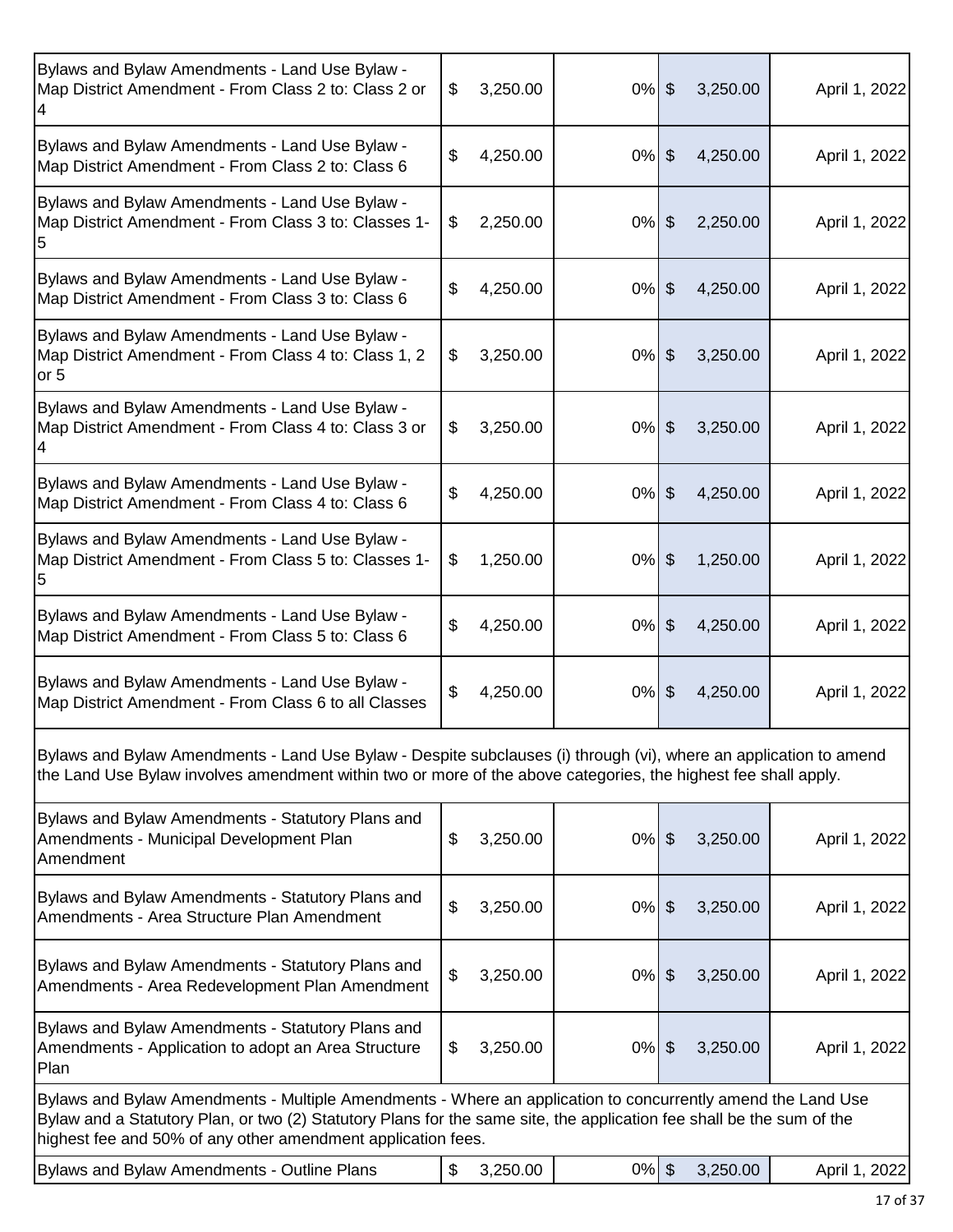| Bylaws and Bylaw Amendments - Road Closure<br>(processing)                                                | \$<br>2,000.00 | 0%    | $\boldsymbol{\mathsf{S}}$ | 2,000.00   | April 1, 2022 |
|-----------------------------------------------------------------------------------------------------------|----------------|-------|---------------------------|------------|---------------|
| Bylaws and Bylaw Amendments - Amendment Fee<br>Refunds - Prior to Circulation of File                     | 85% of fee     | 0%    |                           | 85% of fee | April 1, 2022 |
| Bylaws and Bylaw Amendments - Amendment Fee<br>Refunds - During or After Circulation of File              | 25% of fee     | 0%    |                           | 25% of fee | April 1, 2022 |
| Signs - Sign Development Permit                                                                           | \$<br>75.00    | 0%    | $\boldsymbol{\mathsf{S}}$ | 75.00      | April 1, 2022 |
| Signs - Portable Sign Marker                                                                              | \$<br>175.00   | 0%    | \$                        | 175.00     | April 1, 2022 |
| Signs - Comprehensive Sign Development Permit - 5<br>signs or fewer                                       | \$<br>350.00   | 0%    | $\frac{1}{2}$             | 350.00     | April 1, 2022 |
| Signs - Comprehensive Sign Development Permit -<br>More than 5 signs                                      | \$<br>600.00   | 0%    | $\frac{1}{2}$             | 600.00     | April 1, 2022 |
| Telecommunications Tower - Freestanding<br>Telecommunication Tower - Request for Letter of<br>Concurrence | \$<br>3,000.00 | 0%    | \$                        | 3,000.00   | April 1, 2022 |
| Telecommunications Tower - Rooftop, Structure<br>Mounted - Request for Letter of Concurrence              | \$<br>2,000.00 | 0%    | \$                        | 2,000.00   | April 1, 2022 |
| Telecommunications Tower - Co-location (when added<br>to existing telecommunication structure)            | \$<br>200.00   | $0\%$ | \$                        | 200.00     | April 1, 2022 |
| Other Leases and Agreements - Licence of Occupation<br>Application                                        | \$<br>200.00   | 0%    | \$                        | 200.00     | April 1, 2022 |
| Other Leases and Agreements - Road Use<br>Agreement                                                       | \$<br>1,000.00 | 0%    | $\mathfrak{S}$            | 1,000.00   | April 1, 2022 |
| Other Leases and Agreements - Encroachment<br>Application                                                 | \$<br>200.00   | 0%    | $\sqrt{2}$                | 200.00     | April 1, 2022 |
| Other Leases and Agreements - Undeveloped<br>Government Road Allowance Crossings                          | \$<br>1,000.00 | 0%    | \$                        | 1,000.00   | April 1, 2022 |
| Other Leases and Agreements - Facility Crossing                                                           | \$<br>1,000.00 | $0\%$ | $\mathcal{S}$             | 1,000.00   | April 1, 2022 |
| Other Leases and Agreements - Lease Application                                                           | \$<br>200.00   | $0\%$ | $\boldsymbol{\mathsf{S}}$ | 200.00     | April 1, 2022 |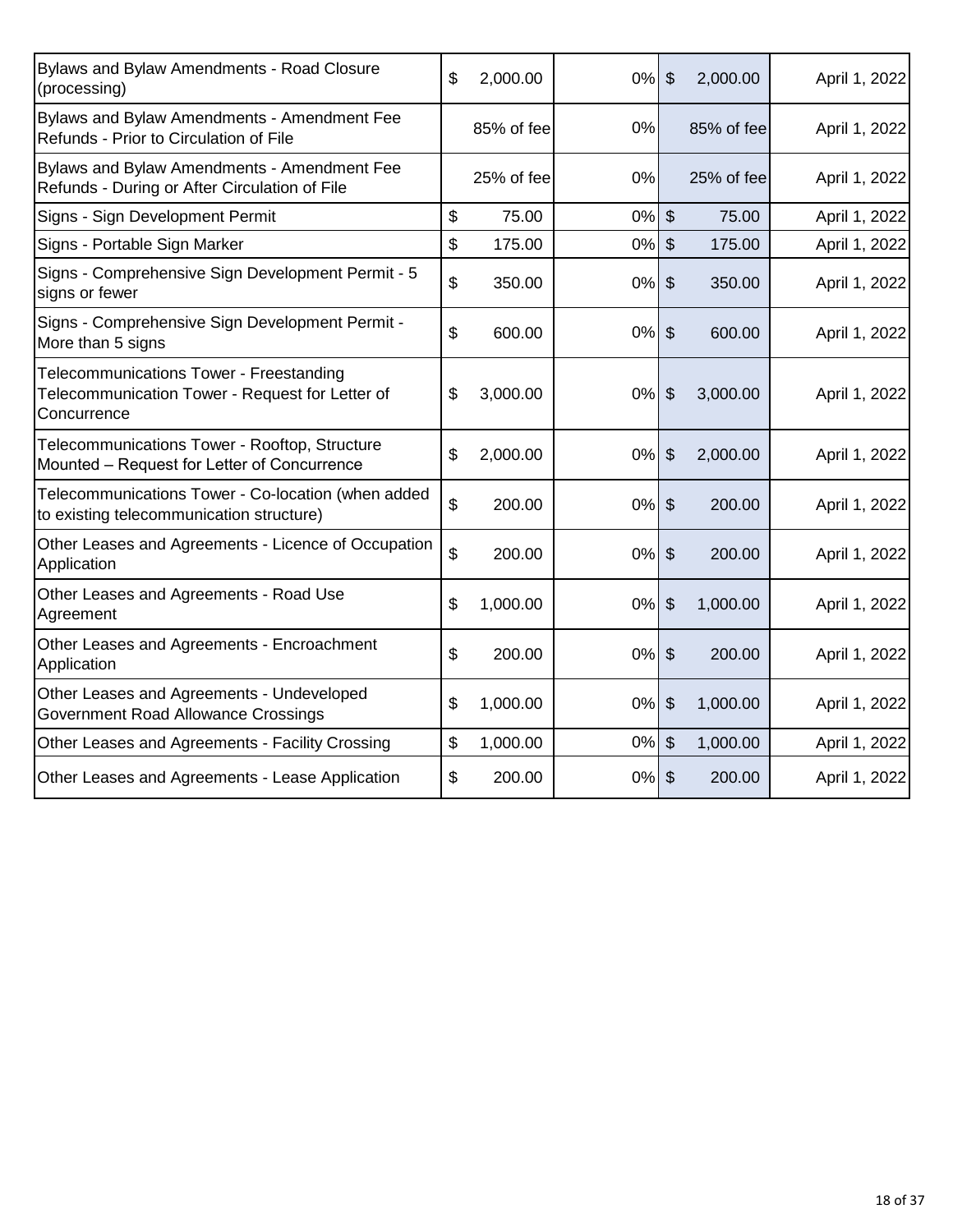# **Schedule L - Safety Codes Permitting**

|                                                                                                                                                                                                                                                                                                                                                         | <b>2021 Fee</b> | Increase /<br><b>Decrease</b> | <b>2022 Fee</b>                      | <b>Effective</b><br><b>Date</b> |
|---------------------------------------------------------------------------------------------------------------------------------------------------------------------------------------------------------------------------------------------------------------------------------------------------------------------------------------------------------|-----------------|-------------------------------|--------------------------------------|---------------------------------|
| Building Permits - Residential Contractor - A minimum<br>fee shall be charged for issuance of any Building<br>Permit. (In determining the estimated cost of<br>construction for building permit fee purposes, the<br>definition of work shall deem to be all aspects of the<br>building, excluding landscaping, paving and<br>furnishings/non-fixtures) | Min. \$125.00   | 0%                            | Min. \$125.00                        | April 1, 2022                   |
| Building Permits - Residential Contractor - Residential<br>New Construction, Additions and Renovations                                                                                                                                                                                                                                                  | \$<br>1.65      | $0%$ \$                       | 1.65                                 | April 1, 2022                   |
| Building Permits - Residential Contractor - Attached<br>garage                                                                                                                                                                                                                                                                                          | \$<br>0.70      | 0%                            | $\boldsymbol{\hat{\varphi}}$<br>0.70 | April 1, 2022                   |
| <b>Building Permits - Residential Contractor - Modular</b><br>Home/ Mobile Home/Move-on Relocation; on a<br>crawlspace or full foundation (Developed Floor Area)                                                                                                                                                                                        | \$<br>0.50      | $0%$ \$                       | 0.50                                 | April 1, 2022                   |
| <b>Building Permits - Residential Contractor - Mobile</b><br>Home; on pilings or blocks                                                                                                                                                                                                                                                                 | \$<br>250.00    | $0\%$ \$                      | 250.00                               | April 1, 2022                   |
| <b>Building Permits - Residential Contractor - Demolition</b>                                                                                                                                                                                                                                                                                           | \$<br>200.00    | 0%                            | $\frac{1}{2}$<br>200.00              | April 1, 2022                   |
| Building Permits - Residential Contractor - Basement<br>Suite (Developed Area)                                                                                                                                                                                                                                                                          | \$<br>0.75      | $0%$ \$                       | 0.75                                 | April 1, 2022                   |
| <b>Building Permits - Residential Contractor - Basement</b><br>Development/ Renovations/ Accessory Structures<br>(Developed Area)                                                                                                                                                                                                                       | \$<br>0.50      | $0%$ \$                       | 0.50                                 | April 1, 2022                   |
| <b>Building Permits - Residential Contractor - Minor</b><br>Residential Construction; under 100 sq./ft. (10 m2) or<br>up to \$12,000 in construction value                                                                                                                                                                                              | \$<br>125.00    | $0\%$ \$                      | 125.00                               | April 1, 2022                   |
| Building Permits - Residential Contractor - Solid Fuel<br>Appliance                                                                                                                                                                                                                                                                                     | \$<br>200.00    | $0%$ \$                       | 200.00                               | April 1, 2022                   |
| Building Permits - Residential Homeowner - A minimum<br>fee shall be charged for issuance of any Building<br>Permit. (In determining the estimated cost of<br>construction for building permit fee purposes, the<br>definition of work shall deem to be all aspects of the<br>building, excluding landscaping, paving and<br>furnishings/non-fixtures)  | Min. \$150.00   | 0%                            | Min. \$150.00                        | April 1, 2022                   |
| Building Permits - Residential Homeowner - Residential<br>New Construction, Additions and Renovations                                                                                                                                                                                                                                                   | \$<br>1.80      | $0%$ \$                       | 1.80                                 | April 1, 2022                   |
| <b>Building Permits - Residential Homeowner - Attached</b><br>garage                                                                                                                                                                                                                                                                                    | \$<br>0.70      | $0%$ \$                       | 0.70                                 | April 1, 2022                   |
| <b>Building Permits - Residential Homeowner - Modular</b><br>Home/ Mobile Home/Move-on Relocation; on a<br>crawlspace or full foundation (Developed Floor Area)                                                                                                                                                                                         | \$<br>0.50      | $0%$ \$                       | 0.50                                 | April 1, 2022                   |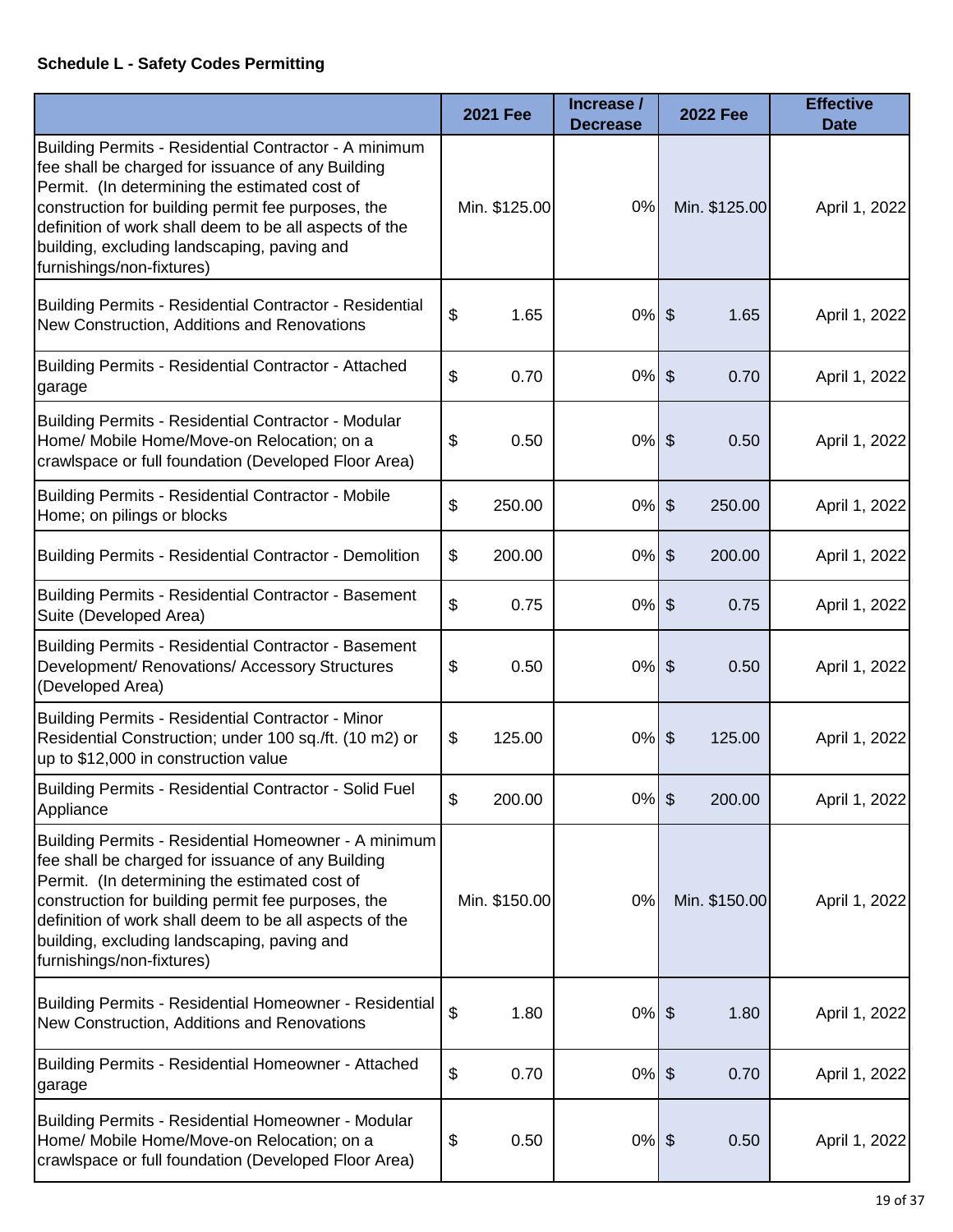| Building Permits - Residential Homeowner - Mobile<br>Home; on pilings or blocks                                                                                                                                | \$<br>300.00 | $0\%$ \$ |               | 300.00 | April 1, 2022 |
|----------------------------------------------------------------------------------------------------------------------------------------------------------------------------------------------------------------|--------------|----------|---------------|--------|---------------|
| Building Permits - Residential Homeowner - Demolition                                                                                                                                                          | \$<br>225.00 | $0\%$ \$ |               | 225.00 | April 1, 2022 |
| Building Permits - Residential Homeowner - Basement<br>Suite (Developed Area)                                                                                                                                  | \$<br>0.80   | $0%$ \$  |               | 0.80   | April 1, 2022 |
| Building Permits - Residential Homeowner - Basement<br>Development/ Renovations/ Accessory Structures<br>(Developed Area)                                                                                      | \$<br>0.60   | $0%$ \$  |               | 0.60   | April 1, 2022 |
| Building Permits - Residential Homeowner - Minor<br>Residential Construction; under 100 sq./ft. (10 m2) or<br>up to \$12,000 in construction value                                                             | \$<br>150.00 | $0%$ \$  |               | 150.00 | April 1, 2022 |
| Building Permits - Residential Homeowner - Solid Fuel<br>Appliance                                                                                                                                             | \$<br>225.00 | $0\%$ \$ |               | 225.00 | April 1, 2022 |
| Building Permits - Commercial, Industrial and<br>Institutional - For each \$1,000, or part thereof of the<br>estimated cost of construction re: Commercial new<br>construction, additions or camps             | \$<br>9.25   | $0%$ \$  |               | 9.25   | April 1, 2022 |
| Building Permits - Commercial, Industrial and<br>Institutional - For each \$1,000, or part thereof of the<br>estimated cost of construction re: Renovation/Addition                                            | \$<br>9.25   | $0%$ \$  |               | 9.25   | April 1, 2022 |
| Building Permits - Commercial, Industrial and<br>Institutional - For each \$1,000, or part thereof of the<br>estimated cost of construction re: Move-on/Relocatable<br>Oil and Gas Industrial                  | \$<br>9.25   | $0\%$ \$ |               | 9.25   | April 1, 2022 |
| Building Permits - Commercial, Industrial and<br>Institutional - Demolition                                                                                                                                    | \$<br>300.00 | 0%       | $\frac{1}{2}$ | 300.00 | April 1, 2022 |
| Building Permits - Commercial, Industrial and<br>Institutional - Fire Alarm Replacement/Upgrade<br>(Minimum \$200, or \$0.5 per sq./ft of developed<br>area)                                                   | \$<br>200.00 | $0\%$ \$ |               | 200.00 | April 1, 2022 |
| Building Permits - Commercial, Industrial and<br>Institutional - Minimum Commercial Building Permit Fee                                                                                                        | \$<br>250.00 | $0%$ \$  |               | 250.00 | April 1, 2022 |
| Building Permits - Commercial, Industrial and<br>Institutional - Solid Fuel Appliance                                                                                                                          | \$<br>200.00 | $0\%$ \$ |               | 200.00 | April 1, 2022 |
| Plumbing Permits - Contractor Residential,<br>Commercial, Industrial, Institutional and Oil and Gas (if<br>a modular unit is being installed, then a drop will be the<br>same as a fixture) - 1 to 7 Fixtures  | \$<br>125.00 | $0%$ \$  |               | 125.00 | April 1, 2022 |
| Plumbing Permits - Contractor Residential,<br>Commercial, Industrial, Institutional and Oil and Gas (if<br>a modular unit is being installed, then a drop will be the<br>same as a fixture) - 8 to 16 Fixtures | \$<br>165.00 | $0%$ \$  |               | 165.00 | April 1, 2022 |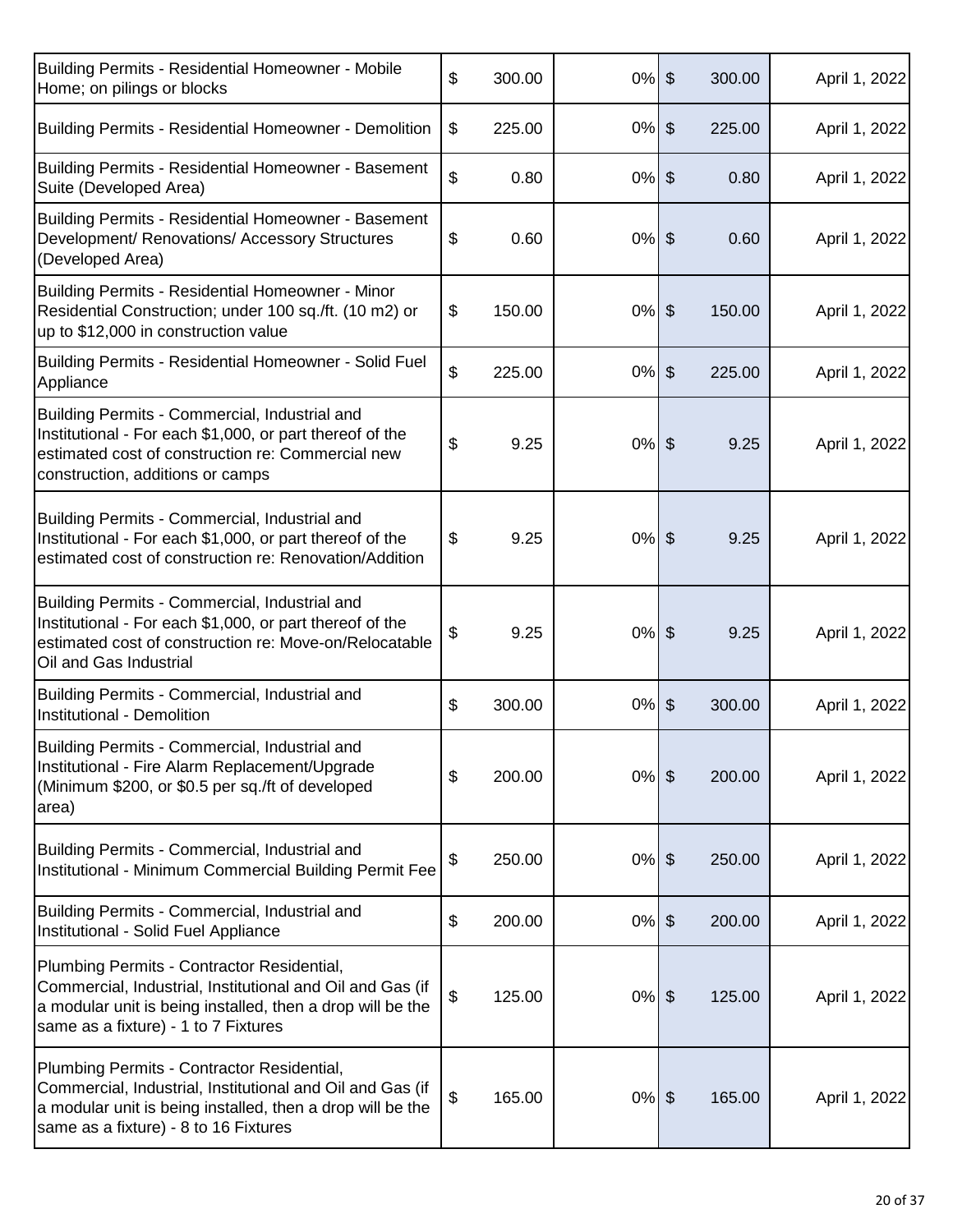| Plumbing Permits - Contractor Residential,<br>Commercial, Industrial, Institutional and Oil and Gas (if<br>a modular unit is being installed, then a drop will be the<br>same as a fixture) - 17 to 25 Fixtures                        | \$             | 205.00 | $0%$ \$ | 205.00 | April 1, 2022 |
|----------------------------------------------------------------------------------------------------------------------------------------------------------------------------------------------------------------------------------------|----------------|--------|---------|--------|---------------|
| Plumbing Permits - Contractor Residential,<br>Commercial, Industrial, Institutional and Oil and Gas (if<br>a modular unit is being installed, then a drop will be the<br>same as a fixture) - 26 to 34 Fixtures                        | \$             | 245.00 | $0%$ \$ | 245.00 | April 1, 2022 |
| Plumbing Permits - Contractor Residential,<br>Commercial, Industrial, Institutional and Oil and Gas (if<br>a modular unit is being installed, then a drop will be the<br>same as a fixture) - 35 to 45 Fixtures                        | \$             | 295.00 | $0%$ \$ | 295.00 | April 1, 2022 |
| Plumbing Permits - Contractor Residential,<br>Commercial, Industrial, Institutional and Oil and Gas (if<br>a modular unit is being installed, then a drop will be the<br>same as a fixture) - 46 to 54 Fixtures                        | \$             | 335.00 | $0%$ \$ | 335.00 | April 1, 2022 |
| Plumbing Permits - Contractor Residential,<br>Commercial, Industrial, Institutional and Oil and Gas (if<br>a modular unit is being installed, then a drop will be the<br>same as a fixture) - 55 to 64 Fixtures                        | \$             | 385.00 | $0%$ \$ | 385.00 | April 1, 2022 |
| Plumbing Permits - Contractor Residential,<br>Commercial, Industrial, Institutional and Oil and Gas (if<br>a modular unit is being installed, then a drop will be the<br>same as a fixture) - 65 to 74 Fixtures                        | \$             | 435.00 | $0%$ \$ | 435.00 | April 1, 2022 |
| Plumbing Permits - Contractor Residential,<br>Commercial, Industrial, Institutional and Oil and Gas (if<br>a modular unit is being installed, then a drop will be the<br>same as a fixture) - 75 to 84 Fixtures                        | \$             | 485.00 | $0%$ \$ | 485.00 | April 1, 2022 |
| Plumbing Permits - Contractor Residential,<br>Commercial, Industrial, Institutional and Oil and Gas (if<br>a modular unit is being installed, then a drop will be the<br>same as a fixture) - 85 to 100 Fixtures                       | $\mathfrak{S}$ | 525.00 | $0%$ \$ | 525.00 | April 1, 2022 |
| Plumbing Permits - Contractor Residential,<br>Commercial, Industrial, Institutional and Oil and Gas (if<br>a modular unit is being installed, then a drop will be the<br>same as a fixture) - For every fixture over 100 fixtures      | \$             | 1.25   | $0%$ \$ | 1.25   | April 1, 2022 |
| Plumbing Permits - Contractor Residential,<br>Commercial, Industrial, Institutional and Oil and Gas (if<br>a modular unit is being installed, then a drop will be the<br>same as a fixture) - For each rainwater leader, roof<br>drain | \$             | 6.00   | $0%$ \$ | 6.00   | April 1, 2022 |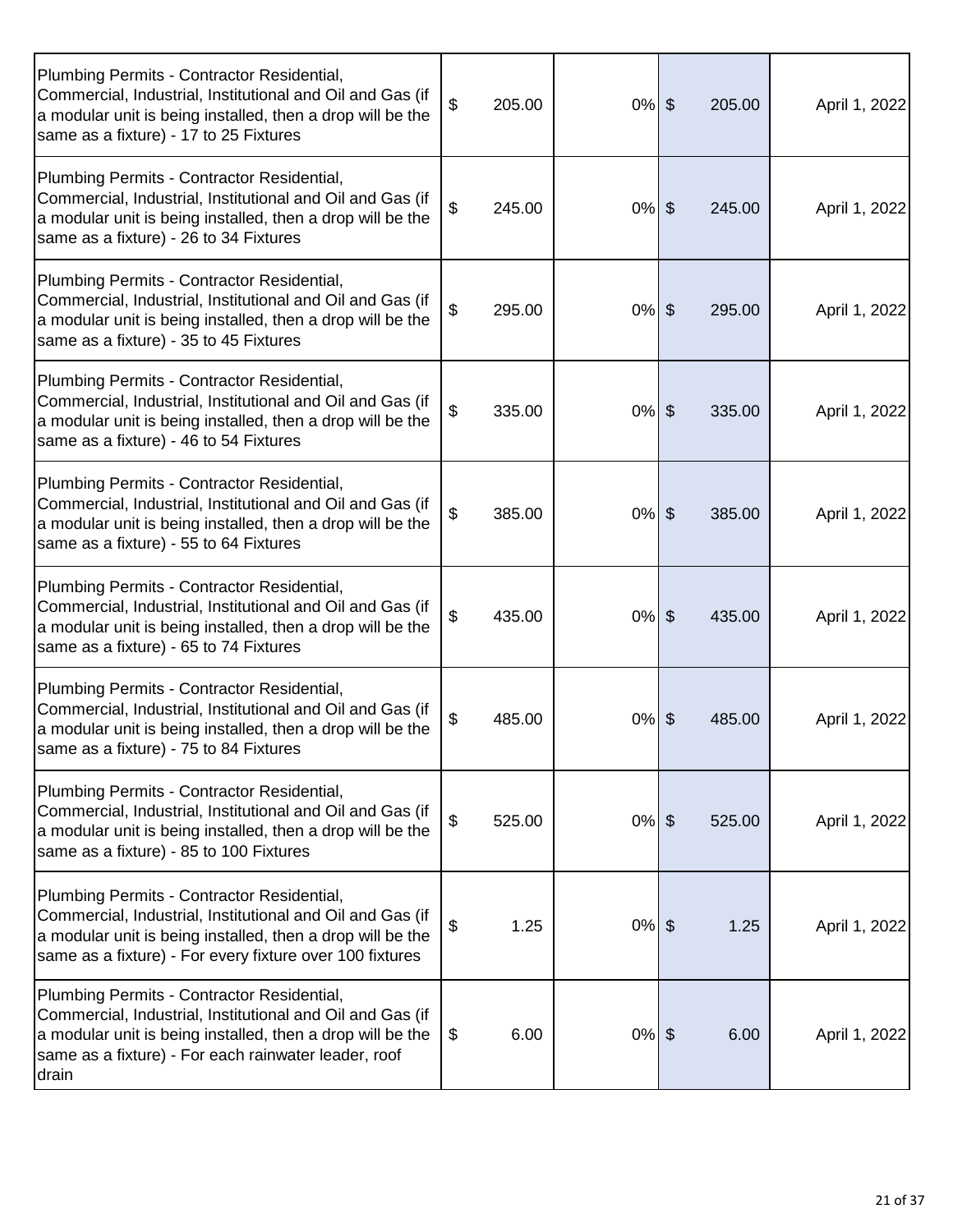| Plumbing Permits - Contractor Residential,<br>Commercial, Industrial, Institutional and Oil and Gas (if<br>a modular unit is being installed, then a drop will be the<br>same as a fixture) - Minimum fee for any plumbing<br>permit                                                                 | 125.00<br>\$ | $0\%$ \$ | 125.00                  | April 1, 2022 |
|------------------------------------------------------------------------------------------------------------------------------------------------------------------------------------------------------------------------------------------------------------------------------------------------------|--------------|----------|-------------------------|---------------|
| Plumbing Permits - Contractor Residential,<br>Commercial, Industrial, Institutional and Oil and Gas (if<br>a modular unit is being installed, then a drop will be the<br>same as a fixture) - Cross connection and backflow<br>prevention to install a backflow device or a lawn<br>sprinkler system | \$<br>30.00  | $0\%$ \$ | 30.00                   | April 1, 2022 |
| Plumbing Permits - Homeowner Residential - 1 to 7<br>Fixtures                                                                                                                                                                                                                                        | \$<br>145.00 | $0%$ \$  | 145.00                  | April 1, 2022 |
| Plumbing Permits - Homeowner Residential - 8 to 16<br>Fixtures                                                                                                                                                                                                                                       | \$<br>185.00 | $0%$ \$  | 185.00                  | April 1, 2022 |
| Plumbing Permits - Homeowner Residential - 17 to 25<br><b>Fixtures</b>                                                                                                                                                                                                                               | \$<br>225.00 | $0\%$    | $\frac{1}{2}$<br>225.00 | April 1, 2022 |
| Plumbing Permits - Homeowner Residential - 26 to 34<br>Fixtures                                                                                                                                                                                                                                      | \$<br>265.00 | $0%$ \$  | 265.00                  | April 1, 2022 |
| Plumbing Permits - Homeowner Residential - 35 to 45<br>Fixtures                                                                                                                                                                                                                                      | \$<br>315.00 | $0%$ \$  | 315.00                  | April 1, 2022 |
| Plumbing Permits - Homeowner Residential - 46 to 54<br><b>Fixtures</b>                                                                                                                                                                                                                               | \$<br>355.00 | $0\%$ \$ | 355.00                  | April 1, 2022 |
| Plumbing Permits - Homeowner Residential - Minimum<br>fee for any plumbing permit                                                                                                                                                                                                                    | \$<br>145.00 | $0%$ \$  | 145.00                  | April 1, 2022 |
| Plumbing Permits - Homeowner Residential - Cross<br>connection and backflow prevention to install a<br>backflow device or lawn sprinkler system                                                                                                                                                      | \$<br>30.00  | $0%$ \$  | 30.00                   | April 1, 2022 |
| <b>Rural Water and Sewer Service Connection Permit -</b><br>Gravity sewer system, storm system or full pressure<br>water system, or combination thereof                                                                                                                                              | \$<br>125.00 | $0%$ \$  | 125.00                  | April 1, 2022 |
| <b>Rural Water and Sewer Service Connection Permit -</b><br>Low pressure sewer system or trickle fill water system,<br>or combination thereof                                                                                                                                                        | \$<br>200.00 | $0%$ \$  | 200.00                  | April 1, 2022 |
| Private Sewage Disposal System Permits - Residential,<br>Commercial, Industrial and Institutional Installation -<br><b>Holding Tanks</b>                                                                                                                                                             | \$<br>200.00 | $0%$ \$  | 200.00                  | April 1, 2022 |
| Private Sewage Disposal System Permits - Residential,<br>Commercial, Industrial and Institutional Installation -<br>Fields, Mounds, Sand Filters, Treatment Tanks, Open<br>Discharge                                                                                                                 | \$<br>275.00 | $0%$ \$  | 275.00                  | April 1, 2022 |
| Private Sewage Disposal System Permits - Residential,<br>Commercial, Industrial and Institutional Installation -<br>Camps 1 to 50-person capacity                                                                                                                                                    | \$<br>300.00 | $0\%$ \$ | 300.00                  | April 1, 2022 |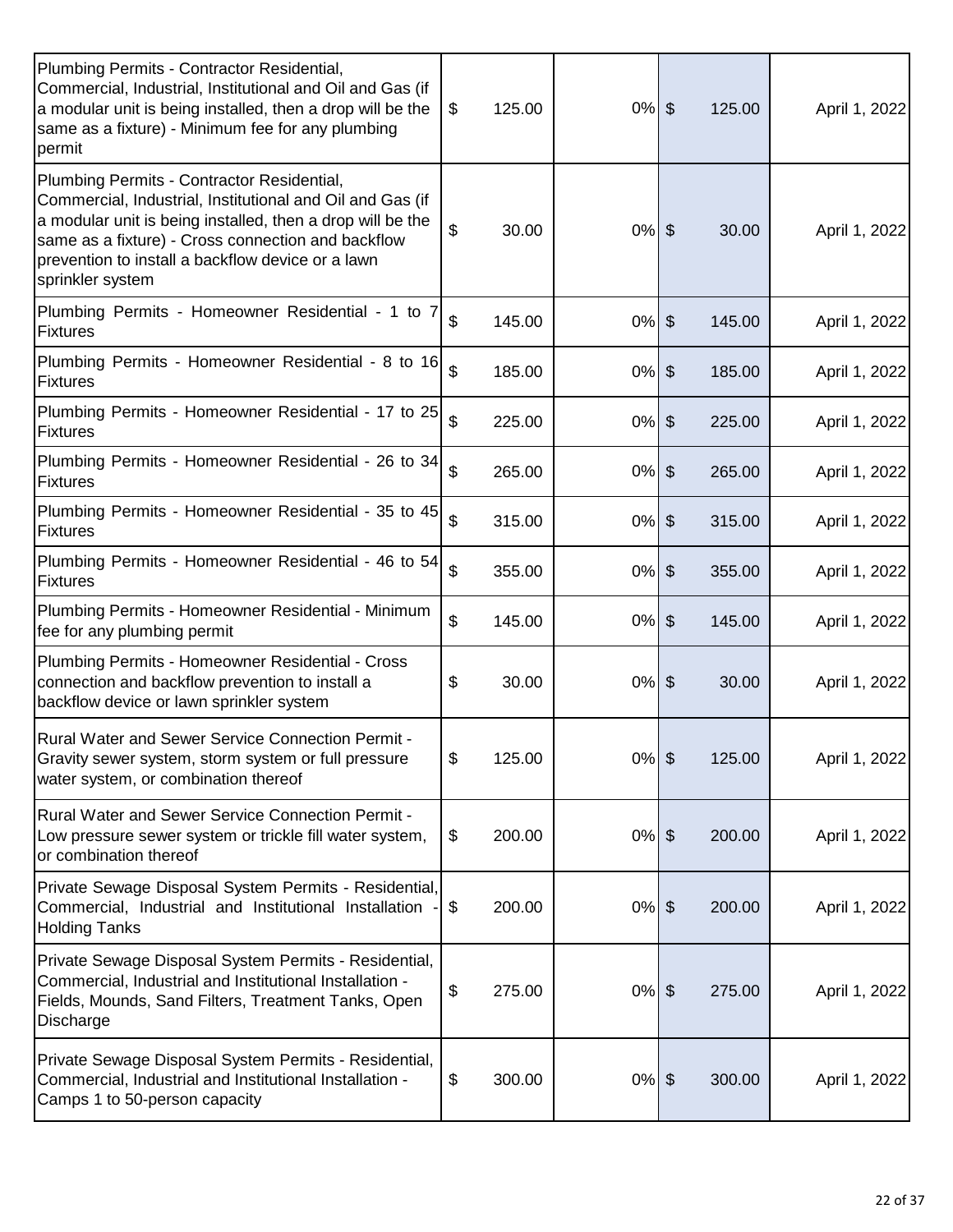| Private Sewage Disposal System Permits - Residential,<br>Commercial, Industrial and Institutional Installation -<br>Camps 51 to 100-person capacity  | \$<br>350.00    | $0%$ \$  | 350.00 | April 1, 2022 |
|------------------------------------------------------------------------------------------------------------------------------------------------------|-----------------|----------|--------|---------------|
| Private Sewage Disposal System Permits - Residential,<br>Commercial, Industrial and Institutional Installation -<br>Camps 101 to 110-person capacity | $\$\$<br>450.00 | $0%$ \$  | 450.00 | April 1, 2022 |
| Gas and Propane Permits - Contractor, Residential Gas<br>Installations - 1 to 2 outlets                                                              | \$<br>125.00    | $0%$ \$  | 125.00 | April 1, 2022 |
| Gas and Propane Permits - Contractor, Residential Gas<br>Installations - 3 to 4 outlets                                                              | \$<br>150.00    | $0\%$ \$ | 150.00 | April 1, 2022 |
| Gas and Propane Permits - Contractor, Residential Gas<br>Installations - 5 to 10 outlets                                                             | \$<br>175.00    | $0%$ \$  | 175.00 | April 1, 2022 |
| Gas and Propane Permits - Contractor, Residential Gas<br>Installations - 11 to 15 outlets                                                            | \$<br>250.00    | $0%$ \$  | 250.00 | April 1, 2022 |
| Gas and Propane Permits - Contractor, Residential Gas<br>Installations - 16 to 20 outlets                                                            | \$<br>325.00    | $0%$ \$  | 325.00 | April 1, 2022 |
| Gas and Propane Permits - Contractor, Residential Gas<br>Installations - For every outlet over 20 outlets                                            | \$<br>8.00      | $0%$ \$  | 8.00   | April 1, 2022 |
| Gas and Propane Permits - Contractor, Residential Gas<br>Installations - Temporary Heat                                                              | \$<br>125.00    | $0%$ \$  | 125.00 | April 1, 2022 |
| Gas and Propane Permits - Homeowner, Residential<br>Gas Installation - 1 to 2 outlets                                                                | \$<br>145.00    | $0%$ \$  | 145.00 | April 1, 2022 |
| Gas and Propane Permits - Homeowner, Residential<br>Gas Installation - 3 to 4 outlets                                                                | \$<br>160.00    | $0%$ \$  | 160.00 | April 1, 2022 |
| Gas and Propane Permits - Homeowner, Residential<br>Gas Installation - 5 to 10 outlets                                                               | \$<br>195.00    | $0%$ \$  | 195.00 | April 1, 2022 |
| Gas and Propane Permits - Homeowner, Residential<br>Gas Installation - 11 to 15 outlets                                                              | \$<br>270.00    | $0\%$ \$ | 270.00 | April 1, 2022 |
| Gas and Propane Permits - Homeowner, Residential<br>Gas Installation - 16 to 20 outlets                                                              | \$<br>345.00    | $0\%$ \$ | 345.00 | April 1, 2022 |
| Gas and Propane Permits - Homeowner, Residential<br>Gas Installation - For every outlet over 20 outlets                                              | \$<br>8.00      | $0%$ \$  | 8.00   | April 1, 2022 |
| Gas and Propane Permits - Homeowner, Residential<br>Gas Installation - Temporary Heat                                                                | \$<br>145.00    | $0\%$ \$ | 145.00 | April 1, 2022 |
| Gas and Propane Permits - Non-Residential Gas<br>Installation - 10,000 to 100,000 BTU                                                                | \$<br>125.00    | $0\%$ \$ | 125.00 | April 1, 2022 |
| Gas and Propane Permits - Non-Residential Gas<br>Installation - 100,001 to 170,000 BTU                                                               | \$<br>145.00    | $0%$ \$  | 145.00 | April 1, 2022 |
| Gas and Propane Permits - Non-Residential Gas<br>Installation - 170,001 to 350,000 BTU                                                               | \$<br>175.00    | $0%$ \$  | 175.00 | April 1, 2022 |
| Gas and Propane Permits - Non-Residential Gas<br>Installation - 350,001 to 550,000 BTU                                                               | \$<br>225.00    | $0\%$ \$ | 225.00 | April 1, 2022 |
| Gas and Propane Permits - Non-Residential Gas<br>Installation - 550,001 to 750,000 BTU                                                               | \$<br>265.00    | $0%$ \$  | 265.00 | April 1, 2022 |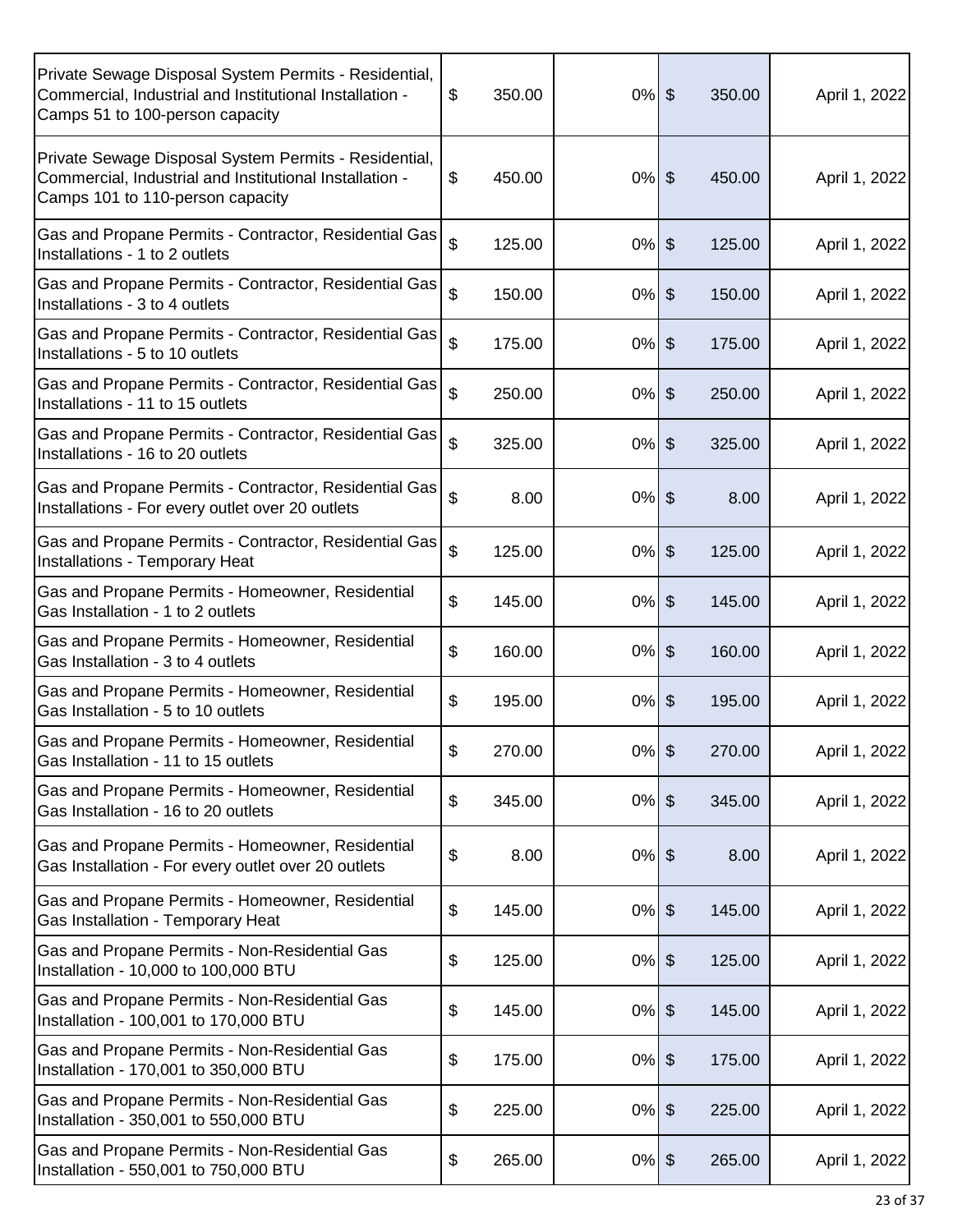| Gas and Propane Permits - Non-Residential Gas<br>Installation - 750,001 to 1,000,000 BTU                                                                  | \$<br>325.00 | $0%$ \$  |                       | 325.00 | April 1, 2022 |
|-----------------------------------------------------------------------------------------------------------------------------------------------------------|--------------|----------|-----------------------|--------|---------------|
| Gas and Propane Permits - Non-Residential Gas<br>Installation - For each 100,000 BTU (or portion of) over<br>1,000,000 BTU                                | \$<br>8.00   | $0%$ \$  |                       | 8.00   | April 1, 2022 |
| Gas and Propane Permits - Non-Residential Gas<br>Installation - Temporary Heat 0 to 500,000 BTU                                                           | \$<br>150.00 | $0\%$    | $\boldsymbol{\theta}$ | 150.00 | April 1, 2022 |
| Gas and Propane Permits - Non-Residential Gas<br>Installation - Temporary Heat 500,001 to 1,000,000<br><b>BTU</b>                                         | \$<br>250.00 | $0%$ \$  |                       | 250.00 | April 1, 2022 |
| Gas and Propane Permits - Non-Residential Gas<br>Installation - For each 100,000 BTU (or portion of) over<br>1,000,000 BTU                                | \$<br>8.00   | $0%$ \$  |                       | 8.00   | April 1, 2022 |
| Gas and Propane Permits - Non-Residential Propane<br>Installation - Propane Tank Set 81 to 500 gallons (no<br>permit required for tanks below 80 gallons) | \$<br>125.00 | $0%$ \$  |                       | 125.00 | April 1, 2022 |
| Gas and Propane Permits - Non-Residential Propane<br>Installation - Propane Tank Set 501 to 1,000 gallons                                                 | \$<br>165.00 | $0%$ \$  |                       | 165.00 | April 1, 2022 |
| Gas and Propane Permits - Non-Residential Propane<br>Installation - Propane Tank Set over 1,000 gallons                                                   | \$<br>185.00 | $0%$ \$  |                       | 185.00 | April 1, 2022 |
| Gas and Propane Permits - Non-Residential Propane<br>Installation - For each additional tank set                                                          | \$<br>50.00  | $0%$ \$  |                       | 50.00  | April 1, 2022 |
| Gas and Propane Permits - Non-Residential Propane<br>Installation - Each Vaporizer                                                                        | \$<br>65.00  | $0%$ \$  |                       | 65.00  | April 1, 2022 |
| Gas and Propane Permits - Non-Residential Propane<br>Installation - Connected load                                                                        | \$<br>50.00  | $0%$ \$  |                       | 50.00  | April 1, 2022 |
| Gas and Propane Permits - Connected Loads - 0 to<br>100,000 BTU                                                                                           | \$<br>145.00 | $0%$ \$  |                       | 145.00 | April 1, 2022 |
| Gas and Propane Permits - Connected Loads - 100,001<br>to 200,000 BTU                                                                                     | \$<br>165.00 | $0\%$ \$ |                       | 165.00 | April 1, 2022 |
| Gas and Propane Permits - Connected Loads - 200,001<br>to 300,000 BTU                                                                                     | \$<br>185.00 | $0%$ \$  |                       | 185.00 | April 1, 2022 |
| Gas and Propane Permits - Connected Loads - 300,001<br>to 400,000 BTU                                                                                     | \$<br>205.00 | $0%$ \$  |                       | 205.00 | April 1, 2022 |
| Gas and Propane Permits - Connected Loads - 400,001<br>to 500,000 BTU                                                                                     | \$<br>215.00 | $0%$ \$  |                       | 215.00 | April 1, 2022 |
| Gas and Propane Permits - Connected Loads - 500,001<br>to 750,000 BTU                                                                                     | \$<br>225.00 | $0%$ \$  |                       | 225.00 | April 1, 2022 |
| Gas and Propane Permits - Connected Loads - 750,001<br>to 1,000,000 BTU                                                                                   | \$<br>275.00 | $0%$ \$  |                       | 275.00 | April 1, 2022 |
| Gas and Propane Permits - Connected Loads -<br>1,000,001 to 2,000,000 BTU                                                                                 | \$<br>295.00 | $0%$ \$  |                       | 295.00 | April 1, 2022 |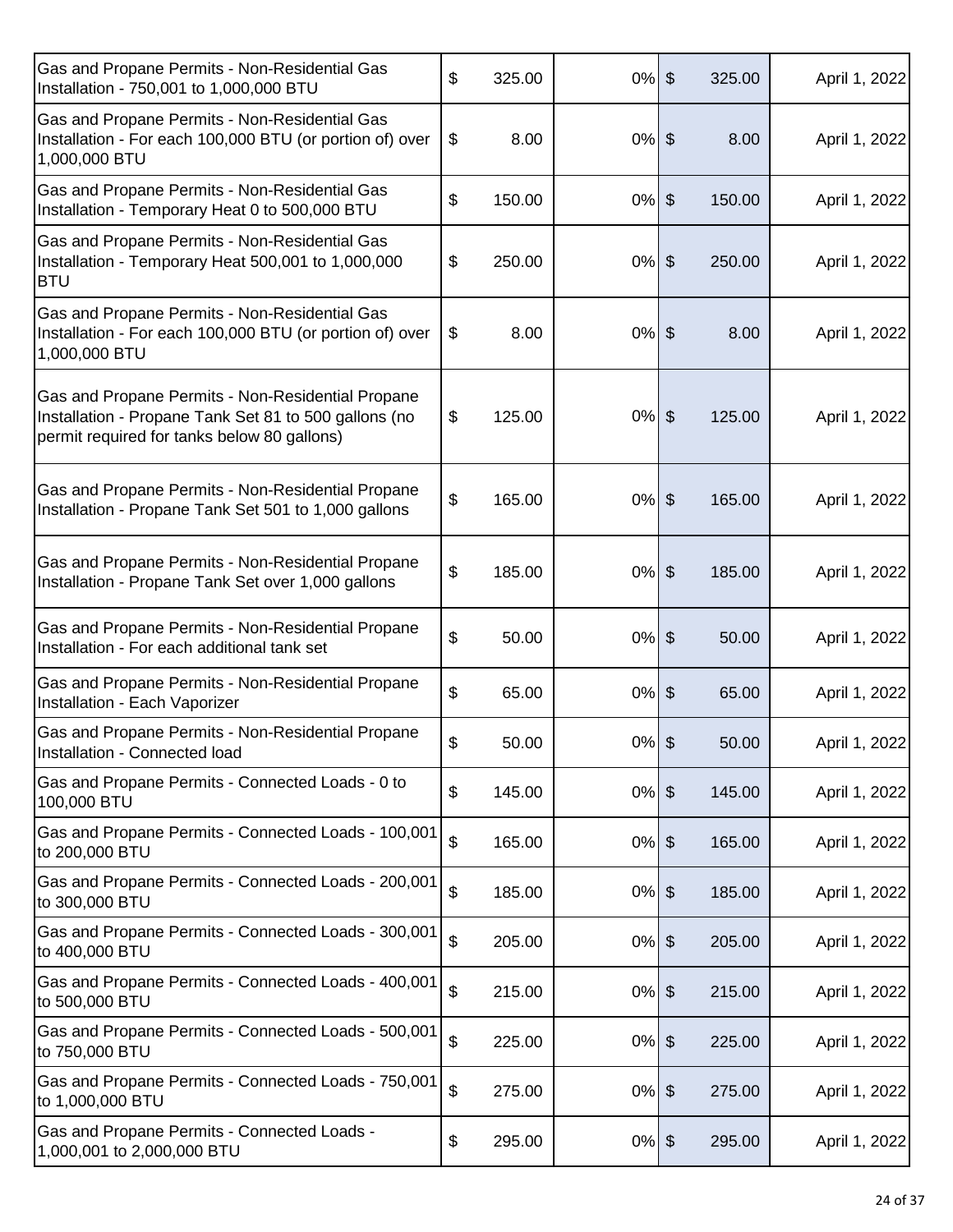| Gas and Propane Permits - Connected Loads - Over<br>2,000,000 BTU For each 100,000 BTU (or portion of)<br>over 2,000,000 BTU                           | \$<br>8.00   | $0%$ \$  | 8.00                            | April 1, 2022 |
|--------------------------------------------------------------------------------------------------------------------------------------------------------|--------------|----------|---------------------------------|---------------|
| Gas and Propane Permits - Connected Loads -<br>Propane Distribution and Cylinder Refill Center                                                         | \$<br>250.00 | $0%$ \$  | 250.00                          | April 1, 2022 |
| Gas and Propane Permits - Gas Appliance<br>Replacement - 0 to 500,000 BTU                                                                              | \$<br>165.00 | 0%       | $\frac{1}{2}$<br>165.00         | April 1, 2022 |
| Gas and Propane Permits - Gas Appliance<br>Replacement - 500,001 to 1,000,000 BTU                                                                      | \$<br>185.00 | $0\%$    | $\boldsymbol{\theta}$<br>185.00 | April 1, 2022 |
| Gas and Propane Permits - Gas Appliance<br>Replacement - 1,000,001 to 2,000,000 BTU                                                                    | \$<br>225.00 | $0%$ \$  | 225.00                          | April 1, 2022 |
| Gas and Propane Permits - Gas Appliance<br>Replacement - Over 2,000,000 BTU                                                                            | \$<br>325.00 | $0\%$ \$ | 325.00                          | April 1, 2022 |
| Gas and Propane Permits - Oil and Gas Industrial<br>Equipment - 0 to 500,000 BTU                                                                       | \$<br>225.00 | $0\%$    | \$<br>225.00                    | April 1, 2022 |
| Gas and Propane Permits - Oil and Gas Industrial<br>Equipment - 500,001 to 1,000,000 BTU                                                               | \$<br>300.00 | $0\%$    | $\frac{1}{2}$<br>300.00         | April 1, 2022 |
| Gas and Propane Permits - Oil and Gas Industrial<br>Equipment - For each 100,000 BTU (or portion of) over<br>1,000,000 BTU                             | \$<br>1.00   | $0%$ \$  | 1.00                            | April 1, 2022 |
| Gas and Appliance Venting Permit - Contractor,<br>Residential, Commercial, Industrial and Institutional \$<br>Installations - 1 to 4 appliances        | 125.00       | $0%$ \$  | 125.00                          | April 1, 2022 |
| Gas and Appliance Venting Permit -<br>Contractor,<br>Residential, Commercial, Industrial and Institutional \$<br>Installations - 5 to 7 appliances     | 165.00       | $0\%$ \$ | 165.00                          | April 1, 2022 |
| Gas and Appliance Venting Permit -<br>Contractor,<br>Residential, Commercial, Industrial and<br>Institutional \$<br>Installations - 8 to 10 appliances | 195.00       | 0%       | \$<br>195.00                    | April 1, 2022 |
| Gas and Appliance Venting Permit - Contractor,<br>Residential, Commercial, Industrial and Institutional \$<br>Installations - 11 to 15 appliances      | 235.00       | $0%$ \$  | 235.00                          | April 1, 2022 |
| Gas and Appliance Venting Permit - Contractor,<br>Residential, Commercial, Industrial and Institutional \$<br>Installations - 16 to 20 appliances      | 285.00       | $0%$ \$  | 285.00                          | April 1, 2022 |
| Gas and Appliance Venting Permit - Contractor,<br>Residential, Commercial, Industrial and Institutional<br>Installations - For each appliance over 20  | \$<br>8.00   | $0\%$ \$ | 8.00                            | April 1, 2022 |
| Gas and Appliance Venting Permit - Homeowner<br>Residential - 1 to 4 appliances                                                                        | \$<br>145.00 | $0\%$ \$ | 145.00                          | April 1, 2022 |
| Gas and Appliance Venting Permit - Homeowner<br>Residential - 5 to 7 appliances                                                                        | \$<br>185.00 | $0\%$ \$ | 185.00                          | April 1, 2022 |
| Gas and Appliance Venting Permit - Homeowner<br>Residential - 8 to 10 appliances                                                                       | \$<br>205.00 | $0\%$ \$ | 205.00                          | April 1, 2022 |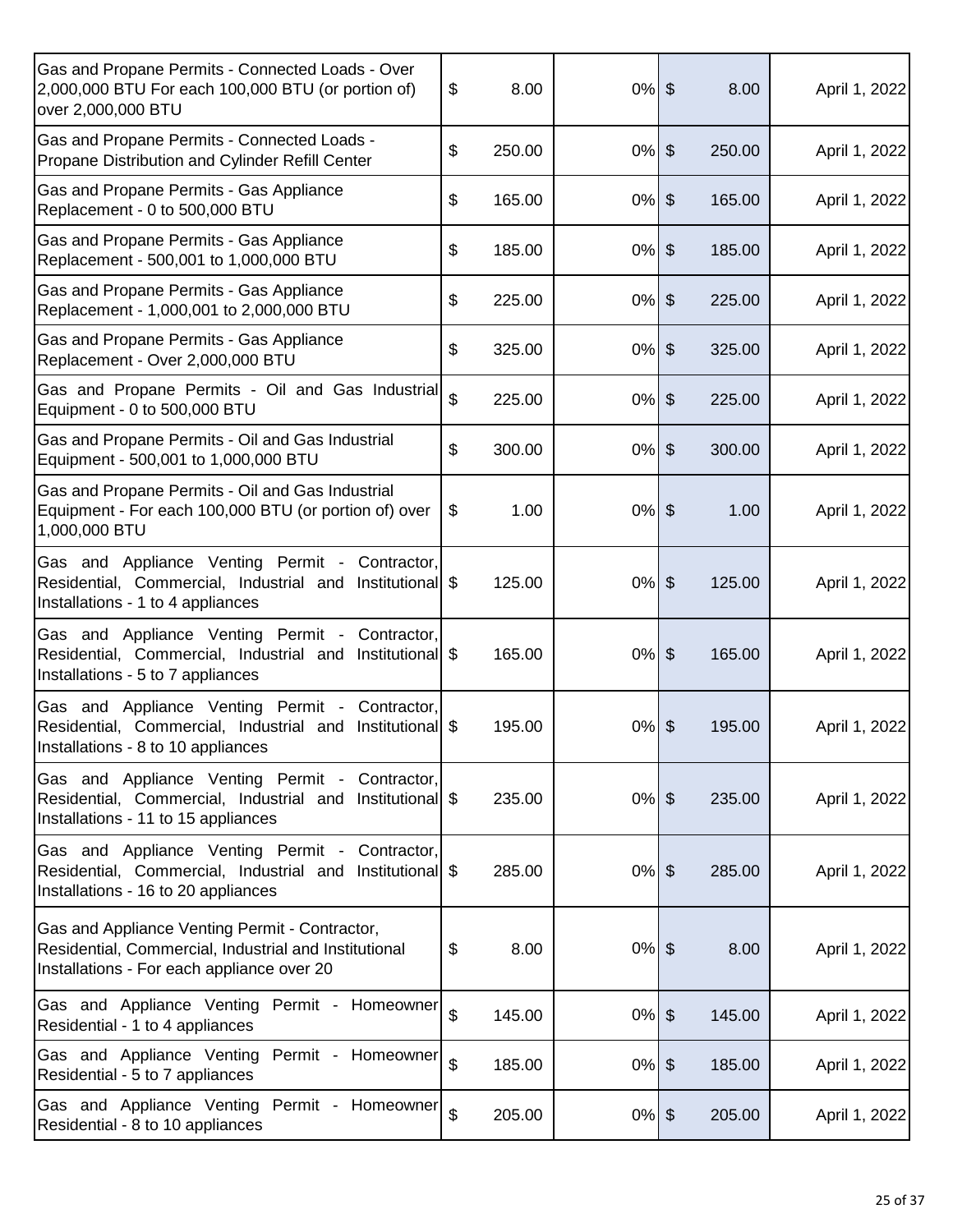| Gas and Appliance Venting Permit - Homeowner<br>Residential - 11 to 15 appliances                                                                                                           | \$                        | 255.00                    | $0\%$ \$ | 255.00                          | April 1, 2022 |
|---------------------------------------------------------------------------------------------------------------------------------------------------------------------------------------------|---------------------------|---------------------------|----------|---------------------------------|---------------|
| Gas and Appliance Venting Permit - Homeowner<br>Residential - 16 to 20 appliances                                                                                                           | \$                        | 295.00                    | $0\%$ \$ | 295.00                          | April 1, 2022 |
| Gas and Appliance Venting Permit - Homeowner<br>Residential - For each appliance over 20                                                                                                    | \$                        | 8.00                      | $0%$ \$  | 8.00                            | April 1, 2022 |
| Electrical Permit - Contractor, Residential - Up to 1,200<br>sq./ft                                                                                                                         | \$                        | 165.00                    | $0\%$ \$ | 165.00                          | April 1, 2022 |
| Electrical Permit - Contractor, Residential - 1,201 to<br>1,500 sq./ft                                                                                                                      | \$                        | 195.00                    | $0%$ \$  | 195.00                          | April 1, 2022 |
| Electrical Permit - Contractor, Residential - 1,501 to<br>2,000 sq./ft                                                                                                                      | \$                        | 215.00                    | $0%$ \$  | 215.00                          | April 1, 2022 |
| Electrical Permit - Contractor, Residential - 2,001 to<br>2,500 sq./ft                                                                                                                      | \$                        | 235.00                    | $0%$ \$  | 235.00                          | April 1, 2022 |
| Electrical Permit - Contractor, Residential - 2,501 to<br>5,000 sq./ft                                                                                                                      | \$                        | 275.00                    | $0\%$ \$ | 275.00                          | April 1, 2022 |
| Electrical Permit - Contractor, Residential - Over 5,000<br>sq./ft (per sq. ft over 5,000)                                                                                                  | \$                        | $275.00 +$<br>$$.10/ft^2$ | 0%       | \$<br>$275.00 +$<br>$$.10/ft^2$ | April 1, 2022 |
| Electrical Permit - Contractor, Residential - Minor<br>Installations: 1) Air Conditioning Unit; 2) Hot Tub; 3)<br>Service Change Only; and 4) Underground Service<br><b>Conductors Only</b> | \$                        | 125.00                    | $0%$ \$  | 125.00                          | April 1, 2022 |
| Electrical Permit - Contractor, Residential -<br>Manufactured Home/Modular Home Connection                                                                                                  | \$                        | 125.00                    | $0%$ \$  | 125.00                          | April 1, 2022 |
| Electrical Permit - Contractor, Residential - Temporary<br>Service up 125 Amps                                                                                                              | \$                        | 125.00                    | $0%$ \$  | 125.00                          | April 1, 2022 |
| Electrical Permit - Homeowner, Residential - Up to<br>1,200 sq./ft                                                                                                                          | \$                        | 185.00                    | $0%$ \$  | 185.00                          | April 1, 2022 |
| Electrical Permit - Homeowner, Residential - 1,201 to<br>1,500 sq./ft                                                                                                                       | \$                        | 205.00                    | $0%$ \$  | 205.00                          | April 1, 2022 |
| Electrical Permit - Homeowner, Residential - 1,501 to<br>2,000 sq./ft                                                                                                                       | \$                        | 265.00                    | $0\%$ \$ | 265.00                          | April 1, 2022 |
| Electrical Permit - Homeowner, Residential - 2,001 to<br>2,500 sq./ft                                                                                                                       | \$                        | 295.00                    | $0\%$ \$ | 295.00                          | April 1, 2022 |
| Electrical Permit - Homeowner, Residential - 2,501 to<br>5,000 sq./ft                                                                                                                       | \$                        | 295.00                    | $0%$ \$  | 295.00                          | April 1, 2022 |
| Electrical Permit - Homeowner, Residential - Over<br>5,000 sq./ft (per sq. ft over 5,000)                                                                                                   | \$                        | $295.00 +$<br>$$.10/ft^2$ | 0%       | \$<br>$295.00 +$<br>$$.10/ft^2$ | April 1, 2022 |
| Electrical Permit - Homeowner, Residential - Minor<br>Installations: 1) Air Conditioning Unit; 2) Hot Tub; 3)<br>Service Change Only; and 4) Underground Service<br><b>Conductors Only</b>  | $\boldsymbol{\mathsf{S}}$ | 145.00                    | $0%$ \$  | 145.00                          | April 1, 2022 |
| Electrical Permit - Homeowner, Residential -<br>Manufactured Home/Modular Home Connection                                                                                                   | \$                        | 145.00                    | $0\%$ \$ | 145.00                          | April 1, 2022 |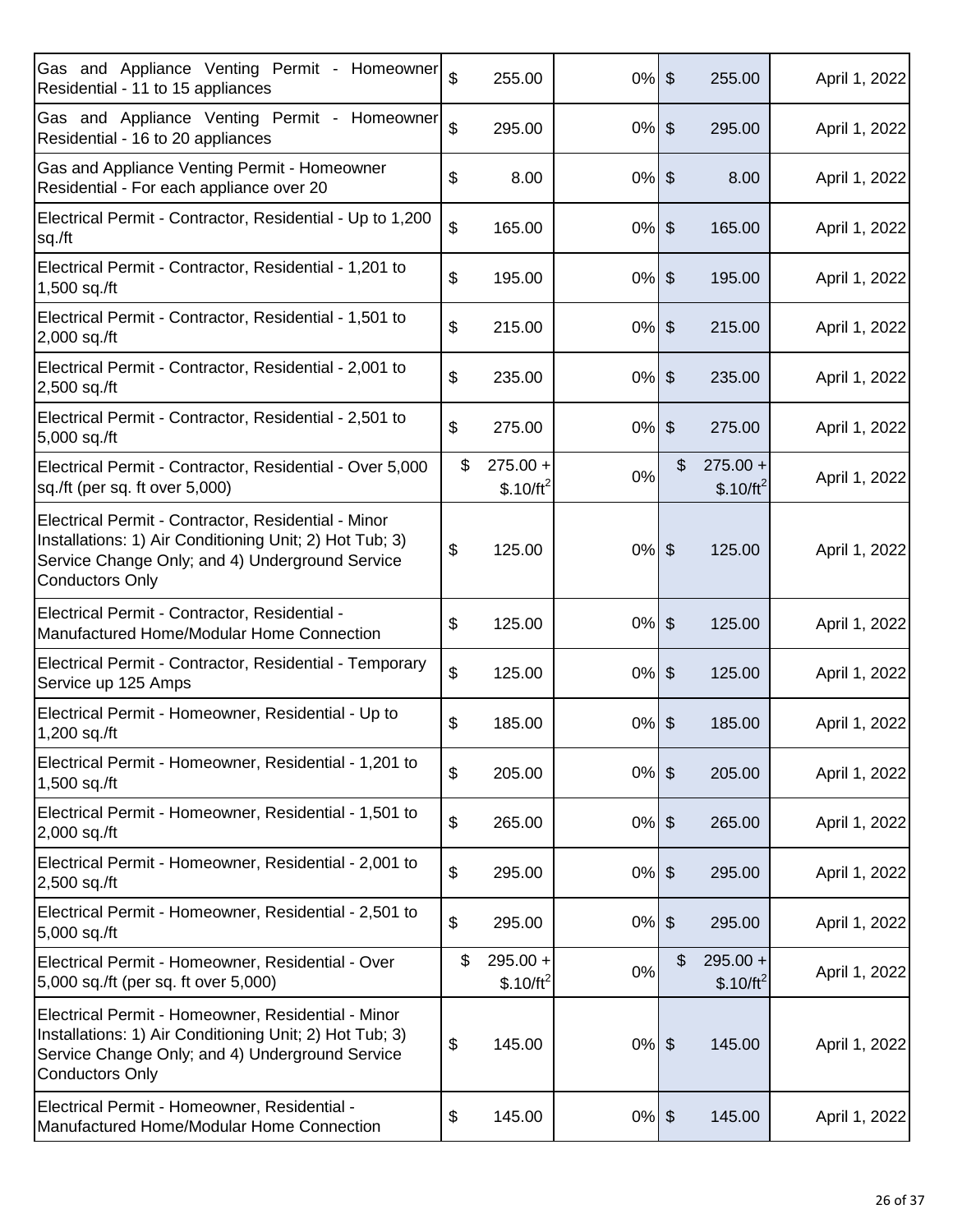| Electrical Permit - Homeowner, Residential - Temporary<br>Service up 125 Amps                                                                       | $\mathfrak{S}$ | 145.00 | $0\%$ \$ | 145.00 | April 1, 2022 |
|-----------------------------------------------------------------------------------------------------------------------------------------------------|----------------|--------|----------|--------|---------------|
| Electrical Permit - Commercial (including apartments),<br>Industrial and Institutional (based on Installations Cost)<br>$$0.00 - $3,500.00$         | \$             | 125.00 | $0%$ \$  | 125.00 | April 1, 2022 |
| Electrical Permit - Commercial (including apartments),<br>Industrial and Institutional (based on Installations Cost) -<br>\$3,500.01 - \$5,000.00   | \$             | 150.00 | $0%$ \$  | 150.00 | April 1, 2022 |
| Electrical Permit - Commercial (including apartments),<br>Industrial and Institutional (based on Installations Cost) -<br>\$5,000.01 - \$7,000.00   | \$             | 175.00 | $0%$ \$  | 175.00 | April 1, 2022 |
| Electrical Permit - Commercial (including apartments),<br>Industrial and Institutional (based on Installations Cost)<br>\$7,000.01 - \$9,500.00     | \$             | 200.00 | $0%$ \$  | 200.00 | April 1, 2022 |
| Electrical Permit - Commercial (including apartments),<br>Industrial and Institutional (based on Installations Cost) -<br>\$9,500.01 - \$14,000.00  | $\$\$          | 225.00 | $0%$ \$  | 225.00 | April 1, 2022 |
| Electrical Permit - Commercial (including apartments),<br>Industrial and Institutional (based on Installations Cost) -<br>\$14,000.01 - \$19,000.00 | \$             | 250.00 | $0%$ \$  | 250.00 | April 1, 2022 |
| Electrical Permit - Commercial (including apartments),<br>Industrial and Institutional (based on Installations Cost) -<br>\$19,000.01 - \$24,000.00 | \$             | 275.00 | $0%$ \$  | 275.00 | April 1, 2022 |
| Electrical Permit - Commercial (including apartments),<br>Industrial and Institutional (based on Installations Cost)<br>\$24,000.01 - \$28,000.00   | \$             | 300.00 | $0%$ \$  | 300.00 | April 1, 2022 |
| Electrical Permit - Commercial (including apartments),<br>Industrial and Institutional (based on Installations Cost)<br>\$28,000.01 - \$33,000.00   | \$             | 325.00 | $0%$ \$  | 325.00 | April 1, 2022 |
| Electrical Permit - Commercial (including apartments),<br>Industrial and Institutional (based on Installations Cost) -<br>\$33,000.01 - \$39,000.00 | \$             | 350.00 | $0%$ \$  | 350.00 | April 1, 2022 |
| Electrical Permit - Commercial (including apartments),<br>Industrial and Institutional (based on Installations Cost) -<br>\$39,001.00 - \$46,000.00 | \$             | 375.00 | $0%$ \$  | 375.00 | April 1, 2022 |
| Electrical Permit - Commercial (including apartments),<br>Industrial and Institutional (based on Installations Cost)<br>\$46,001.00 - \$60,000.00   | \$             | 400.00 | $0%$ \$  | 400.00 | April 1, 2022 |
| Electrical Permit - Commercial (including apartments),<br>Industrial and Institutional (based on Installations Cost) -<br>\$60,001.00 - \$70,000.00 | \$             | 450.00 | $0%$ \$  | 450.00 | April 1, 2022 |
| Electrical Permit - Commercial (including apartments),<br>Industrial and Institutional (based on Installations Cost) -<br>\$70,001.00 - \$80,000.00 | \$             | 525.00 | $0%$ \$  | 525.00 | April 1, 2022 |
| Electrical Permit - Commercial (including apartments),<br>Industrial and Institutional (based on Installations Cost) -<br>\$80,001.00 - \$90,000.00 | \$             | 575.00 | $0%$ \$  | 575.00 | April 1, 2022 |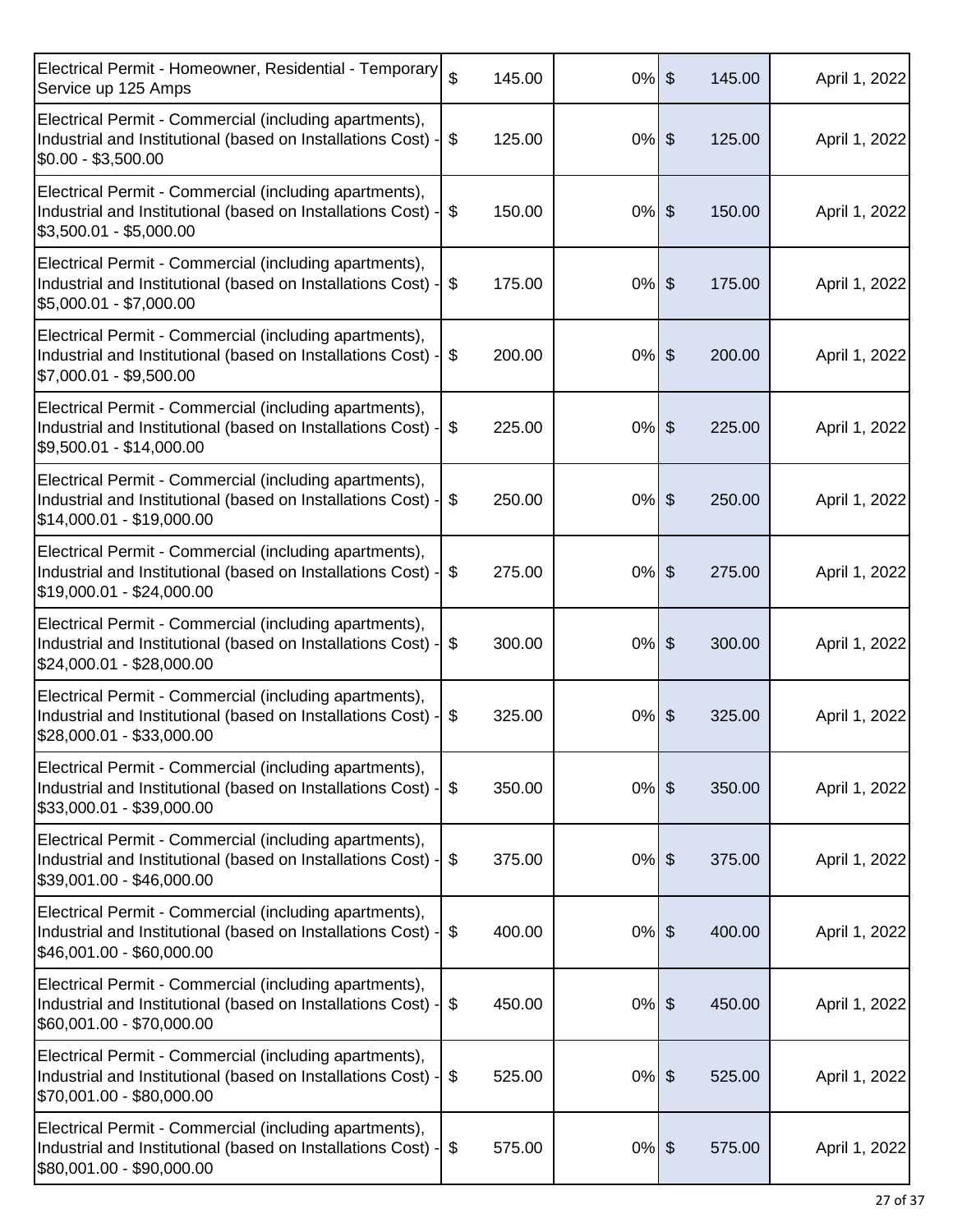| Electrical Permit - Commercial (including apartments),<br>Industrial and Institutional (based on Installations Cost) -<br>\$90,001.00 - \$100,000.00  | \$    | 625.00   | $0%$ \$ |               | 625.00   | April 1, 2022 |
|-------------------------------------------------------------------------------------------------------------------------------------------------------|-------|----------|---------|---------------|----------|---------------|
| Electrical Permit - Commercial (including apartments),<br>Industrial and Institutional (based on Installations Cost) -<br>\$100,001.00 - \$110,000.00 | \$    | 650.00   | $0%$ \$ |               | 650.00   | April 1, 2022 |
| Electrical Permit - Commercial (including apartments),<br>Industrial and Institutional (based on Installations Cost)<br>\$110,001.00 - \$120,000.00   | \$    | 675.00   | $0%$ \$ |               | 675.00   | April 1, 2022 |
| Electrical Permit - Commercial (including apartments),<br>Industrial and Institutional (based on Installations Cost) -<br>\$120,001.00 - \$130,000.00 | \$    | 725.00   | $0%$ \$ |               | 725.00   | April 1, 2022 |
| Electrical Permit - Commercial (including apartments),<br>Industrial and Institutional (based on Installations Cost) -<br>\$130,001.00 - \$140,000.00 | \$    | 750.00   | $0%$ \$ |               | 750.00   | April 1, 2022 |
| Electrical Permit - Commercial (including apartments),<br>Industrial and Institutional (based on Installations Cost) -<br>\$140,001.00 - \$150,000.00 | $\$\$ | 775.00   | $0%$ \$ |               | 775.00   | April 1, 2022 |
| Electrical Permit - Commercial (including apartments),<br>Industrial and Institutional (based on Installations Cost)<br>\$150,001.00 - \$160,000.00   | \$    | 825.00   | $0%$ \$ |               | 825.00   | April 1, 2022 |
| Electrical Permit - Commercial (including apartments),<br>Industrial and Institutional (based on Installations Cost) -<br>\$160,001.00 - \$170,000.00 | \$    | 850.00   | $0%$ \$ |               | 850.00   | April 1, 2022 |
| Electrical Permit - Commercial (including apartments),<br>Industrial and Institutional (based on Installations Cost) -<br>\$170,001.00 - \$180,000.00 | \$    | 875.00   | $0%$ \$ |               | 875.00   | April 1, 2022 |
| Electrical Permit - Commercial (including apartments),<br>Industrial and Institutional (based on Installations Cost) -<br>\$180,001.00 - \$190,000.00 | \$    | 925.00   | $0%$ \$ |               | 925.00   | April 1, 2022 |
| Electrical Permit - Commercial (including apartments),<br>Industrial and Institutional (based on Installations Cost) -<br>\$190,001.00 - \$200,000.00 | \$    | 950.00   | $0%$ \$ |               | 950.00   | April 1, 2022 |
| Electrical Permit - Commercial (including apartments),<br>Industrial and Institutional (based on Installations Cost) -<br>\$200,001.00 - \$210,000.00 | \$    | 1,000.00 | $0%$ \$ |               | 1,000.00 | April 1, 2022 |
| Electrical Permit - Commercial (including apartments),<br>Industrial and Institutional (based on Installations Cost) -<br>\$210,001.00 - \$220,000.00 | \$    | 1,100.00 | $0\%$   | $\frac{1}{2}$ | 1,100.00 | April 1, 2022 |
| Electrical Permit - Commercial (including apartments),<br>Industrial and Institutional (based on Installations Cost) ·<br>\$220,001.00 - \$230,000.00 | \$    | 1,200.00 | $0\%$   | $\frac{1}{2}$ | 1,200.00 | April 1, 2022 |
| Electrical Permit - Commercial (including apartments),<br>Industrial and Institutional (based on Installations Cost) -<br>\$230,001.00 - \$240,000.00 | \$    | 1,300.00 | $0%$ \$ |               | 1,300.00 | April 1, 2022 |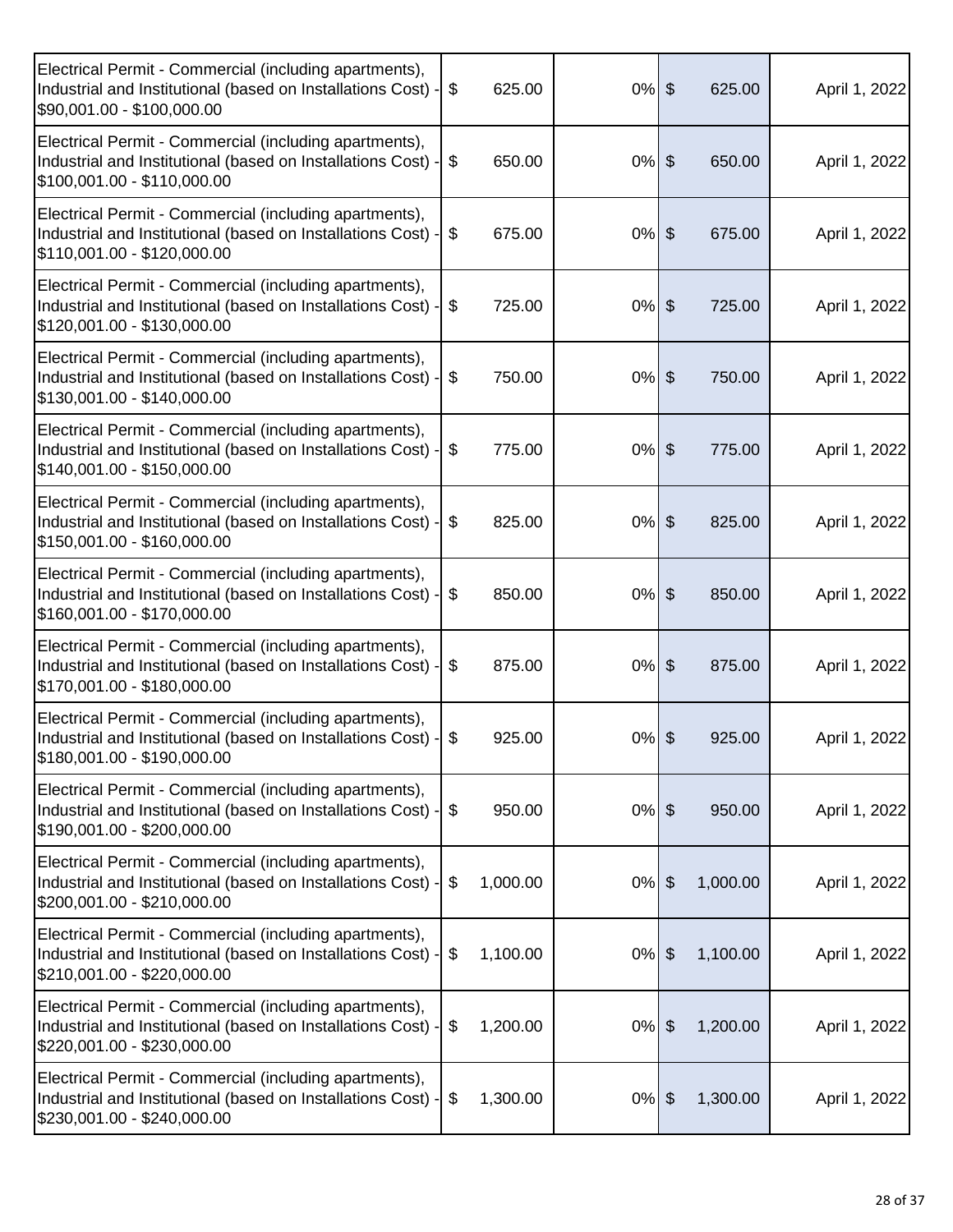| Electrical Permit - Commercial (including apartments),<br>Industrial and Institutional (based on Installations Cost) -<br>\$240,001.00 - \$250,000.00 | 1,400.00<br>\$ | $0%$ \$  | 1,400.00                          | April 1, 2022 |
|-------------------------------------------------------------------------------------------------------------------------------------------------------|----------------|----------|-----------------------------------|---------------|
| Electrical Permit - Commercial (including apartments),<br>Industrial and Institutional (based on Installations Cost) -<br>\$250,001.00 - \$300,000.00 | \$<br>1,500.00 | $0\%$    | \$<br>1,500.00                    | April 1, 2022 |
| Electrical Permit - Commercial (including apartments),<br>Industrial and Institutional (based on Installations Cost) ·<br>\$300,001.00 - \$350,000.00 | \$<br>1,600.00 | $0\%$    | \$<br>1,600.00                    | April 1, 2022 |
| Electrical Permit - Commercial (including apartments),<br>Industrial and Institutional (based on Installations Cost) -<br>\$350,001.00 - \$400,000.00 | \$<br>1,700.00 | $0\%$    | $\boldsymbol{\theta}$<br>1,700.00 | April 1, 2022 |
| Electrical Permit - Commercial (including apartments),<br>Industrial and Institutional (based on Installations Cost) -<br>\$400,001.00 - \$450,000.00 | 1,800.00<br>\$ | $0\%$    | \$<br>1,800.00                    | April 1, 2022 |
| Electrical Permit - Commercial (including apartments),<br>Industrial and Institutional (based on Installations Cost) -<br>\$450,001.00 - \$500,000.00 | 2,000.00<br>\$ | 0%       | \$<br>2,000.00                    | April 1, 2022 |
| Electrical Permit - Commercial (including apartments),<br>Industrial and Institutional (based on Installations Cost) -<br>\$500,001.00 - \$550,000.00 | \$<br>2,100.00 | $0\%$    | \$<br>2,100.00                    | April 1, 2022 |
| Electrical Permit - Commercial (including apartments),<br>Industrial and Institutional (based on Installations Cost) -<br>\$550,001.00 - \$600,000.00 | 2,200.00<br>\$ | $0%$ \$  | 2,200.00                          | April 1, 2022 |
| Electrical Permit - Commercial (including apartments),<br>Industrial and Institutional (based on Installations Cost) -<br>\$600,001.00 - \$650,000.00 | \$<br>2,300.00 | 0%       | \$<br>2,300.00                    | April 1, 2022 |
| Electrical Permit - Commercial (including apartments),<br>Industrial and Institutional (based on Installations Cost) -<br>\$650,001.00 - \$700,000.00 | \$<br>2,400.00 | $0%$ \$  | 2,400.00                          | April 1, 2022 |
| Electrical Permit - Commercial (including apartments),<br>Industrial and Institutional (based on Installations Cost) -<br>\$700,001.00 - \$750,000.00 | 2,500.00<br>\$ | $0\%$    | $\boldsymbol{\theta}$<br>2,500.00 | April 1, 2022 |
| Electrical Permit - Commercial (including apartments),<br>Industrial and Institutional (based on Installations Cost) -<br>\$750,001.00 - \$800,000.00 | 2,600.00<br>\$ | $0\%$    | $\frac{1}{2}$<br>2,600.00         | April 1, 2022 |
| Electrical Permit - Commercial (including apartments),<br>Industrial and Institutional (based on Installations Cost) -<br>\$800,001.00 - \$850,000.00 | \$<br>2,700.00 | 0%       | $\frac{1}{2}$<br>2,700.00         | April 1, 2022 |
| Electrical Permit - Commercial (including apartments),<br>Industrial and Institutional (based on Installations Cost) ·<br>\$850,001.00 - \$900,000.00 | \$<br>2,800.00 | $0\%$    | $\frac{1}{2}$<br>2,800.00         | April 1, 2022 |
| Electrical Permit - Commercial (including apartments),<br>Industrial and Institutional (based on Installations Cost) -<br>\$900,001.00 - \$950,000.00 | 2,900.00<br>\$ | $0\%$ \$ | 2,900.00                          | April 1, 2022 |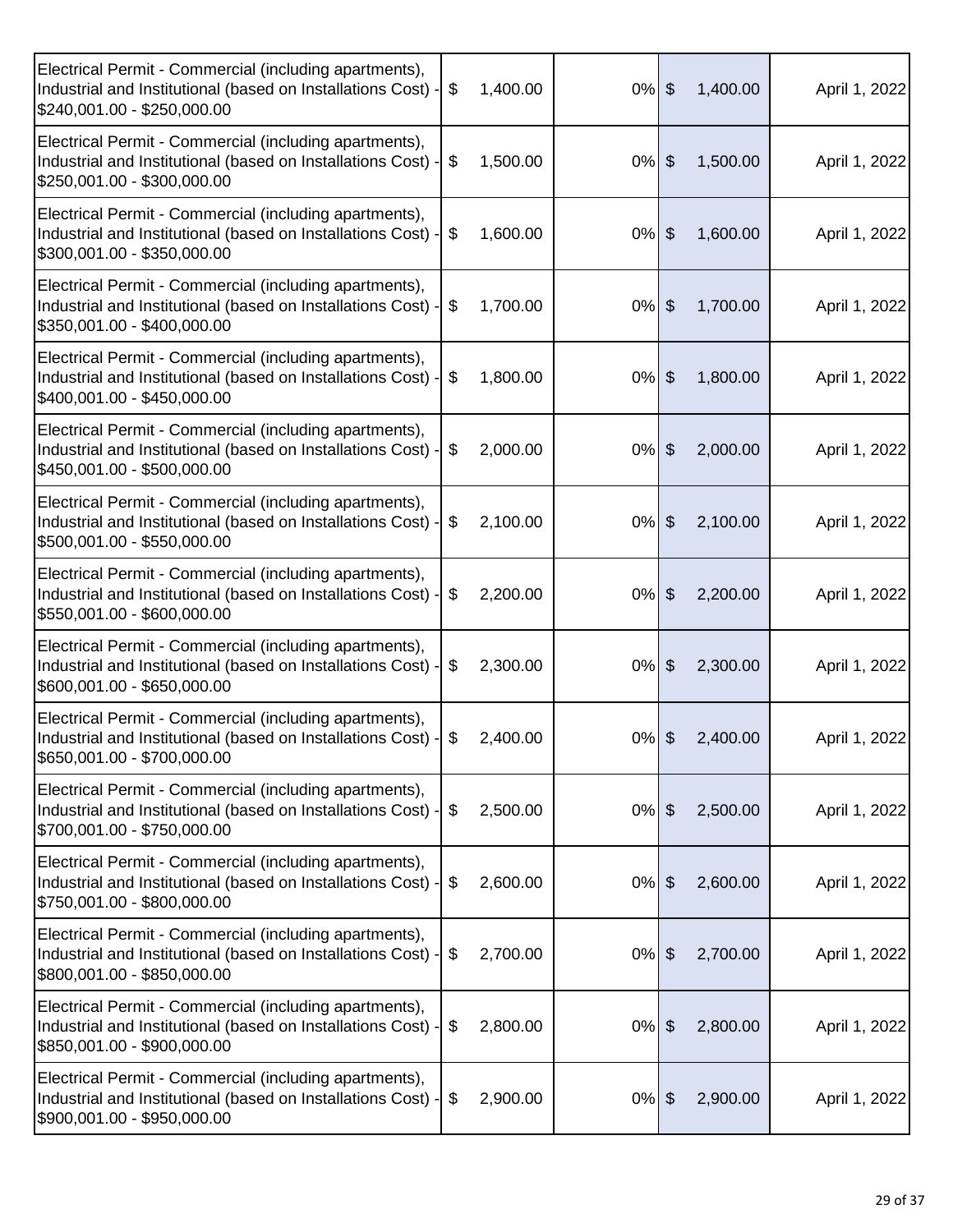| Electrical Permit - Commercial (including apartments),<br>Industrial and Institutional (based on Installations Cost) -<br>\$950,001.00 - \$1,000,000.00 | 3,000.00<br>\$                                                                  | $0%$ \$ | 3,000.00                                                                     | April 1, 2022 |
|---------------------------------------------------------------------------------------------------------------------------------------------------------|---------------------------------------------------------------------------------|---------|------------------------------------------------------------------------------|---------------|
| Electrical Permit - Commercial (including apartments),<br>Industrial and Institutional (based on Installations Cost) -<br>\$1,000,001.00 and over       | Install Cost/<br>\$1000.00 x 3                                                  | 0%      | Install Cost/<br>$$1000.00 \times 3$                                         | April 1, 2022 |
| Electrical Permit - Commercial (including apartments),<br>Industrial and Institutional (based on Installations Cost) -<br>Temporary service             | \$<br>200.00                                                                    | $0%$ \$ | 200.00                                                                       | April 1, 2022 |
| Electrical Permit - Annual Electric (Note: kVA rating<br>based on main transformer capacity) - Up to 100 kVA                                            | \$<br>350.00                                                                    | $0%$ \$ | 350.00                                                                       | April 1, 2022 |
| Electrical Permit - Annual Electric (Note: kVA rating<br>based on main transformer capacity) - 101 to 1,000<br><b>kVA</b>                               | $$350.00 +$<br>\$60.00/100<br>kVA for<br>portion<br>exceeding 100<br><b>kVA</b> | 0%      | $$350.00 +$<br>\$60.00/100<br>kVA for<br>portion<br>exceeding 100<br>kVA     | April 1, 2022 |
| Electrical Permit - Annual Electric (Note: kVA rating<br>based on main transformer capacity) - 1,001 to 5,000<br><b>kVA</b>                             | $$890.00 +$<br>\$10.00/100<br>kVA for<br>portion<br>exceeding<br>1,000 kVA      | 0%      | $$890.00 +$<br>\$10.00/100<br>kVA for<br>portion<br>exceeding<br>1,000 kVA   | April 1, 2022 |
| Electrical Permit - Annual Electric (Note: kVA rating<br>based on main transformer capacity) - 5,001 to 10,000<br><b>kVA</b>                            | $$1,290.00 +$<br>\$5.00/100 kVA<br>for portion<br>exceeding<br>5,000 kVA        | 0%      | $$1,290.00 +$<br>\$5.00/100<br>kVA for<br>portion<br>exceeding<br>5,000 kVA  | April 1, 2022 |
| Electrical Permit - Annual Electric (Note: kVA rating<br>based on main transformer capacity) - 10,001 to 20,000<br><b>kVA</b>                           | $$1,540.00 +$<br>\$4.00/100 kVA<br>for portion<br>exceeding<br>10,000 kVA       | 0%      | $$1,540.00 +$<br>\$4.00/100<br>kVA for<br>portion<br>exceeding<br>10,000 kVA | April 1, 2022 |
| Electrical Permit - Annual Electric (Note: kVA rating<br>based on main transformer capacity) - Over 20,000 kVA                                          | $$1,940.00 +$<br>\$3.00/100 kVA<br>for portion<br>exceeding<br>20,000 kVA       | 0%      | $$1,940.00 +$<br>\$3.00/100<br>kVA for<br>portion<br>exceeding<br>20,000 kVA | April 1, 2022 |
| Occupancy Permit - Residential, Single Dwelling                                                                                                         | \$<br>125.00                                                                    | $0%$ \$ | 125.00                                                                       | April 1, 2022 |
| Occupancy Permit - Residential, Commercial, Industrial<br>and Institutional                                                                             | $\boldsymbol{\mathsf{S}}$<br>200.00                                             | $0\%$   | $\frac{1}{2}$<br>200.00                                                      | April 1, 2022 |
| Refunds - Building Permits (25% of original fee paid will<br>be withheld)                                                                               | Minimum<br>\$100.00                                                             | 0%      | Minimum<br>\$100.00                                                          | April 1, 2022 |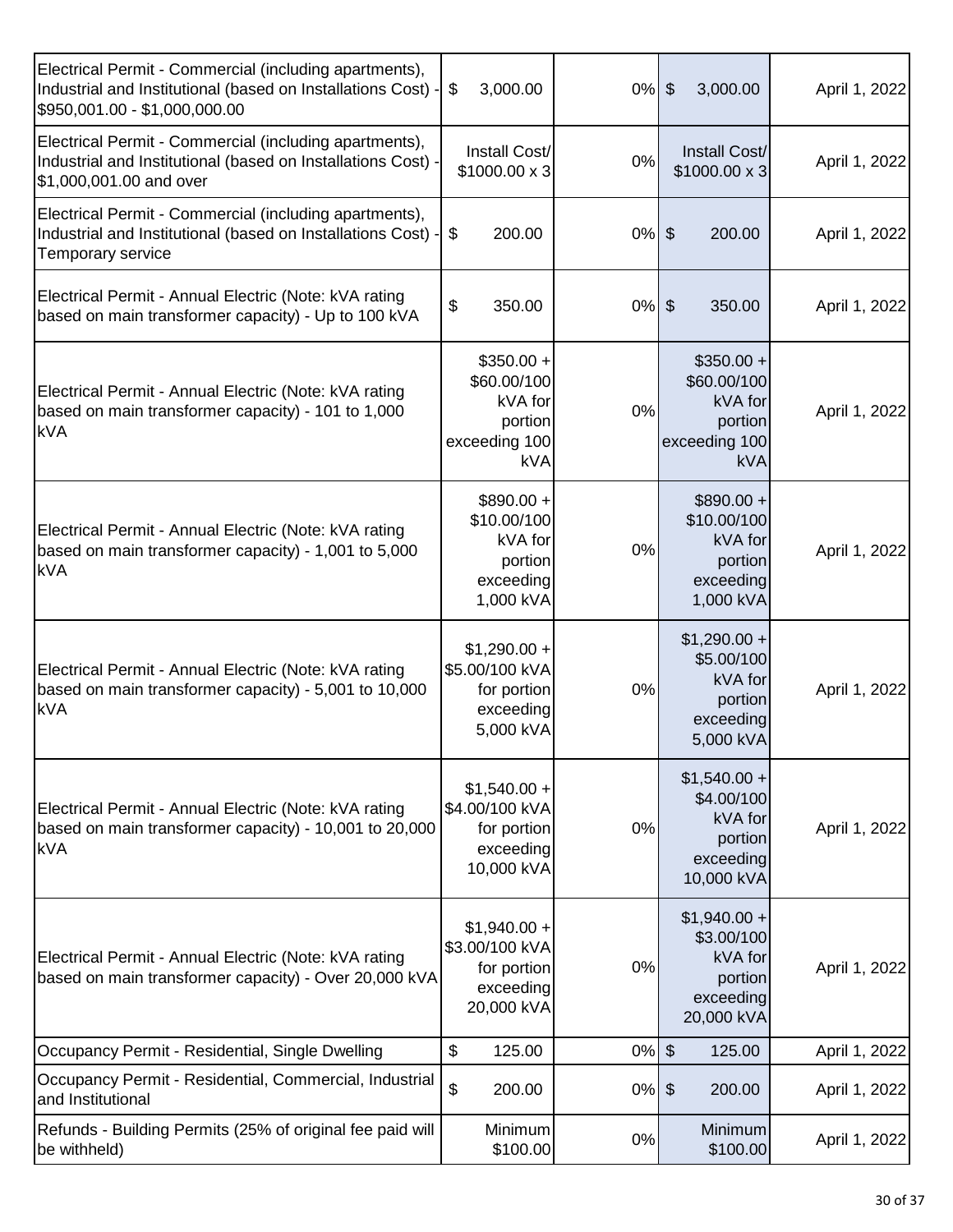| Refunds - Electrical Permits (10% of original fee paid<br>will be withheld)                                                                                                                              | Minimum<br>\$50.00                           | 0%       | Minimum<br>\$50.00                           | April 1, 2022 |
|----------------------------------------------------------------------------------------------------------------------------------------------------------------------------------------------------------|----------------------------------------------|----------|----------------------------------------------|---------------|
| Refunds - Gas and Appliance Venting or Plumbing<br>Permit (10% of original fee paid will be withheld)                                                                                                    | Minimum<br>\$50.00                           | 0%       | Minimum<br>\$50.00                           | April 1, 2022 |
| Renewal Fees - Building Discipline - fees will be<br>assessed based on the percentage of work left to be<br>complete, multiplied by project value at a rate of \$7.25<br>per \$1,000.00 of project value | Minimum<br>\$125.00                          | 0%       | Minimum<br>\$125.00                          | April 1, 2022 |
| Renewal Fees - Electrical Discipline - Residential<br>projects with a construction value of \$5,000 or less                                                                                              | \$<br>100.00                                 | $0%$ \$  | 100.00                                       | April 1, 2022 |
| Renewal Fees - Electrical Discipline - Residential<br>projects with a construction value of \$5,001 or more                                                                                              | \$<br>125.00                                 | $0%$ \$  | 125.00                                       | April 1, 2022 |
| Renewal Fees - Electrical Discipline - Commercial,<br>Industrial and Institutional projects - fees assessed<br>based on installation costs multiplied by percentage of<br>work left to complete          | Using<br>commercial<br>installation<br>costs | 0%       | Using<br>commercial<br>installation<br>costs | April 1, 2022 |
| Renewal Fees - Plumbing Discipline - Projects with 20<br>or less fixtures                                                                                                                                | \$<br>100.00                                 | $0\%$ \$ | 100.00                                       | April 1, 2022 |
| Renewal Fees - Plumbing Discipline - Projects with 21<br>or more fixtures                                                                                                                                | \$<br>125.00                                 | $0%$ \$  | 125.00                                       | April 1, 2022 |
| Renewal Fees - Gas Discipline - Projects with 10<br>outlets or less                                                                                                                                      | \$<br>100.00                                 | 0%       | $\sqrt[6]{\frac{1}{2}}$<br>100.00            | April 1, 2022 |
| Renewal Fees - Gas Discipline - Projects with 11<br>outlets or more                                                                                                                                      | \$<br>125.00                                 | $0%$ \$  | 125.00                                       | April 1, 2022 |
| Renewal Fees - Gas Appliance Ventilation - 10<br>appliances or less                                                                                                                                      | \$<br>100.00                                 | $0\%$    | $\sqrt[6]{\frac{1}{2}}$<br>100.00            | April 1, 2022 |
| Renewal Fees - Gas Appliance Ventilation - 11 outlets<br>or more                                                                                                                                         | \$<br>125.00                                 | $0%$ \$  | 125.00                                       | April 1, 2022 |
| Renewal Fees - Private Sewage Disposal - Residential<br>and commercial holding tank                                                                                                                      | \$<br>100.00                                 | $0%$ \$  | 100.00                                       | April 1, 2022 |
| Renewal Fees - Private Sewage Disposal - Residential<br>and commercial fields, mounds, sand filters, treatment<br>tanks and open discharge systems                                                       | \$<br>125.00                                 | $0%$ \$  | 125.00                                       | April 1, 2022 |
| Renewal Fees - Private Sewage Disposal - Industrial<br>systems and treatment plants                                                                                                                      | \$<br>200.00                                 | $0%$ \$  | 200.00                                       | April 1, 2022 |
| General - Re-inspection Fee - First occurrence                                                                                                                                                           | \$<br>175.00                                 | 0%       | $\boldsymbol{\theta}$<br>175.00              | April 1, 2022 |
| General - Re-inspection Fee - Each subsequent<br>occurrence                                                                                                                                              | \$<br>250.00                                 | 0%       | 250.00<br>$\boldsymbol{\mathsf{S}}$          | April 1, 2022 |
| General - No-entry Fee - First occurrence                                                                                                                                                                | \$<br>175.00                                 | 0%       | $\boldsymbol{\theta}$<br>175.00              | April 1, 2022 |
| General - No-entry Fee - Each subsequent occurrence                                                                                                                                                      | \$<br>250.00                                 | $0\%$ \$ | 250.00                                       | April 1, 2022 |
| General - Additional Fees - Inspections outside of<br>regular working hours (only when critical to public safety)<br>or occupancy of a structure)                                                        | 175.00<br>\$                                 | $0%$ \$  | 175.00                                       | April 1, 2022 |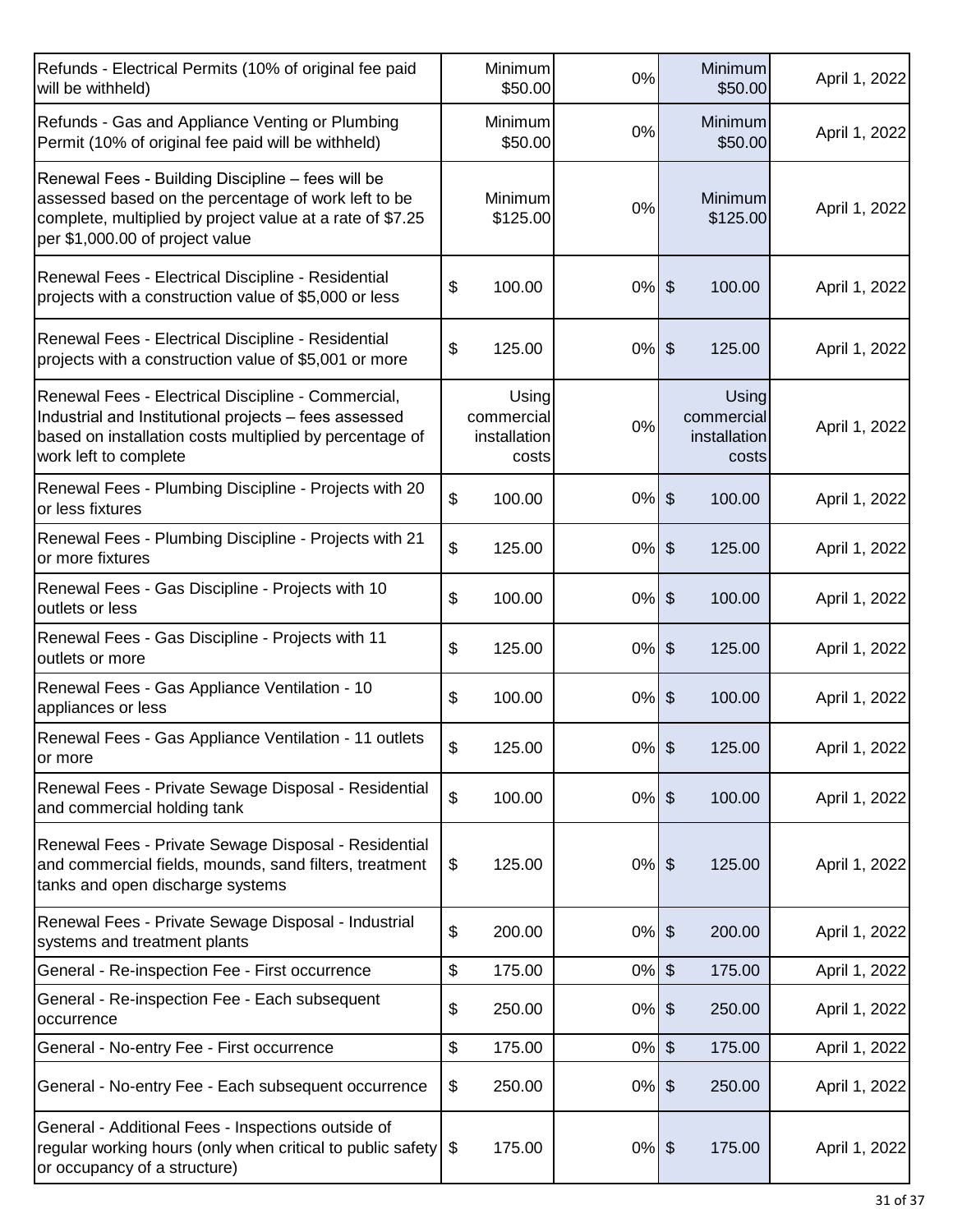| General - Additional Fees - Variances (alternative<br>solutions) |  | 250.00 | $0\%$ | Œ | 250.00 | 2022<br>April |
|------------------------------------------------------------------|--|--------|-------|---|--------|---------------|
|------------------------------------------------------------------|--|--------|-------|---|--------|---------------|

#### **Schedule M - Solid Waste**

|                                                                                                                                                                         | <b>2021 Fee</b> | Increase /<br><b>Decrease</b> |                           | <b>2022 Fee</b> | <b>Effective</b><br><b>Date</b> |
|-------------------------------------------------------------------------------------------------------------------------------------------------------------------------|-----------------|-------------------------------|---------------------------|-----------------|---------------------------------|
| Landfill Rates - Mixed loads of construction and<br>demolition waste (recyclables not fully removed)                                                                    | \$<br>99.00     | $5%$ \$                       |                           | 104.00          | April 1, 2022                   |
| Landfill Rates - Demolition or commercial waste<br>originating from cleanup of properties damaged or<br>destroyed by wildfire or firefighting activities in May<br>2016 | \$<br>99.00     | $5%$ \$                       |                           | 104.00          | April 1, 2022                   |
| Clean and Segregated Recyclable materials (wood<br>chips, asphalt, concrete, metals)                                                                                    | \$              | $0%$ \$                       |                           |                 | April 1, 2022                   |
| Wood and Wood Products. (Includes: rough lumber,<br>pallets, plywood/osb, logs and/or whole trees. Excluding \$<br>furniture and treated/painted wood)                  |                 | 100% \$                       |                           | 25.00           | April 1, 2022                   |
| Landfill Rates - Commercial waste                                                                                                                                       | \$<br>95.70     | $0%$ \$                       |                           | 96.00           | April 1, 2022                   |
| Landfill Rates - Special handling                                                                                                                                       | \$<br>188.00    | 6%                            | $\boldsymbol{\mathsf{S}}$ | 200.00          | April 1, 2022                   |
| <b>Landfill Rates - Tires</b>                                                                                                                                           | \$              | 0%                            | \$                        |                 | April 1, 2022                   |
| Landfill Rates - Household refuse                                                                                                                                       | \$<br>63.80     | 10%                           | $\boldsymbol{\mathsf{S}}$ | 70.00           | April 1, 2022                   |
| Landfill Rates - Compostable material                                                                                                                                   | \$<br>3.30      | 21%                           | \$                        | 4.00            | April 1, 2022                   |
| Landfill Rates - CFC appliances with gas                                                                                                                                | \$<br>46.00     | 0%                            | $\boldsymbol{\mathsf{S}}$ | 46.00           | April 1, 2022                   |
| Landfill Rates - Appliances without gas                                                                                                                                 | \$              | 0%                            | \$                        |                 | April 1, 2022                   |
| Landfill Rates - Large commercial appliances - special<br>handling                                                                                                      | \$<br>143.00    | 0%                            | \$                        | 143.00          | April 1, 2022                   |
| Landfill Rates - Soil (clean fill)                                                                                                                                      | \$<br>3.30      | $-9%$                         | $\frac{1}{2}$             | 3.00            | April 1, 2022                   |
| Landfill Rates - Residential recyclables                                                                                                                                | \$              | 0%                            | \$                        |                 | April 1, 2022                   |
| Landfill Rates - Mobile home disposal                                                                                                                                   | \$<br>1,121.00  | 7%                            | $\frac{1}{2}$             | 1,200.00        | April 1, 2022                   |
| Landfill Rates - Scale usage charge                                                                                                                                     | \$<br>35.00     | 14%                           | $\boldsymbol{\mathsf{S}}$ | 40.00           | April 1, 2022                   |
| Landfill Rates - Minimum charge                                                                                                                                         | \$<br>10.00     | 0%                            | $\frac{1}{2}$             | 10.00           | April 1, 2022                   |
| Landfill Rates - Mattress disposal                                                                                                                                      | \$<br>27.50     | 2%                            | $\frac{1}{2}$             | 28.00           | April 1, 2022                   |
| Landfill Rates - Box spring disposal                                                                                                                                    | \$<br>27.50     | 2%                            | $\boldsymbol{\theta}$     | 28.00           | April 1, 2022                   |
| Landfill Rates - Compost - External usage                                                                                                                               | \$<br>60.00     | 0%                            | \$                        | 60.00           | April 1, 2022                   |
| Landfill Rates - Crushed concrete - External usage                                                                                                                      | \$<br>22.00     | $14\%$ \$                     |                           | 25.00           | April 1, 2022                   |
| Landfill Rates - Crushed concrete - Internal usage                                                                                                                      | \$<br>20.00     | $0%$ \$                       |                           | 20.00           | April 1, 2022                   |
| Landfill Rates - Manure                                                                                                                                                 | \$<br>12.00     | $0%$ \$                       |                           | 12.00           | April 1, 2022                   |
| Landfill Rates - Peat moss - External usage                                                                                                                             | \$<br>32.00     | $0%$ \$                       |                           | 32.00           | April 1, 2022                   |
| Landfill Rates - Crushed Asphalt - External Usage                                                                                                                       | \$<br>22.00     | $0%$ \$                       |                           | 22.00           | April 1, 2022                   |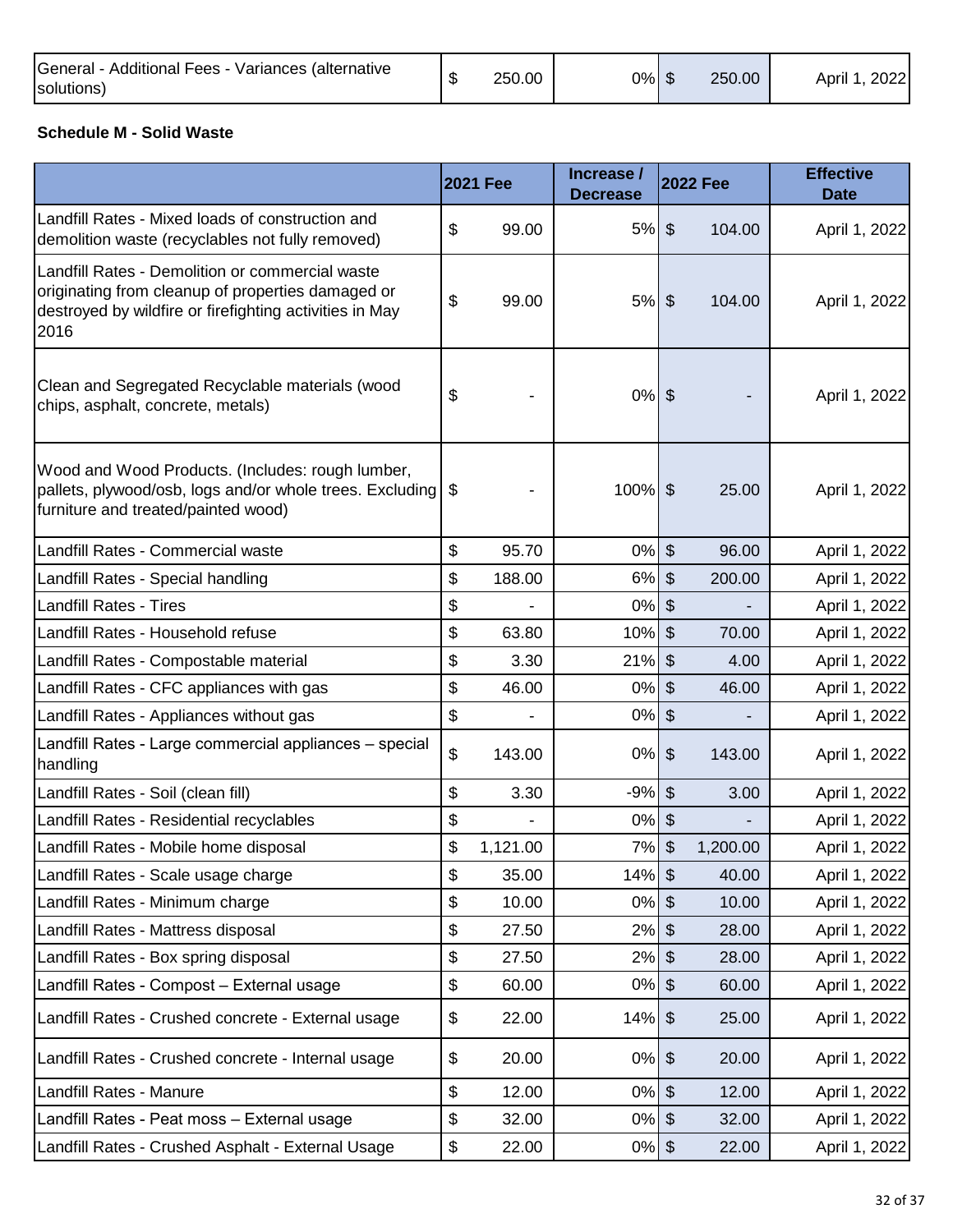| Landfill Rates - Crushed Asphalt - Internal Usage                                                                                                        | \$<br>20.00 | $0%$ \$   | 20.00 | April 1, 2022 |
|----------------------------------------------------------------------------------------------------------------------------------------------------------|-------------|-----------|-------|---------------|
| Landfill Rates - Triple Mix                                                                                                                              | \$<br>32.00 | $0\%$ \$  | 32.00 | April 1, 2022 |
| Solid Waste Disposal (Monthly Rates) - Urban Service<br>Area – Single and Multi-Family Residential - Waste<br>Disposal                                   | \$<br>12.17 | $10%$ \$  | 13.38 | April 1, 2022 |
| Solid Waste Disposal (Monthly Rates) - Urban Service<br>Area – Single and Multi-Family Residential - Recycling<br>Depots                                 | \$<br>1.82  | $10\%$ \$ | 2.00  | April 1, 2022 |
| Solid Waste Disposal (Monthly Rates) - Urban Service<br>Area – Single and Multi-Family Residential - Curbside<br>recyclable collection                   | \$<br>14.00 | $0%$ \$   | 14.00 | April 1, 2022 |
| Solid Waste Disposal (Monthly Rates) - Rural Service<br>Area – Single and Multi-Family Residential - Waste<br>Disposal                                   | \$<br>9.20  | $15\%$ \$ | 10.58 | April 1, 2022 |
| Solid Waste Disposal (Monthly Rates) - Rural Service<br>Area – Single and Multi-Family Residential - Recycling<br>Depots                                 | \$<br>1.82  | $10%$ \$  | 2.00  | April 1, 2022 |
| Solid Waste Disposal (Monthly Rates) - Rural Service<br>Area – Single and Multi-Family Residential - Curbside<br>recyclable collection (where available) | \$<br>14.00 | $0%$ \$   | 14.00 | April 1, 2022 |
| Replacement of damaged or destroyed Municipal<br><b>Waste Receptacle</b>                                                                                 | \$<br>61.60 | $10\%$ \$ | 67.76 | April 1, 2022 |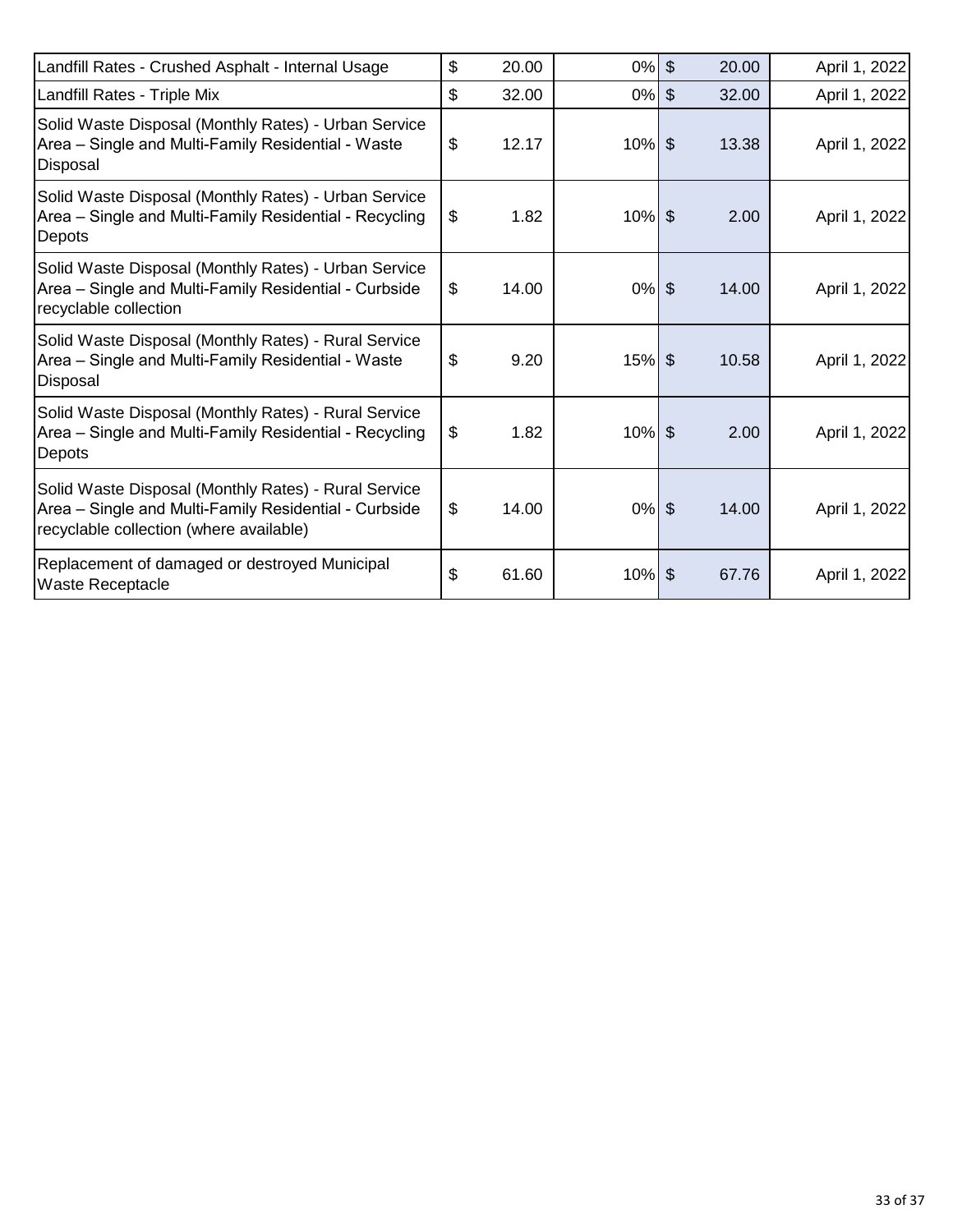#### **Schedule N - Water**

|                                                                                                                | <b>2021 Fee</b>                       | Increase /<br><b>Decrease</b> | <b>2022 Fee</b>                       | <b>Effective</b><br><b>Date</b> |
|----------------------------------------------------------------------------------------------------------------|---------------------------------------|-------------------------------|---------------------------------------|---------------------------------|
| Urban Service Area - Residential - Meter Size Charge<br>+ Variable Rate - 16 mm and 19 mm                      | $$33.85+$<br>\$0.80/m <sup>3</sup>    | 10%                           | $$37.23 +$<br>\$0.88/m <sup>3</sup>   | April 1, 2022                   |
| Urban Service Area - Residential - Meter Size Charge<br>+ Variable Rate - 25 mm, 32 mm and 38 mm               | $$79.32 +$<br>\$0.80/m <sup>3</sup>   | 10%                           | $$87.25 +$<br>\$0.88/m <sup>3</sup>   | April 1, 2022                   |
| Urban Service Area - Residential - Meter Size Charge<br>+ Variable Rate - 51 mm and 76 mm                      | $$256.42 +$<br>$$0.80/m^3$            | 10%                           | $$282.06 +$<br>\$0.88/m <sup>3</sup>  | April 1, 2022                   |
| Urban Service Area - Residential - Meter Size Charge<br>+ Variable Rate - 102 mm, 152 mm, 203 mm and 254<br>mm | $$2156.11 +$<br>\$0.80/m <sup>3</sup> | 10%                           | $$2371.72 +$<br>\$0.88/m <sup>3</sup> | April 1, 2022                   |
| Rural Service Area - Residential - Meter Size Charge +<br>Variable Rate - 16 mm and 19 mm                      | $$18.50 +$<br>$$0.80/m^3$             | 15%                           | $$21.28 +$<br>$$0.88/m^3$             | April 1, 2022                   |
| Rural Service Area - Residential - Meter Size Charge +<br>Variable Rate - 25 mm, 32 mm and 38 mm               | $$45.54 +$<br>$$0.80/m^3$             | 15%                           | $$52.37 +$<br>$$0.88/m^3$             | April 1, 2022                   |
| Rural Service Area - Residential - Meter Size Charge +<br>Variable Rate - 51 mm and 76 mm                      | $$147.17 +$<br>\$0.80/m <sup>3</sup>  | 15%                           | $$169.24 +$<br>\$0.88/m <sup>3</sup>  | April 1, 2022                   |
| Rural Service Area - Residential - Meter Size Charge +<br>Variable Rate - 102 mm, 152 mm, 203 mm and 254<br>mm | $$1292.14 +$<br>\$0.80/m <sup>3</sup> | 15%                           | $$1485.96 +$<br>\$0.88/m <sup>3</sup> | April 1, 2022                   |
| Commercial - Meter Size Charge + Variable Rate - 16<br>mm                                                      | $$11.12 +$<br>\$1.77/m <sup>3</sup>   | 10%                           | $$12.23 +$<br>\$1.95/m <sup>3</sup>   | April 1, 2022                   |
| Commercial - Meter Size Charge + Variable Rate - 19<br>mm                                                      | $$16.79 +$<br>\$1.77/m <sup>3</sup>   | 10%                           | $$18.46 +$<br>\$1.95/m <sup>3</sup>   | April 1, 2022                   |
| Commercial - Meter Size Charge + Variable Rate - 25<br>mm                                                      | $$25.32 +$<br>\$1.77/m <sup>3</sup>   | 10%                           | $$27.85 +$<br>\$1.95/m <sup>3</sup>   | April 1, 2022                   |
| Commercial - Meter Size Charge + Variable Rate - 32<br>mm                                                      | $$38.36 +$<br>\$1.77/ $m^3$           | 10%                           | $$42.19 +$<br>\$1.95/m <sup>3</sup>   | April 1, 2022                   |
| Commercial - Meter Size Charge + Variable Rate - 38<br>mm                                                      | $$57.95 +$<br>\$1.77/m <sup>3</sup>   | 10%                           | $$63.74 +$<br>\$1.95/m <sup>3</sup>   | April 1, 2022                   |
| Commercial - Meter Size Charge + Variable Rate - 51<br>mm                                                      | $$87.52 +$<br>\$1.77/m <sup>3</sup>   | 10%                           | $$96.27 +$<br>\$1.95/m <sup>3</sup>   | April 1, 2022                   |
| Commercial - Meter Size Charge + Variable Rate - 76<br>mm                                                      | $$132.26 +$<br>\$1.77/m <sup>3</sup>  | 10%                           | $$145.49 +$<br>\$1.95/m <sup>3</sup>  | April 1, 2022                   |
| Commercial - Meter Size Charge + Variable Rate - 102<br>mm                                                     | $$199.88 +$<br>\$1.77/m <sup>3</sup>  | 10%                           | $$219.87 +$<br>\$1.95/m <sup>3</sup>  | April 1, 2022                   |
| Commercial - Meter Size Charge + Variable Rate - 152<br>mm                                                     | $$301.99 +$<br>\$1.77/m <sup>3</sup>  | 10%                           | $$332.19 +$<br>\$1.95/m <sup>3</sup>  | April 1, 2022                   |
| Commercial - Meter Size Charge + Variable Rate - 203<br>mm and 254 mm                                          | $$466.90 +$<br>\$1.77/m <sup>3</sup>  | 10%                           | $$513.58 +$<br>\$1.95/m <sup>3</sup>  | April 1, 2022                   |
| Apartment Buildings (per unit)                                                                                 | $$5.28 + meter$<br>size charge        | 10%                           | $$5.81 + meter$<br>size charge        | April 1, 2022                   |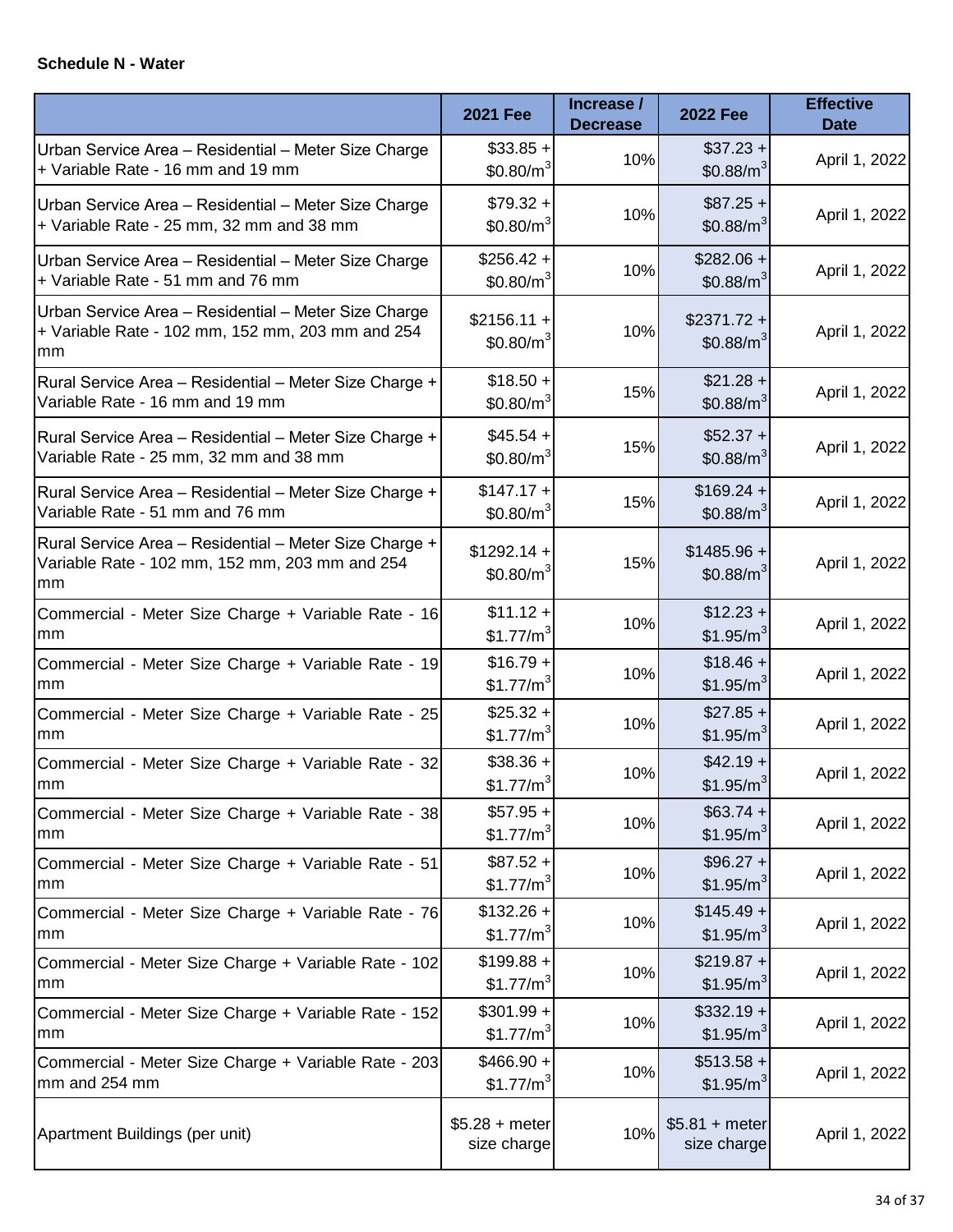| Gregoire Mobile Home Park (per unit)                                                                                                                                                                                                                                                               | $$6.93 + meter$<br>size charge                                     | 10%      | $$7.62 + meter$<br>size charge                                            | April 1, 2022 |
|----------------------------------------------------------------------------------------------------------------------------------------------------------------------------------------------------------------------------------------------------------------------------------------------------|--------------------------------------------------------------------|----------|---------------------------------------------------------------------------|---------------|
| Cartier Park (per unit)                                                                                                                                                                                                                                                                            | \$<br>81.40                                                        | 10%      | $\sqrt[6]{\frac{1}{2}}$<br>89.54                                          | April 1, 2022 |
| Bulk Water (per m <sup>3</sup> )                                                                                                                                                                                                                                                                   | \$<br>6.50                                                         | 0%       | $\sqrt[6]{\frac{1}{2}}$<br>6.50                                           | April 1, 2022 |
| Meter Charge - Installation Cost - Up to 25 mm<br>meter                                                                                                                                                                                                                                            | \$<br>346.50                                                       | $10%$ \$ | 381.15                                                                    | April 1, 2022 |
| Meter Charge - Installation Cost - 38 mm meter                                                                                                                                                                                                                                                     | \$<br>876.30                                                       | 15%      | $\boldsymbol{\mathsf{S}}$<br>1,007.75                                     | April 1, 2022 |
| Meter Charge - Installation Cost - 50 mm meter                                                                                                                                                                                                                                                     | \$<br>1,200.60                                                     | 15%      | $\mathfrak{S}$<br>1,380.69                                                | April 1, 2022 |
| Meter Charge - Installation Cost - 76 mm meter                                                                                                                                                                                                                                                     | \$<br>5,853.50                                                     | 15%      | $\sqrt[6]{\frac{1}{2}}$<br>6,731.53                                       | April 1, 2022 |
| Meter Charge - Installation Cost - 102 mm meter                                                                                                                                                                                                                                                    | \$<br>7,751.00                                                     | 15%      | $\boldsymbol{\mathsf{S}}$<br>8,913.65                                     | April 1, 2022 |
| Meter Test - Up to 25 mm meter                                                                                                                                                                                                                                                                     | \$<br>63.25                                                        | 15%      | $\sqrt[6]{\frac{1}{2}}$<br>72.74                                          | April 1, 2022 |
| Meter Test - 25 mm to 51 mm meter                                                                                                                                                                                                                                                                  | \$<br>172.50                                                       | 15%      | $\sqrt[6]{\frac{1}{2}}$<br>198.38                                         | April 1, 2022 |
| Remote Reader Relocation or Replacement - excluding<br>abuse, tampering and vandalism                                                                                                                                                                                                              | \$<br>275.00                                                       | $0\%$    | $\sqrt[6]{\frac{1}{2}}$<br>275.00                                         | April 1, 2022 |
| Turn on or turn off Curb Stop (customer's request)                                                                                                                                                                                                                                                 | \$<br>60.50                                                        | $10%$ \$ | 66.55                                                                     | April 1, 2022 |
| <b>Service Connection Fee</b>                                                                                                                                                                                                                                                                      | \$<br>203.50                                                       | 10%      | $\boldsymbol{\mathsf{S}}$<br>223.85                                       | April 1, 2022 |
| Thawing of Frozen Service                                                                                                                                                                                                                                                                          | \$<br>550.00                                                       | 0%       | $\boldsymbol{\mathsf{S}}$<br>550.00                                       | April 1, 2022 |
| <b>Bleeder installation</b>                                                                                                                                                                                                                                                                        | \$<br>550.00                                                       | 10%      | $\frac{1}{2}$<br>605.00                                                   | April 1, 2022 |
| Residential water consumption - Trailers, where no<br>meter exists                                                                                                                                                                                                                                 | \$<br>209.00                                                       | 10%      | $\sqrt[6]{\frac{1}{2}}$<br>229.00                                         | April 1, 2022 |
| Commercial water consumption - Trailers, where no<br>meter exists                                                                                                                                                                                                                                  | \$<br>220.00                                                       | 10%      | $\sqrt[6]{\frac{1}{2}}$<br>242.00                                         | April 1, 2022 |
| Rural water hauling fee (monthly)                                                                                                                                                                                                                                                                  | \$<br>18.50                                                        | $15%$ \$ | 21.28                                                                     | April 1, 2022 |
| <b>Un-metered Service</b>                                                                                                                                                                                                                                                                          | Anticipated<br>Meter Size<br>Charge + 27<br>$m^3$ / month<br>water | 0%       | Anticipated<br><b>Meter Size</b><br>Charge + 27<br>$m^3$ / month<br>water | April 1, 2022 |
| Reconnection Fee - During office hours                                                                                                                                                                                                                                                             | \$<br>48.30                                                        | 15%      | $\sqrt[6]{\frac{1}{2}}$<br>55.55                                          | April 1, 2022 |
| Reconnection Fee - After office hours                                                                                                                                                                                                                                                              | \$<br>242.00                                                       | 0%       | $\boldsymbol{\mathsf{S}}$<br>242.00                                       | April 1, 2022 |
| Construction Water - Residential Fixed rate - From date<br>of occupancy permit for first 3 months                                                                                                                                                                                                  | \$<br>132.00                                                       | 0%       | $\boldsymbol{\theta}$<br>132.00                                           | April 1, 2022 |
| Construction Water - Residential Fixed rate -<br>Cumulative, Incremental cost for each additional month<br>over 3 months                                                                                                                                                                           | \$<br>132.00                                                       | $0%$ \$  | 132.00                                                                    | April 1, 2022 |
| Construction Water - Commercial variable rate -<br>Water volumes for construction purposes based<br>on an estimate prior to water being supplied to the site<br>based on expected construction activity,<br>duration of construction, water service size / nature of<br>construction. (per $m^3$ ) | \$<br>1.98                                                         | $5%$ \$  | 2.08                                                                      | April 1, 2022 |
| Hydrant Use - Deposit for hydrant meter (refundable<br>upon return of hydrant meter in good working order)                                                                                                                                                                                         | \$<br>1,100.00                                                     | $0\%$    | $\sqrt[6]{\frac{1}{2}}$<br>1,100.00                                       | April 1, 2022 |
| Hydrant Use - Daily rental                                                                                                                                                                                                                                                                         | \$<br>120.00                                                       | $0%$ \$  | 120.00                                                                    | April 1, 2022 |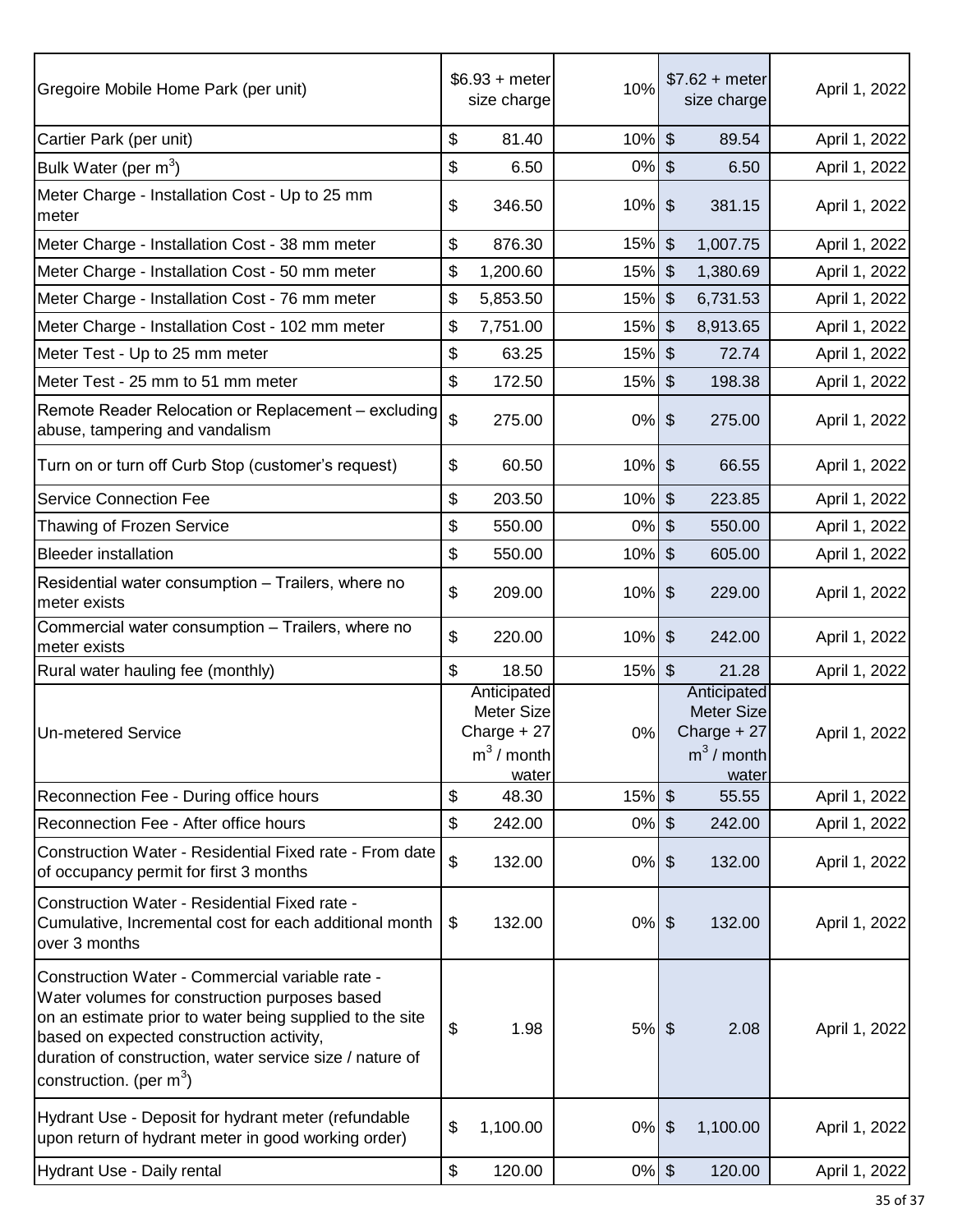| Hydrant Use - Water usage                       | 12.00 | $0%$ \$  | 12.00 | April 1, 2022 |
|-------------------------------------------------|-------|----------|-------|---------------|
| Water service application                       | 35.00 | $0%$ \$  | 35.00 | April 1, 2022 |
| Documentation provided for "Proof of Residency" | 35.00 | $0\%$ \$ | 35.00 | April 1, 2022 |
| Bulk Water - Replacement RFID tag               | 27.60 | $0\%$ \$ | 27.60 | April 1, 2022 |

# **Schedule O - Rural Water and Sewer Service Connection**

|                                                                                                                                           |    | <b>2021 Fee</b> | Increase /<br><b>Decrease</b> |              | <b>2022 Fee</b> | <b>Effective</b><br><b>Date</b> |
|-------------------------------------------------------------------------------------------------------------------------------------------|----|-----------------|-------------------------------|--------------|-----------------|---------------------------------|
| Rural Water and Sewer Service Connection -<br>Application Fee                                                                             | \$ | 200.00          | $0\%$ \$                      |              | 200.00          | April 1, 2022                   |
| Rural Water and Sewer Service Connection - Lump<br>Sum - Janvier, Conklin, Anzac, Gregoire Lake Estates,<br>and Draper                    | S  | 15,800.00       | 0%                            | $\mathbb{S}$ | 15,800.00       | April 1, 2022                   |
| Rural Water and Sewer Service Connection - Lump<br>Sum - Saprae Creek                                                                     | \$ | 9,800.00        | 0%                            | \$           | 9,800.00        | April 1, 2022                   |
| Rural Water and Sewer Service Connection - Bi-<br>monthly for 25 years - Janvier, Conklin, Anzac, Gregoire \$<br>Lake Estates, and Draper |    | 105.00          | $0\%$ \$                      |              | 105.00          | April 1, 2022                   |
| Rural Water and Sewer Service Connection - Bi-<br>monthly for 25 years - Saprae Creek                                                     | \$ | 65.00           | $0\%$ \$                      |              | 65.00           | April 1, 2022                   |

## **Schedule P - Wastewater**

|                                                                                               | <b>2021 Fee</b>                                                                         | Increase /<br><b>Decrease</b> | <b>2022 Fee</b>                                                                         | <b>Effective</b><br><b>Date</b> |
|-----------------------------------------------------------------------------------------------|-----------------------------------------------------------------------------------------|-------------------------------|-----------------------------------------------------------------------------------------|---------------------------------|
| Urban Service Area - Meter Size Charge + Variable<br>Rate - 16 mm and 19 mm                   | $$16.52 +$<br>0.47/m <sup>3</sup>                                                       | 10%                           | $$18.17 +$<br>$0.52/m^3$                                                                | April 1, 2022                   |
| Urban Service Area - Meter Size Charge + Variable<br>Rate - 25 mm, 32 mm and 38 mm            | $$28.31 +$<br>0.47/m <sup>3</sup>                                                       | 10%                           | $$31.15 +$<br>$0.52/m^3$                                                                | April 1, 2022                   |
| Urban Service Area - Meter Size Charge + Variable<br>Rate - 51 mm and 76 mm                   | $$223.32 +$<br>0.47/m <sup>3</sup>                                                      | 10%                           | $$245.65 +$<br>0.52/m <sup>3</sup>                                                      | April 1, 2022                   |
| Urban Service Area - Meter Size Charge + Variable<br>Rate - 102 mm, 152 mm, 203 mm and 254 mm | $$1564.49 +$<br>0.47/m <sup>3</sup>                                                     | 10%                           | $$1720.93 +$<br>0.52/m <sup>3</sup>                                                     | April 1, 2022                   |
| Rural Service Area - Meter Size Charge + Variable<br>Rate - 16 mm and 19 mm                   | $$9.49 +$<br>0.47/m <sup>3</sup>                                                        | 15%                           | $$10.91 +$<br>$0.52/m^3$                                                                | April 1, 2022                   |
| Rural Service Area - Meter Size Charge + Variable<br>Rate - 25 mm, 32 mm and 38 mm            | $$16.22 +$<br>0.47/m <sup>3</sup>                                                       | 15%                           | $$18.65 +$<br>0.52/m <sup>3</sup>                                                       | April 1, 2022                   |
| Rural Service Area - Meter Size Charge + Variable<br>Rate - 51 mm and 76 mm                   | $$223.32 +$<br>0.47/m <sup>3</sup>                                                      | 7%                            | $$245.65 +$<br>0.52/m <sup>3</sup>                                                      | April 1, 2022                   |
| Rural Service Area - Meter Size Charge + Variable<br>Rate - 102 mm, 152 mm, 203 mm and 254 mm | $$1564.49 +$<br>0.47/m <sup>3</sup>                                                     | 7%                            | $$1720.94 +$<br>0.52/m <sup>3</sup>                                                     | April 1, 2022                   |
| <b>Un-metered Service</b>                                                                     | Anticipated<br><b>Meter Size</b><br>Charge + 27<br>$m3$ / month<br>water<br>consumption | 0%                            | Anticipated<br><b>Meter Size</b><br>Charge + 27<br>$m3$ / month<br>water<br>consumption | April 1, 2022                   |